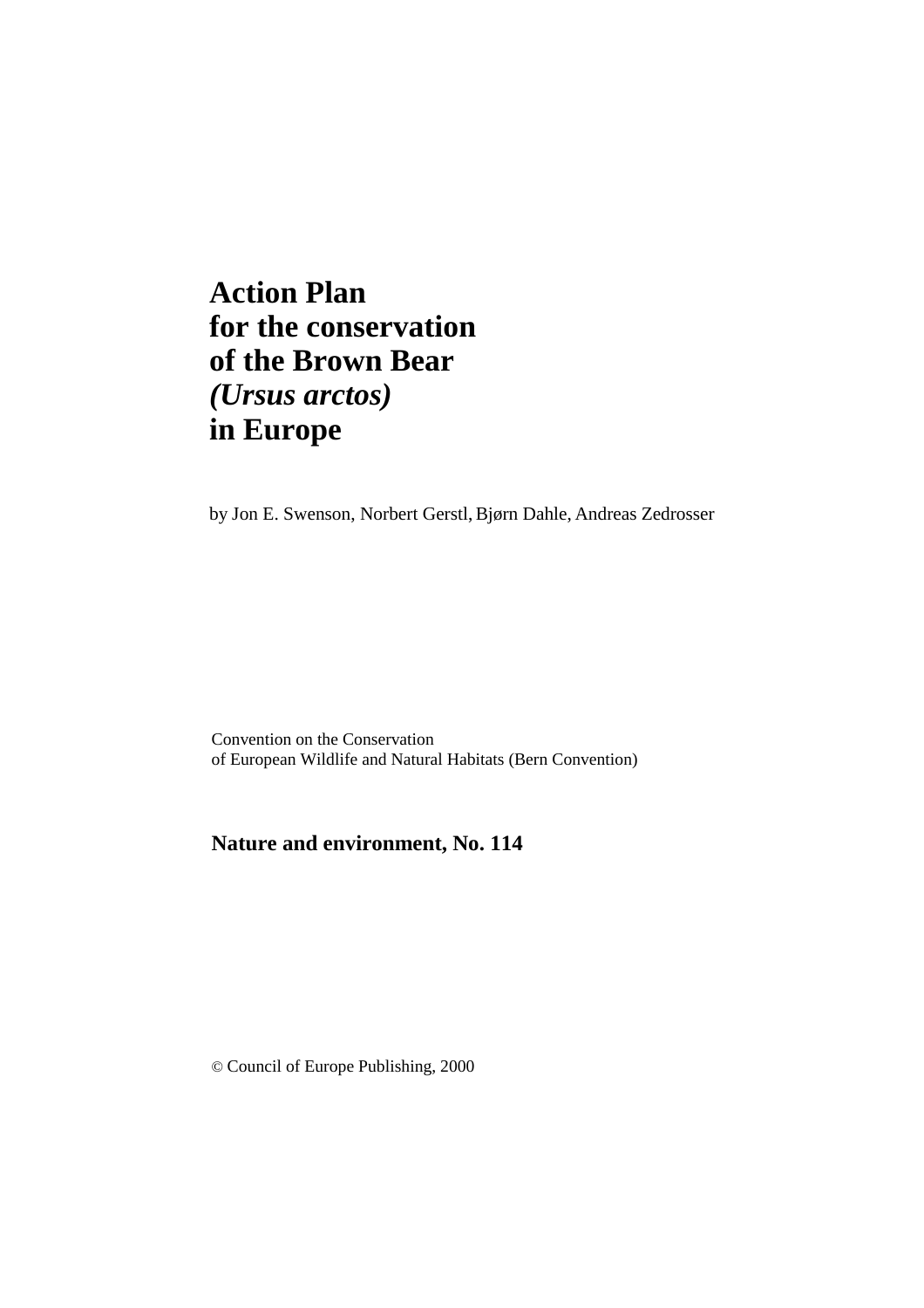### **Authors**

Jon SWENSON Norwegian Institute of Nature Research Tungasletta, 2 N-7485 ÅS (current address: Dept of Nature Conservation, Agricultural University of Norway Box 5014 N-1432 ÅS

> Norbert GERSTL Andreas ZEDROSSER WWF-Austria Ottokringerstrasse 114-116 A-1160 VIENNA

Bjørn DAHLE Department of Zoology Norwegian University of Science And Technology N-7491 TRONDHEIM

#### Funding

This Action Plan was funded by WWF-International, with a grant from WWF-Netherlands, to the Norwegian Institute for Nature Research (NINA). The project was administered by Jon Swenson, NINA (on time provided by NINA), and he and Norbert Gerstl, WWF-Austria, were project leaders. Most of the hard work was done by Bjørn Dahle, NINA, who worked on the biology section, and Andreas Zedrosser, WWF-Austria, who worked on the management section.

#### Contributors / Acknowledgements

We are grateful to the many people who have assisted us in the preparation of this Action Plan by providing information on the brown bear, its management, and required actions for their country and/or providing comments to the text.

We would like to thank Miha Adamic. Linas Balciauskas, Anders Bjärvall, Juan Carlos Blanco, Giorgio Boscagli, Jorund T. Braa, Urs Breitenmoser, Anthony Clevenger, Volodymyr Domashlinets, Eugenio Dupre, Eladio Fernandez Galiano, Slavomir Findo, Kiril Georgiev, Dexter Hodder, Djuro Huber, Ovidiu Ionescu, Martin Kassa, Ilpo Koyola, Thomas Komberec, Petr Koubek, Arild Landa, Clifford Martinka, Yorgos Mertzanis, Branko Micevski, Ion Micu, Francois Moutou, Javier Naves, Henryk Okarma, Milan Paunovic, Valdis Pilats, Stavri Pllaha, Mario Possilico, William Pratesi-Urquhart, Pierre Yves Quenette, Jiit Randveer, Georg Rauer, Harry V. Reynolds, Olivier Robinet, Finn Sandegren, Chris Servheen, Vadim Sidorovich, Pritpal S. Soorae, Ole Jakob Sørensen, Magnus Sylvén, Vladimir Titar, Paavo Tunkkari, Ben Tuson, Eularico Fernandez Valero and Metodija Velevski.

NB. : The addresses of those who recommended required actions for their countries are found in section 7 of this Action Plan.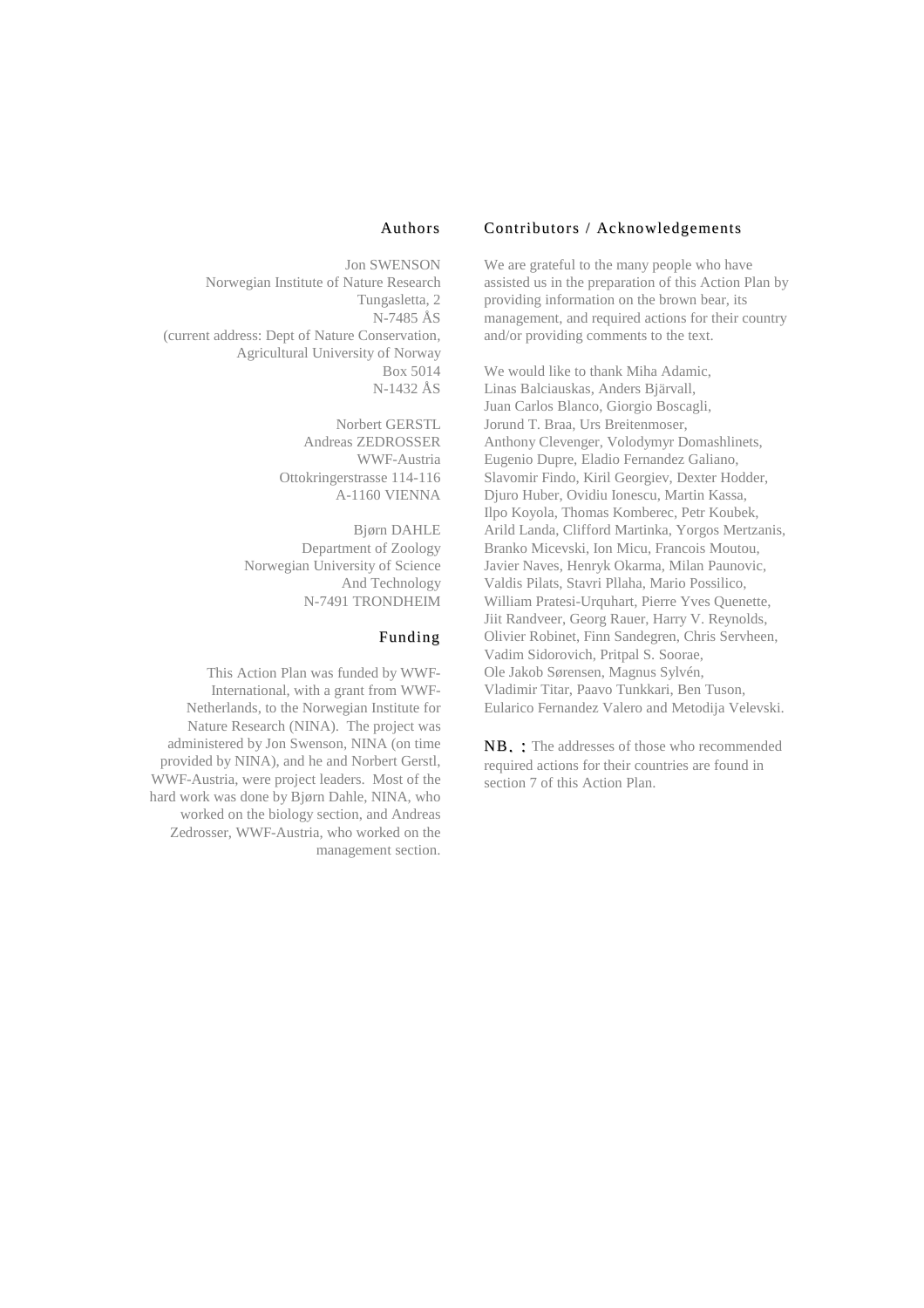# **Contents**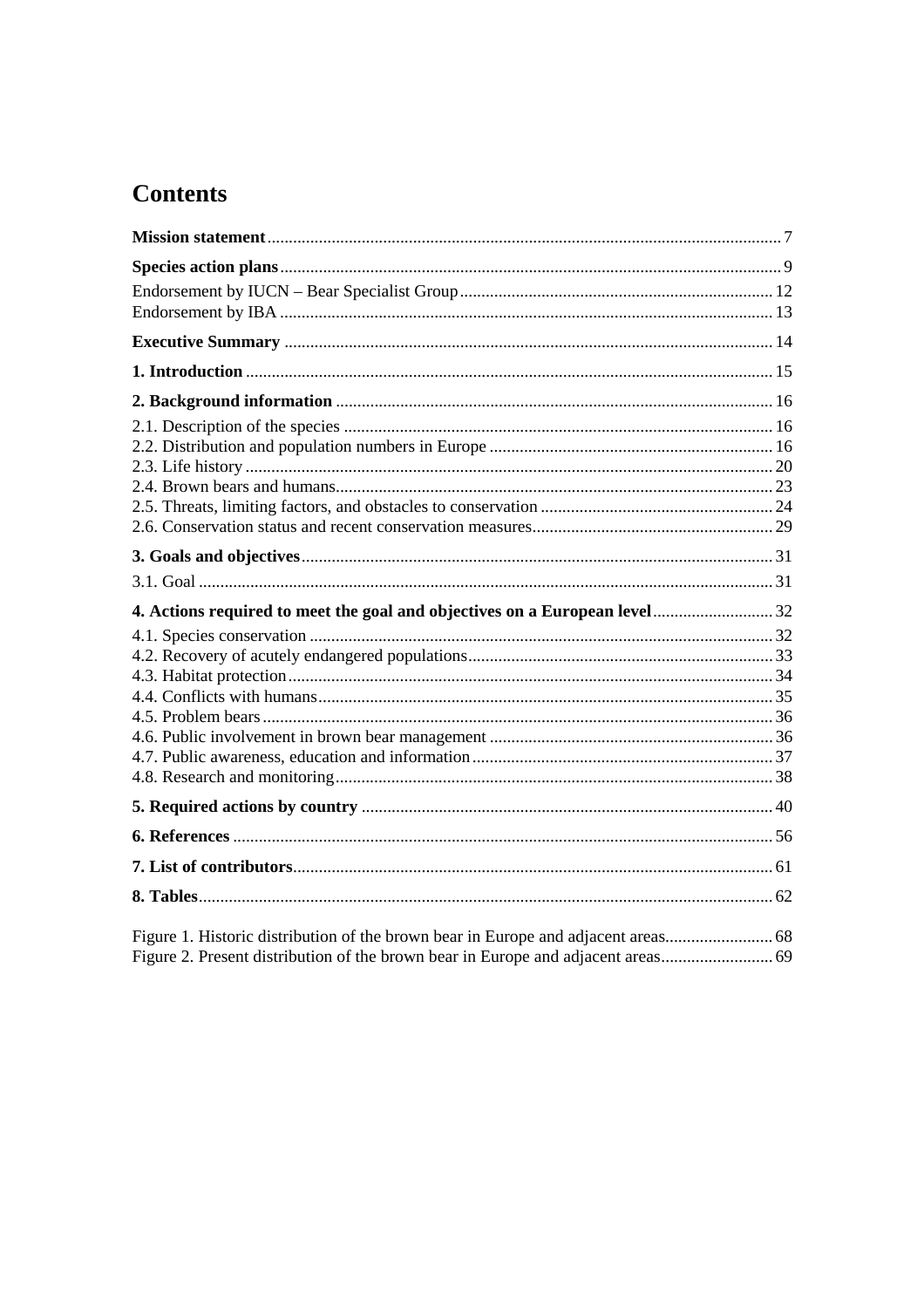### **The process behind the elaboration of the action plans**

Each Action Plan was first elaborated by the author in early 1998. These first drafts included input and comments from many experts throughout Europe. In October 1998, governmental experts then discussed the Plans at a meeting organised by the Council of Europe in Slovakia, after which the authors incorporated the comments received.

The Plans were then reviewed by the Bern Convention Contracting Parties in December 1998 and again by the European Commission and EU governmental experts at a meeting of the Habitats Directive Scientific Committee in September 1999. All the comments received (and forwarded to the authors by the Commission via the Bern Convention Secretariat) were included in the final draft version presented at the Bern Convention Meeting of The Contracting Parties in December 1999. At this meeting, some governments advised that they still wished to comment on National Actions related to their respective countries and they were given until end February 2000 to send their comments to the Council of Europe.

The authors have made every effort to incorporate all the comments received into the final Action Plans and apologise unreservedly should any have slipped through the net. It is clear from the above that these Plans have been through an exhaustive, collaborative process and received a wide consensus, culminating in Recommendation No. 74 (Dec 1999) of the Bern Convention Contracting Parties, December 1999. Where differing figures have been given by various national experts (in particular as regards population numbers), every effort has been made to include both (or all) totals.

#### **Disclaimer**

The opinions expressed herein are those of the authors and do not necessarily reflect the views of the WWF, the Council of Europe or the LCIE and its affiliated organisations. None of the organisations mentioned above, nor any person acting on their behalf, is responsible for the use which may be made of this document.

The designation of geographical entities in the publication and the presentation of material do not imply the expression of any opinion whatsoever on the part of the LCIE, WWF or the Council of Europe, or their supporting organisations concerning the legal status of any country, territory or area or of its authorities, or concerning the delimitation of its frontiers or boundaries**.**

May 2000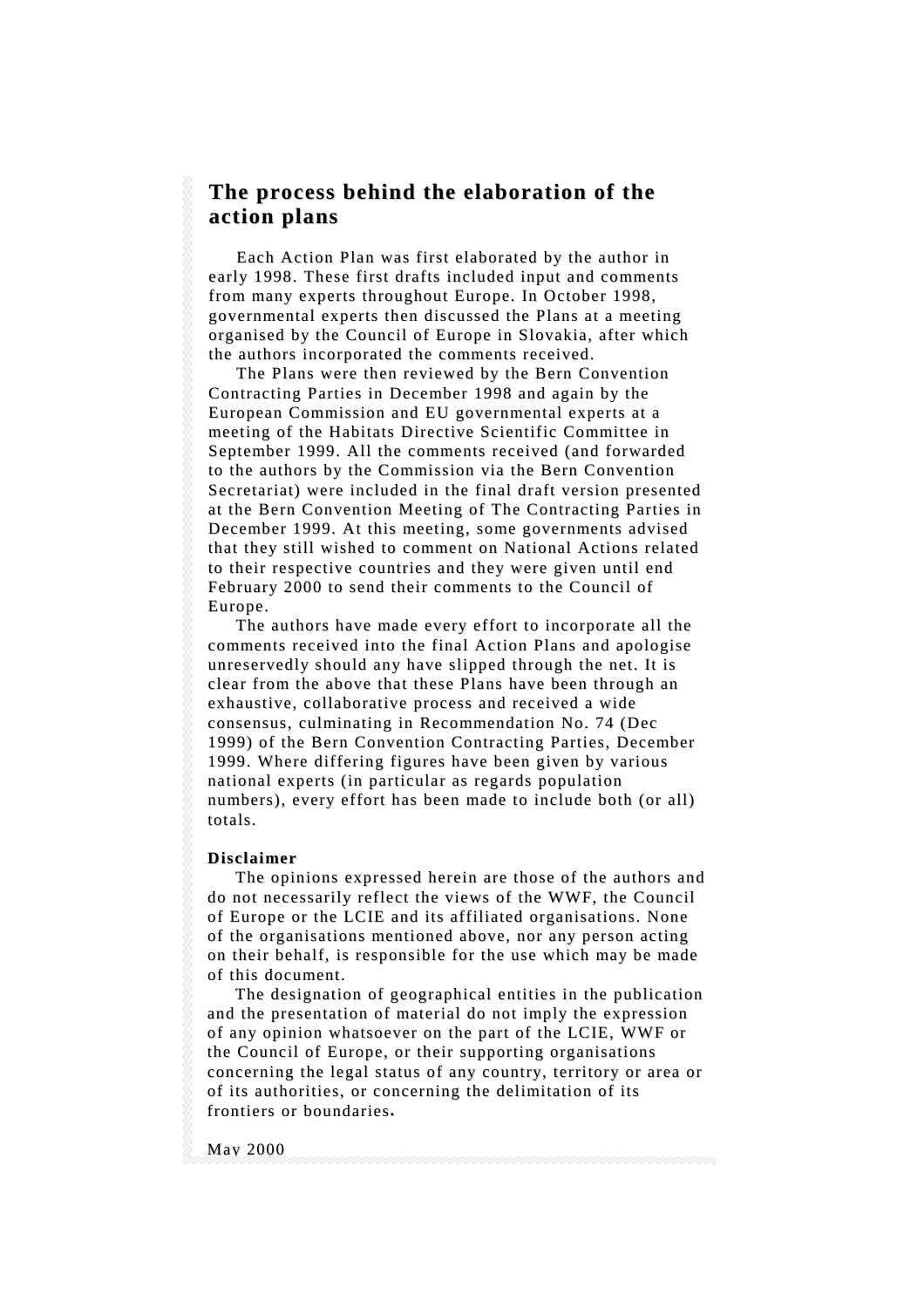# **Mission statement**

### **The Large Carnivore Initiative for Europe (LCIE)**

*"To maintain and restore, in coexistence with people, viable populations of large carnivores as an integral part of ecosystems and landscapes across Europe"* 



### **Background**

- Europe, once a broad mosaic of natural habitats ideal for large carnivores, is now left with only scattered tracts of suitable "wildland". Brown bear, wolf, wolverine, Eurasian lynx and Iberian lynx still occur in Europe but they are forced to live in highly fragmented and human-dominated landscapes.
- There was widespread and bitter opposition to large carnivores in the past but today there is increasing public interest in their conservation. However, the predatory behaviour of large carnivores often conflicts with local economic activity, especially livestock farming.
- Their current distribution is often confined to border areas, which therefore requires cross border co-operation in order to conserve and manage populations.
- The presence of large carnivores is a measure of regional biodiversity. Viable populations of large carnivores demonstrate Europe's contribution to the conservation of global biodiversity.
- The political development within Europe, particularly within the European Union, with the partial disintegration of national borders and more unified legal and planning requirements, creates new and promising opportunities for the successful management of large carnivores populations on a European wide scale.
- Implementation of the Natura 2000 sites in Europe, the increased priority to the conservation of natural areas, and the Pan-European Biological and Landscape Diversity Strategy (PEBLDS), give exciting opportunities for enhancing Europe's biodiversity.
- It is clear that the challenge of conserving large carnivores is complex and dynamic, involving ecological, economic, institutional, political, and cultural factors and any attempt to solve this conservation issue must take this into account. Realistically, no single agency, organisation, or institution will be able to solve the carnivore conservation issue alone. No single plan or strategy can be completely comprehensive and correct as a guide for action and continual monitoring is required.
- Recognising these opportunities, and the need to build strong partnerships with land managers, researchers, citizens, government officials and international organisations and Conventions, the World Wide Fund for Nature (WWF), together with partner organisations and experts in 17 European countries, has decided to get to grips with the issue so that the future for large carnivores (brown bear, Eurasian lynx, Iberian lynx, wolf and wolverine) can be substantially improved, while the opportunity still exists. The first steps towards the development of a "Large Carnivore Initiative for Europe" were taken at a meeting in Abruzzo National Park, Italy in June 1995. Based on input from two subsequent workshops in Neuchatel, Switzerland (September 1995) and Oberammergau, Germany (January 1996), a programme plan has been developed building a network of interested parties and activities.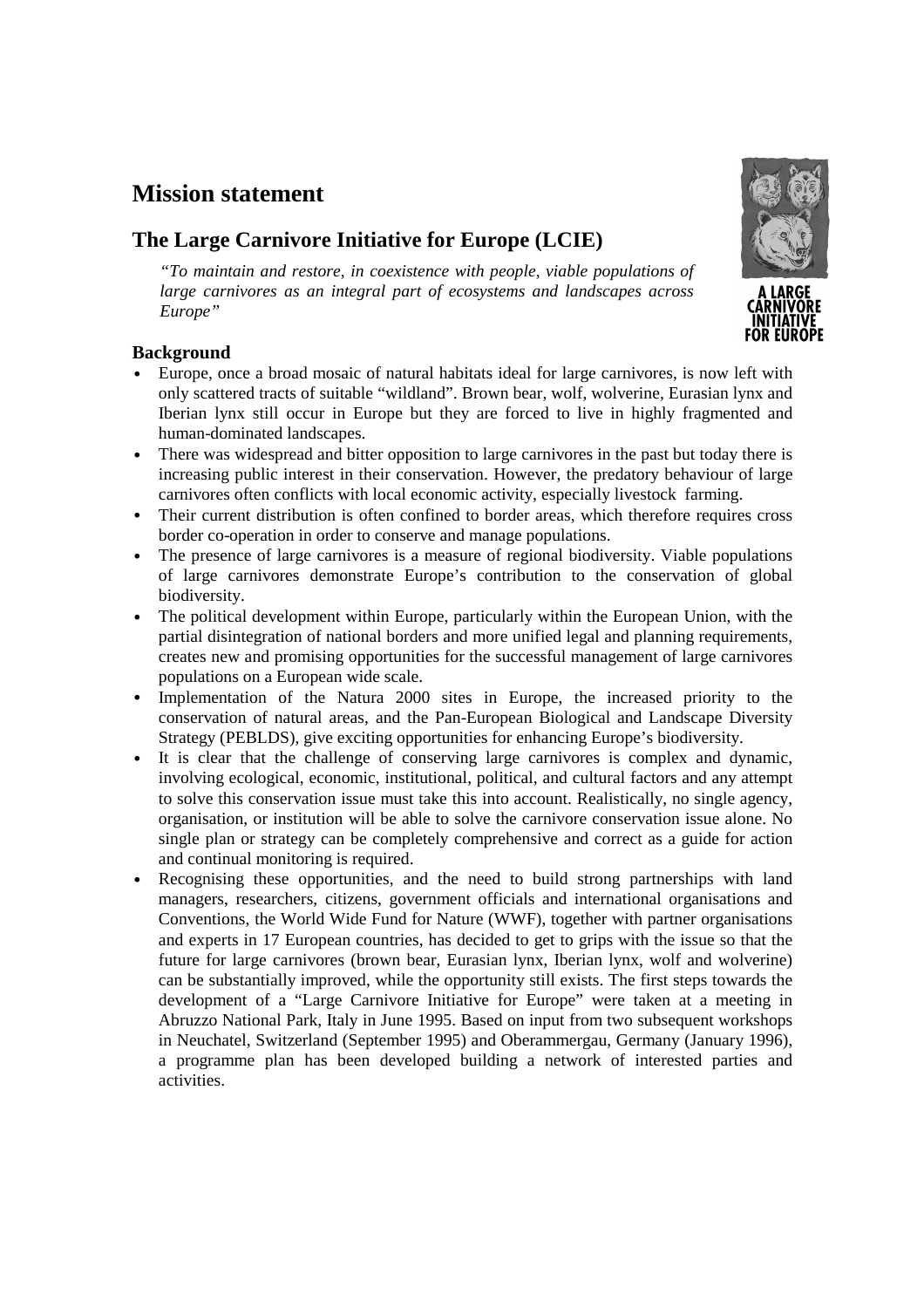#### **Actions**

- Create a network of interested parties including land managers, researchers, citizens, government officials and international organisations and Conventions;
- Act as a focal point for information relative to large carnivore conservation in Europe;
- Develop and implement new ideas and methods to ensure the coexistence of brown bears, lynx, wolves and wolverines with people;
- Support and build on existing initiatives and projects within Europe, and encourage Europewide co-operation in order to avoid duplication of effort.;
- Disseminate valuable experience and knowledge from different countries;
- Encourage public discussion on the future of large carnivores within Europe, especially with regard to rural support systems which maintain the economic and social well being of local people as well as conserve viable populations of large carnivores;
- Address issues in four important fields of activity:
	- 1. Conservation of Large Carnivore populations and their habitats; Integration of large carnivore conservation into local development in rural areas;
	- 2. Support for large carnivores through appropriate legislation, policies and economic instruments;
	- 3. Information and public awareness with the aim of obtaining the acceptance of large carnivores by all sectors of society.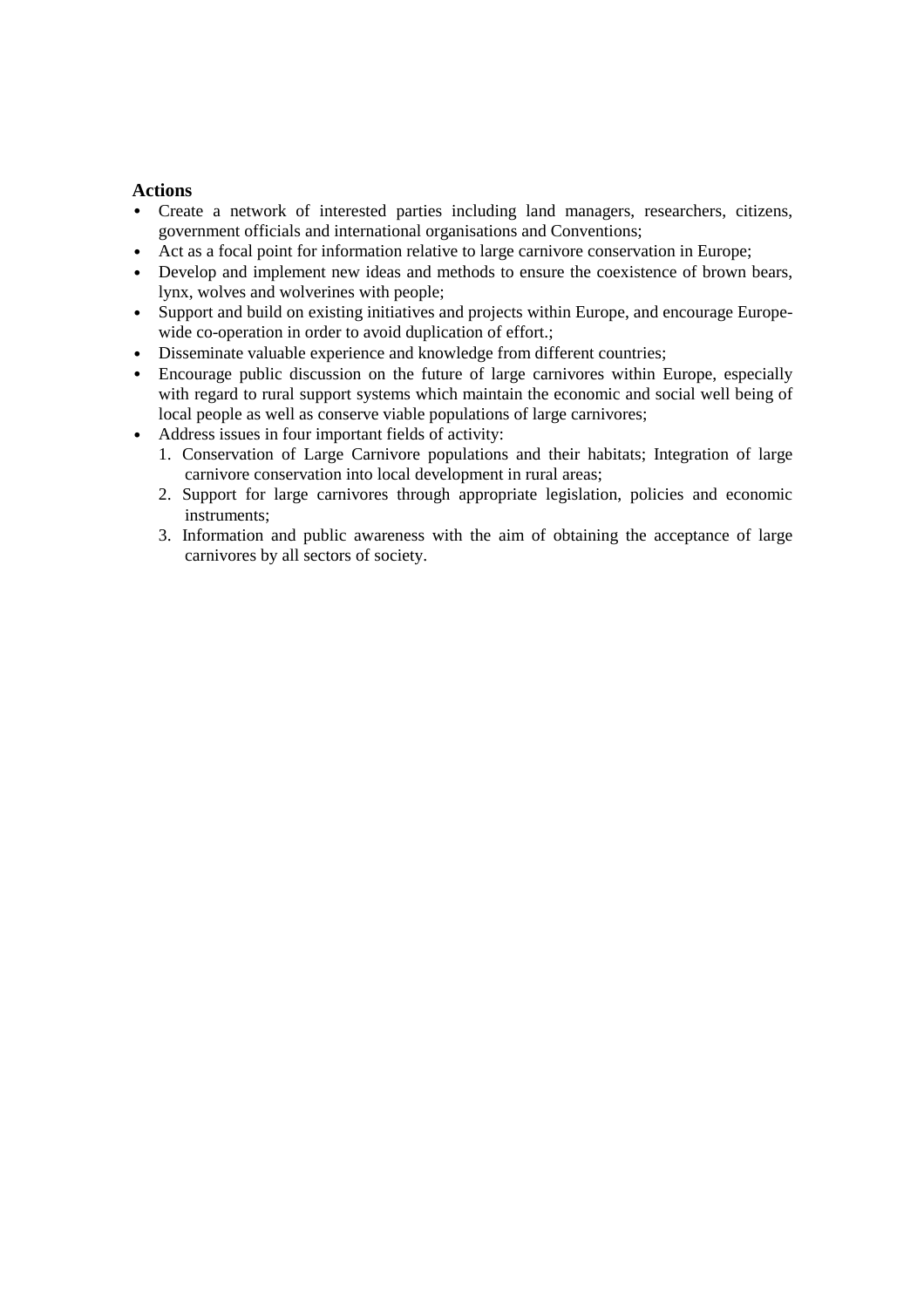### **Preface – Species Action Plans**

#### **Large Carnivores in Europe**

Europe once offered a wide range of natural habitats for its large carnivore species. Today, however, relict brown bear populations are dangerously small and highly fragmented in Southern, Central and Western Europe. The Iberian lynx has recently been labeled by the IUCN as the most critically endangered cat species world-wide. Wolf populations are under intense human pressure throughout most of their range. The Eurasian lynx has disappeared in much of Europe and even though wolverine numbers in Fennoscandia appear to have stabilised since it became protected, illegal hunting is still a constant threat.

Like many conservation issues, the future of Europe's large carnivores is dependent on cross-border co-operation between nations and, importantly, on managing their interaction with human activities. The challenge of conserving large carnivores is complex and must involve a wide range of stakeholders including land managers, local communities, governments, international Conventions and NGOs.

In response to this challenge, WWF International (the World Wide Fund for Nature), together with partner organisations and experts in 17 European countries, launched a Large Carnivore Initiative for Europe (LCIE) in June 1995. Since its inception the Initiative has grown rapidly with experts from 25 countries actively involved and many others expressing interest. The aim of the LCIE is to support and build on existing initiatives or projects across the continent, avoid duplication of effort and make the most efficient use of the available resources. One of the many activities that was identified as being of priority for the conservation of Europe's large carnivores was the elaboration of Pan-European Conservation Action Plans for the five species.

### **Species Action Plans for the Conservation of the Brown Bear, Wolf, Eurasian Lynx, Iberian Lynx and Wolverines**

This Plan is one of a series of Pan-European Action plans elaborated for each of the five species at present dealt with under the LCIE (Brown Bear *Ursus arctos*, Wolf *Canis lupus*, Eurasian Lynx *Lynx lynx*, Iberian Lynx *Lynx pardinus* and Wolverine *Gulo gulo*). The plan should be seen as complimentary with the other four plans and actions should be co-ordinated with those taken under the other plans since in many cases a natural guild of native predators is desirable.

The plans go beyond detailed analysis of local populations' needs and focus on the specific issue of managing the species throughout Europe, stressing the necessity for a continental approach and co-ordinated national efforts. It is hoped that one of the great values of these Plans will be that they generate coherence to actions throughout the whole range ofeach given species.

These Plans are not management plans per se, but rather aim to form the basis for decisions at **international level** pointing at the importance of using **populations** as the management unit, which are often transnational. These Pan-European plans stress the need for national management plans to be drawn up in collaboration with neighbouring States where necessary , and in order to facilitate this process a volume on Guidelines for developing Large Carnivore Management Plans (D. Hofer and C.Promberger 1998) has just been produced by the LCIE.

These Plans serve as an important communication tool and their recommendations should be used to influence players in the conservation sphere at local, national, and international levels. They also provide a baseline record against which to measure change in future years as well as a common framework and focus of action for a wide range of players.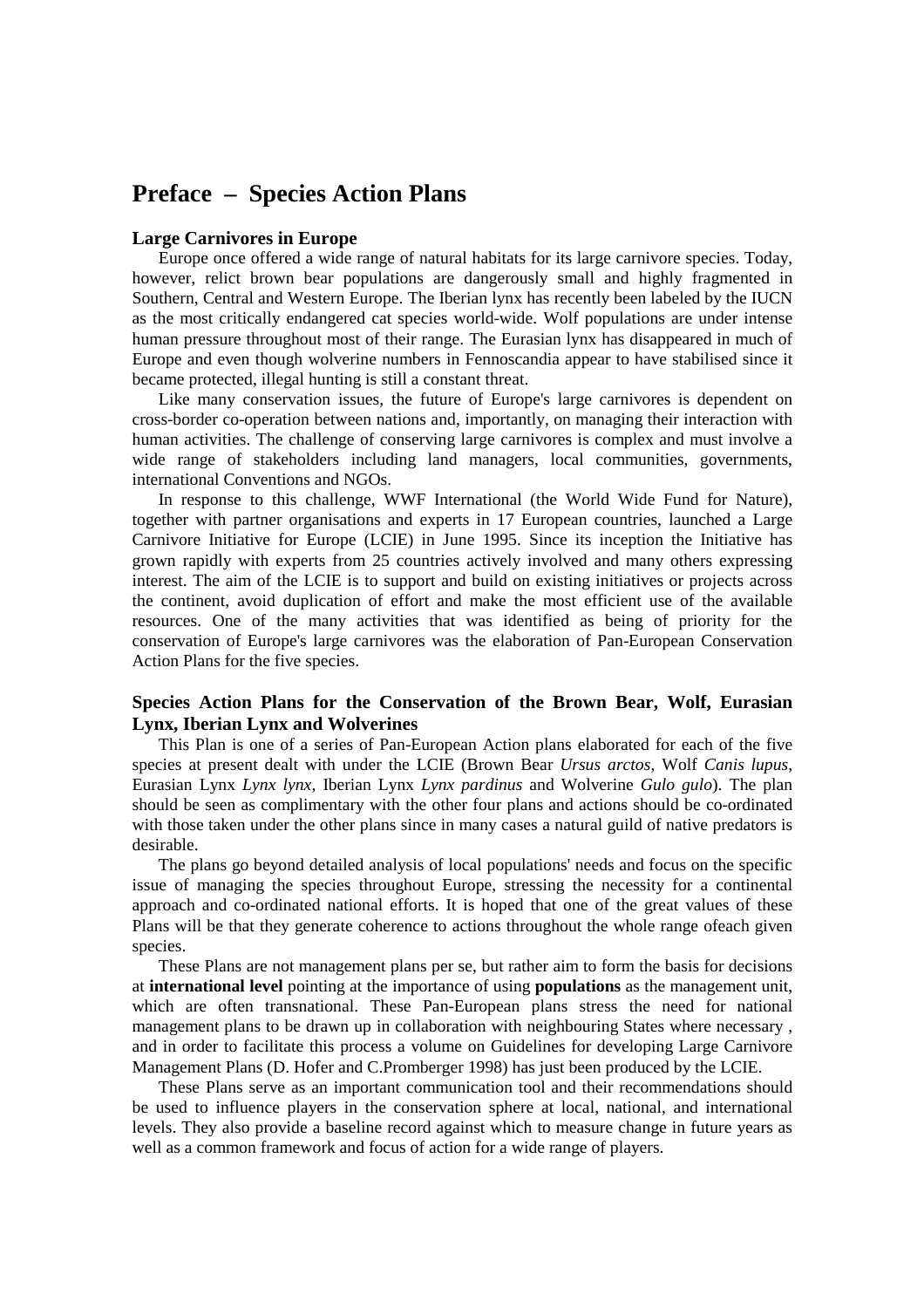The responsibility for the elaboration of the plans was assigned to teams working under some of the top European experts for each species. During the preparation of these action plans the authors consulted a wide spectrum of sources including management authorities, researchers, NGOs and the literature. This open process included a workshop for governmental experts in Slovakia organised by the Council of Europe (Bern Convention Secretariat) specifically to discuss the five Action Plans in October 1998.

#### **Endorsement**

The Council of Europe document "Guidelines for Action Plans for Animal Species" (T-PVS-(ACPLANS)(97) 8) underlines the importance of producing Action Plans for large carnivores at a Pan-European level: "It also makes good ecological sense to choose species that serve as protective "umbrellas" for other species. Such a single species effort avoids many bureaucracies and provides many "inclusive benefits". Umbrella species are species whose own area requirements provide some index on the area requirements of the ecological systems that support them. Top carnivores or other large-bodied, long-lived slowly reproducing species at the top of their ecosystems food-chain are good examples...." The document states that " The Council of Europe through its Committee of Ministers or the Bern Convention's Standing Committee are in excellent position for endorsing such Plans."

### **Common Themes**

All five Action Plans have clearly identified a number of important common themes, which include the following fundamental guiding principles:

- there is a need to concentrate conservation efforts at the population level, which often requires cross-border co-operation;
- the principle of management of large carnivore through a system of zoning including core areas, buffer zones and corridors;
- where re-colonisation of areas by large carnivores is desirable, the following principles should be applied:
	- priority should be to firstly support natural re-colonisation,
	- secondly to work on the augmentation on non-viable populations,
	- thirdly to release animals into areas in order to join up non-viable populations, and
	- finally, to carry out releases into new areas.
- it would be highly desirable that each country sets up a specific body that is responsible for large carnivore management issues, and who would be charged with the preparation of national management plans (A single body that is responsible for all large carnivore species is desirable);
- wherever compensation systems are in place, these should be tied to prevention incentives;
- with regard to identified "problem" animals, which create local damage, emphasis should be given to maintaining populations and not by concentrating on individuals (apart from rare exceptions);
- in-depth and scientific human attitude studies (including work on conflict resolution) have to be initiated;

The points made above just give a brief indication of some of the more important common themes or principles that are shared by all five action plans that have been elaborated as part of the series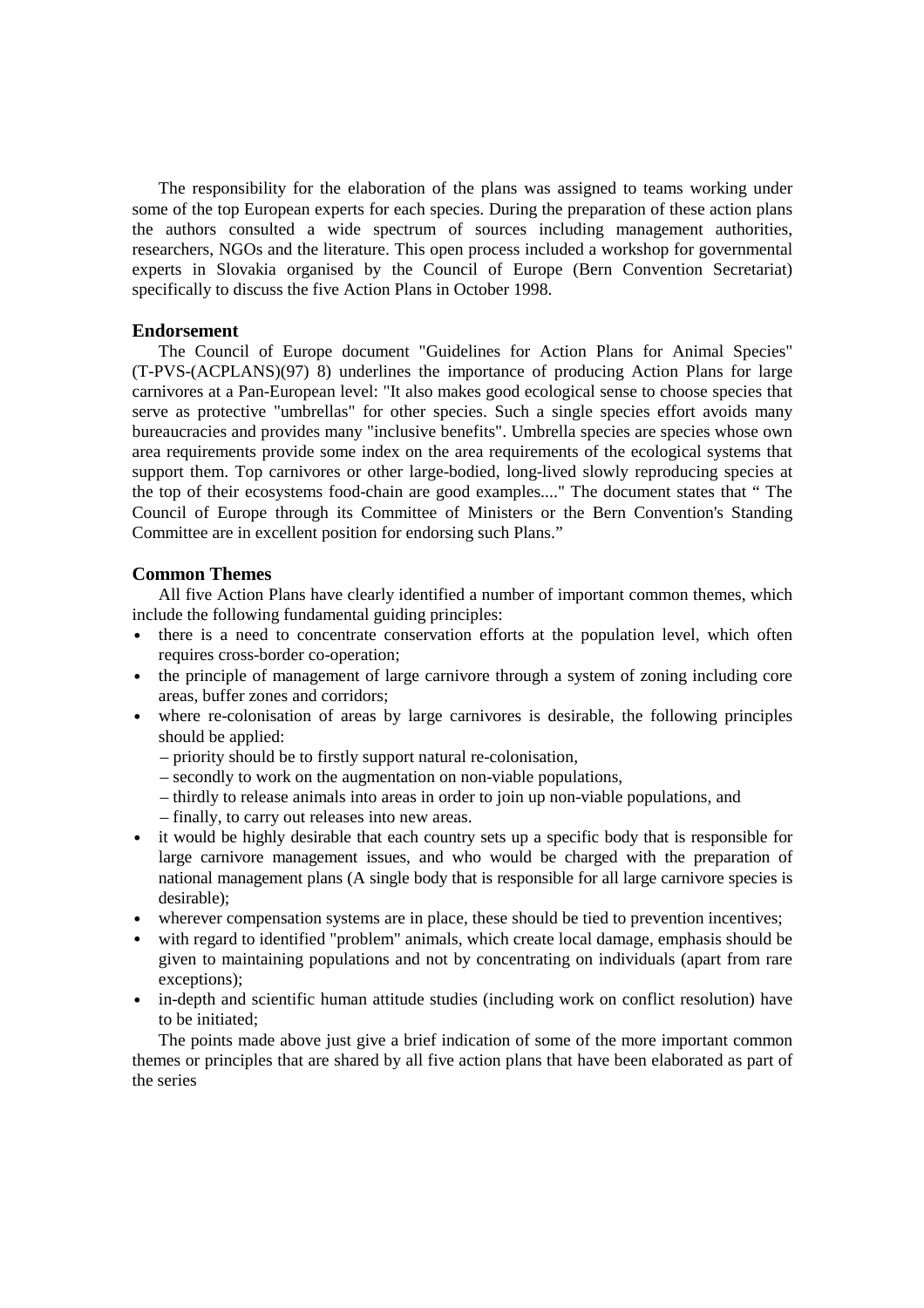#### **Implementation**

It is very important that these Action plans once "endorsed" are acted upon. These Action Plans should guide national authorities in the elaboration of National Plans and the implementation of these plans must be carried out by professional teams that involve a wide range of appropriate interest groups. The plans themselves can act as important fund raising tools to help spark off the implementation. In countries where more than one of the large carnivore species is present the elaboration of National Action Plans (as recommended by these Pan-European Action Plans) for each species should be in harmony with one another.

#### **Conclusion**

Finally we would like to thank the authors, all those who have provided data and comments and the Council of Europe for all the hard work and support that has been put in to this. We would also like to thank WWF Netherlands, Sweden, Norway, Mediterranean Programme and the Council of Europe for providing the funding for the elaboration of the Plans. We hope that these plans will form the basis for collaborative pan-European conservation work for these species over the next ten years, and that the success can be an example to other Initiatives.

Magnus Sylven (WWF International, Chair, LCCG) William Pratesi Urquhart (LCIE Co-ordinator)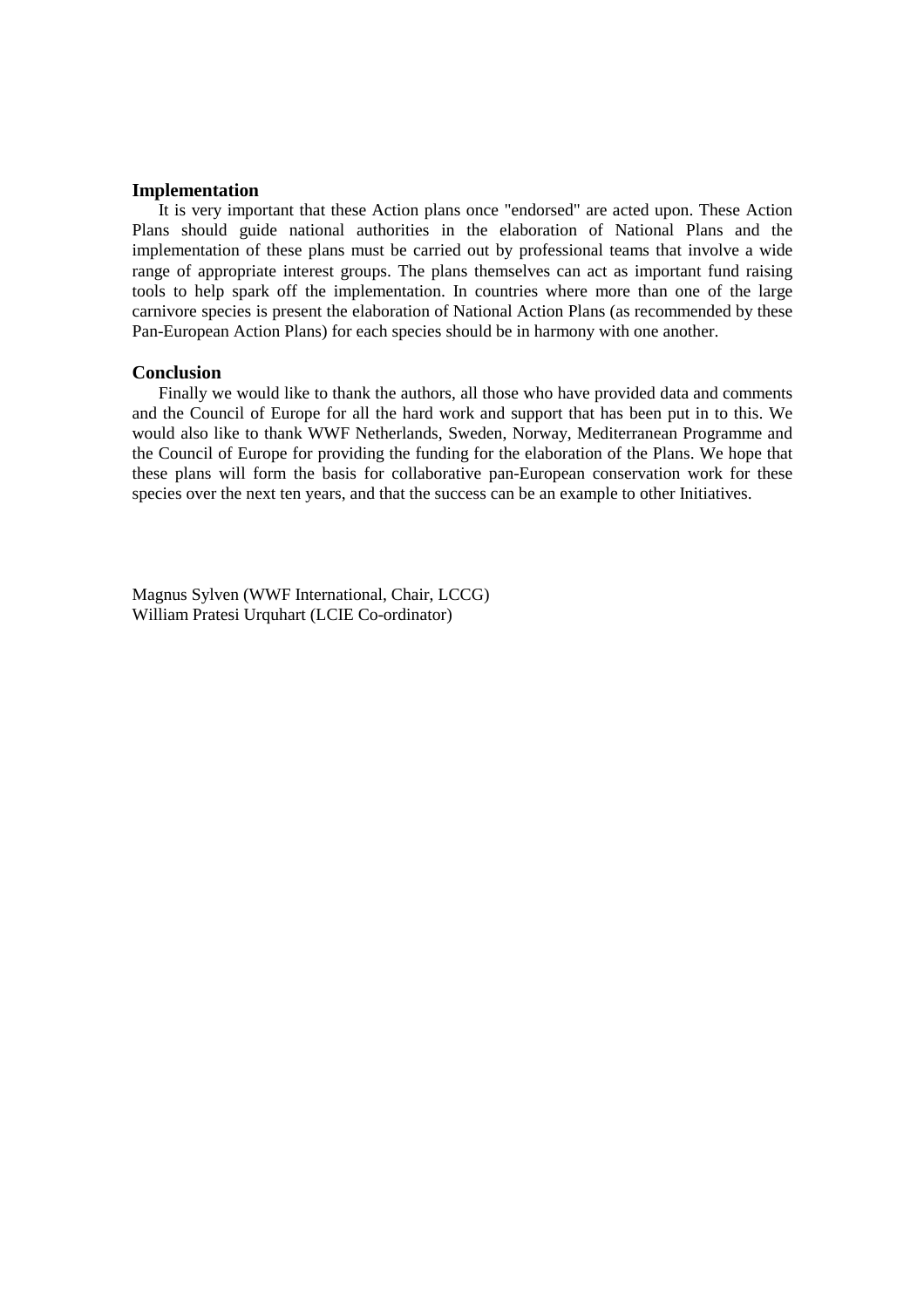### **Endorsement by IUCN – Bear Specialist Group**

**IUCN/SSC Bear Specialist Group University Hall** University of Montana Missoula, Montana 59812 Phone406-243-4903, fax 406-329-3212 email grizz@selway.umt.edu

December 8, 1998

To whom it may concern,

The IUCN Bear Specialist Group is a group of professional bear biologists who work together to promote information exchange on bears and to assist in bear management and research worldwide. We have produced the Global Bear Status Report and Conservation Action Plan that is in press as an IUCN Action Plan, and we have worked in many countries on bear management and research issues.

We thank you for the opportunity to review the European Action Plan for brown bears. As you know, we have assisted in the production of this document by providing to you many of the chapters from the Global Action Plan on European bears. We find the European Action Plan to be most useful and find that it covers most issues related to European brown bear conservation.

We endorse the European Action Plan for Brown Bears and hope that It will be a successful tool in implementing much needed conservation efforts for brown bears in Europe.

#### **Sincerely**

 $\cdots$ 

Christopher Servheen, Ph.D. Co-chair, IUCN/SSC Bear Specialist Group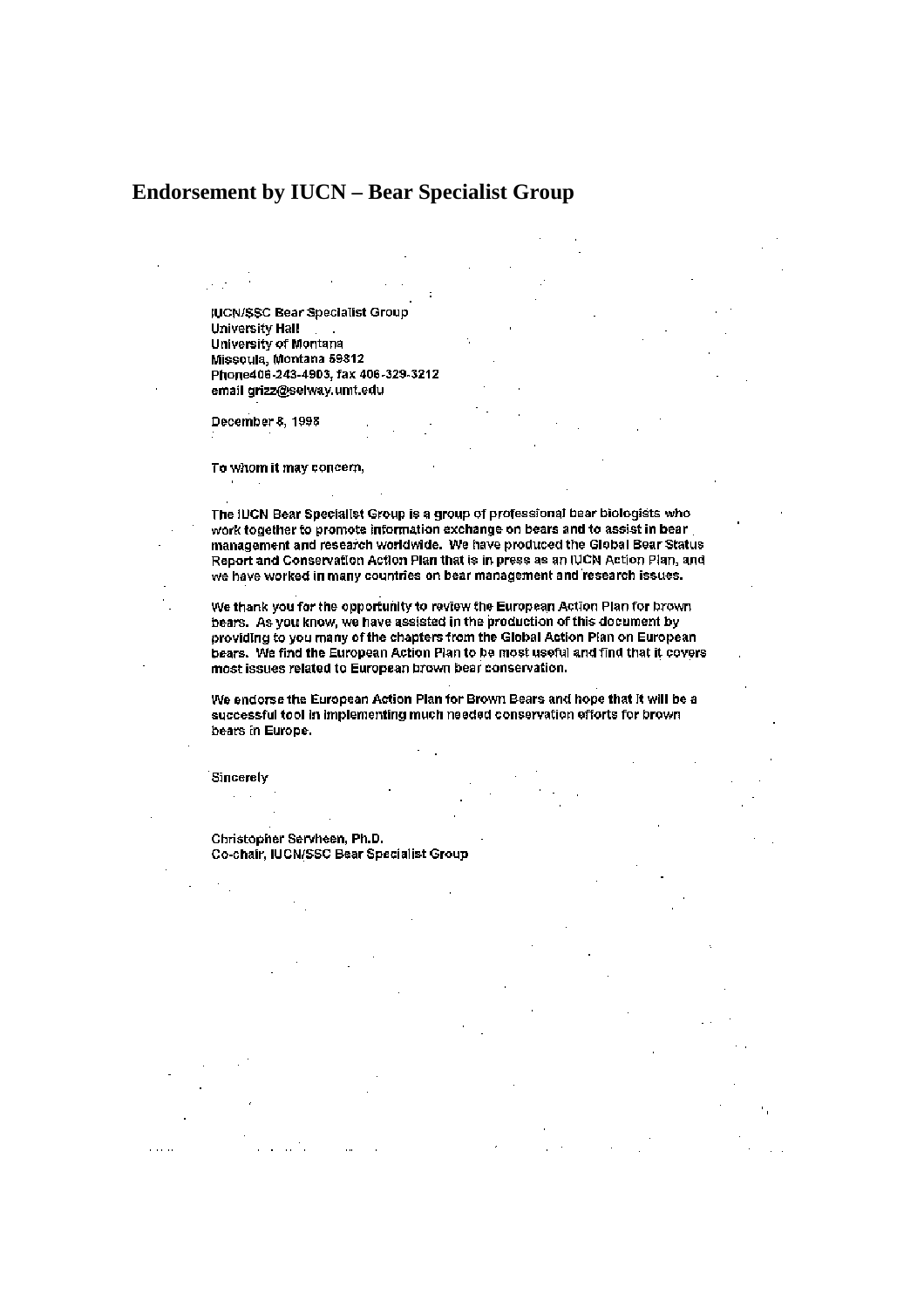### **Endorsement by IBA**

(International Association for Bear Research and Management)



#### **INTERNATIONAL ASSOCIATION FOR BEAR** RESEARCH AND MANAGEMENT

B.C. Forest Service Research Branch Box 9158, RPO#3, Revelstoke, B.C., Canada, V0E 3K0 (250) 837-7767 FAX (250) 837-7626

November 27, 1998

Norbert Gerst! World Wildlife Fund - Austria Postfach 1, A-1160, Vienna Austria

Dear Dr. Gersti:

The International Association for Bear Research and Management (IBA) is the professional organization for the biologists of the world working on bears. We have over 700 members living in 43 countries and publish an annual scientific journal, Ursus (formerly Bears-Their Biology and Management).

Seven IBA council members plus myself recently reviewed the "Draft Action Plan for Conservation of the Brown Bear in Europe". Several members had a few minor comments that were discussed with the authors, but in general, we all found the report to be very well written and to cover the important issues needed for brown bear conservation in Europe.

We enthusiastically endorse the plan and, although we appreciate the enormous challenge, we hope the implementation proceeds smoothly. If you require further advice or assistance from the IBA council or individual members please feel free to ask.

I congratulate the authors on an excellent job.

Sincerely

Buch We

Dr. Bruce McLellan **IBA President**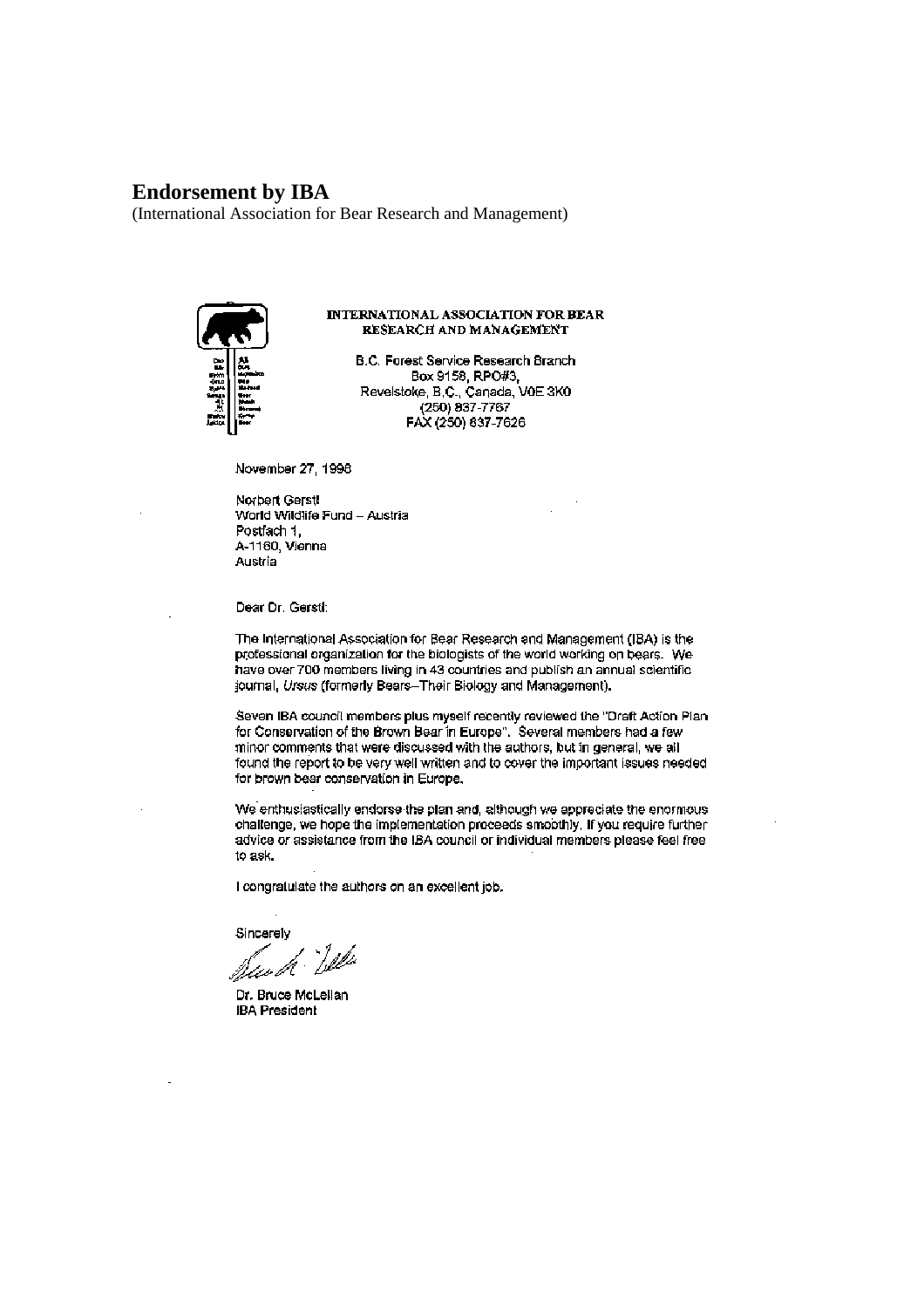### **Executive Summary**

Europe, as defined in this action plan, presently hosts a population of about 14,000 brown bears (*Ursus arctos*) in an overall area of approximately 800,000 km². In some countries the bear population is certainly viable, whereas in other countries it is on the verge of extinction.

This action plan for the conservation of the brown bear in Europe is based on a pan-European approach. Even though management must be implemented by national political entities, the concept of managing on population level was applied. As a result of populations being shared, international cooperation is needed from several countries to ensure the long term future of the species in Europe.

The purpose of this action plan is to help countries on a national and international level to establish management actions for the conservation of the brown bear.

Europe is defined as all countries west of the border of the former Soviet Union and Turkey, but including the Baltic countries and the Ukraine. The biology of, and threats, to bear populations have been presented on a European or population level. In addition, specific actions have been suggested for individual countries.

The overall goal of the action plan is "to maintain and restore, in coexistence with people, viable populations of brown bears as an integral part of ecosystems and landscapes across Europe."

Objectives to reach this goal were defined as:

- 1. To conserve the present viable brown bear populations in Europe, and allow them to expand into suitable habitat, thereby increasing their population numbers and range to the limit that can be sustained given socio-economic realities.
- 2. To secure the viability of the presently small isolated brown bear populations by increasing their population number and range.
- 3. To reduce the conflict between brown bears and humans and promote activities that secure a positive public attitude towards brown bears to realize objectives 1 and 2.

Most important issues, threats and obstacles for the conservation of the brown bear were identified as:

- human-caused mortality (bear hunting, legal killing of nuisance bears, poaching);
- the relationship of brown bears and humans (public attitudes; threats to humans; damage to livestock, orchards and crops);
- biological realities (demographic viability, genetic viability);
- habitat fragmentation, habitat loss and related issues;
- livestock husbandry and farming;
- fragmentation of management authority;
- artificial food sources:

The required actions by countries to reach the above goal and objectives include the following topics:

- species conservation:
- recovery of acutely endangered populations;
- habitat protection;
- conflicts with humans:
- problem bears:
- public involvement in brown bear management;
- public awareness, education and information;
- research and monitoring;

Of major importance is the promotion or establishment of monitoring programs on a national and international level.

This Action Plan was endorsed by the International Union for the Conservation of Nature (IUCN)-Bear Specialist Group and the International Association for Bear Research and Management (IBA). The Action Plan for the Conservation of the Brown Bear in Europe presents a major step to conserve bear populations in coexistence with people across Europe.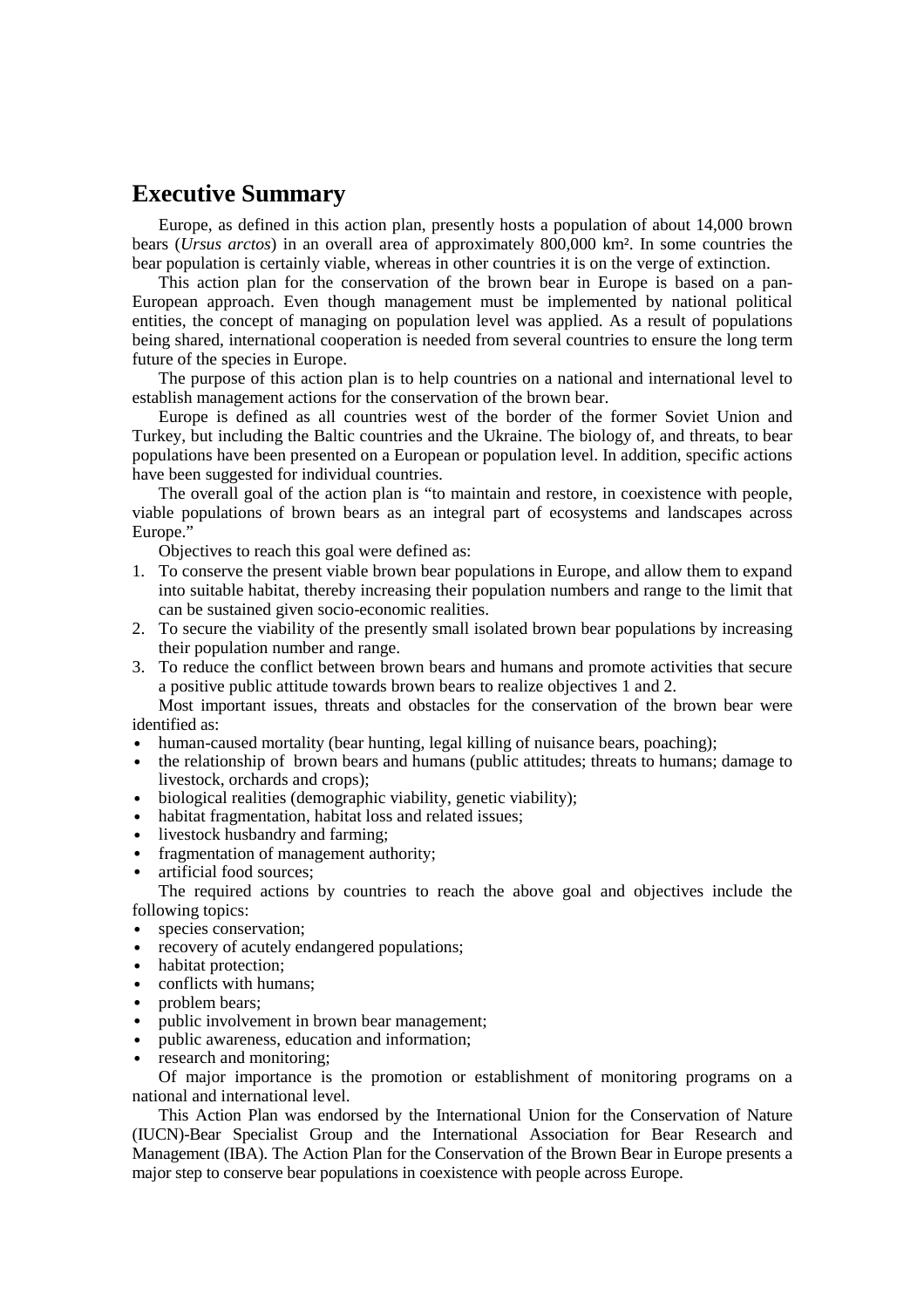### **1. Introduction**

There are few animals that have captured the imagination of people as the brown bear has. They can stand on two legs, have their eyes in front of their head, walk on plantigrade feet, pick up things with their "fingers", nurse their young as we do, and eat what we eat. These similarities were certainly observed by early peoples living close to nature, and it is no wonder that bears have impressed us so deeply. Most European cultures have, or have had, rituals associated with bears. The bear and its parts had special magical and medicinal powers. These powers did not come so much from the bear's strength or cunning--although Scandinavians say that the bear has "ten men's strength and twelve men's cunning". Rather, the bear's magic came from his ability to wander between life and death. In the winter it descended into a cold grave in the ground and in the spring it came out, alive and well. Understandably, the bear became a symbol of healing and the cycles of life and death, or resurrection. Its appearance was also a promise of the coming summer vegetative period. Also, the female went into the den apparently barren and came out with young--which some cultures thought was a virgin birth.

Many Europeans have given or family names that have their roots in the name of the bear (including Bjørn Dahle, one of the authors of this plan), or live in villages, areas, or cities named after the bear (such as Berlin and Bern). Bears are common in the coats-of-arms of European administrative units and also are depicted on stamps and coins. The bear is a symbol to many people in other ways also, although the symbolism varies among people. It is a symbol of wilderness for an urban Central European, but a symbol of the multitude of threats to the livelihood of a Norwegian sheep farmer living in that "wilderness". It may represent the ultimate hunting trophy in Finland, Russia or Romania, or the very essence of endangered wildlife in Italy or France. These opposing views of the bear seem to be deeply rooted in our consciousness. Bears love their young, and our children love to snuggle up to a furry bear when they go to sleep. But, at the same time, the bear seems wild and dangerous, and many are afraid to go walking in a forest with real bears.

The bear has been a threat to our forefather's existence by preying on livestock. As a result, in many areas, man has done all he could to exterminate these bears to eliminate depredation on livestock. These efforts were often encouraged with bounties paid by the state and/or local authorities for the killing of bears. This was effective, because bears have a low reproductive rate and they are sensitive to high harvest rates. This, in combination with destruction of the large forest-covered areas they require, eventually led to the extermination of bears from most of Western Europe and many areas in Eastern and Northern Europe.

This Action Plan is based on a world-wide action plan (Servheen, et al. 1998). From this start, we have relied on some additional literature and comments from a large number of researchers and managers from throughout Europe for additional information. This world action plan is based on a country-by-country approach. Most of the populations of bears in Europe are shared among several countries. Even though some of these populations are large and increasing, in many cases they are not, and it is evident that countries must cooperate to ensure the long-term future of the species in Europe. WWF-Europe recognized this, which was one of the reasons they initiated the formation of the Large Carnivore Initiate for Europe. One of the results of this initiative is this Action Plan for the Conservation of Brown Bears in Europe. Here we have highlighted the concept of managing on the population level, even though this must be carried out by political entities. Therefore, in this action plan, we have described the biology of, and threats to bears on a European or population level, but have discussed specific required actions by country.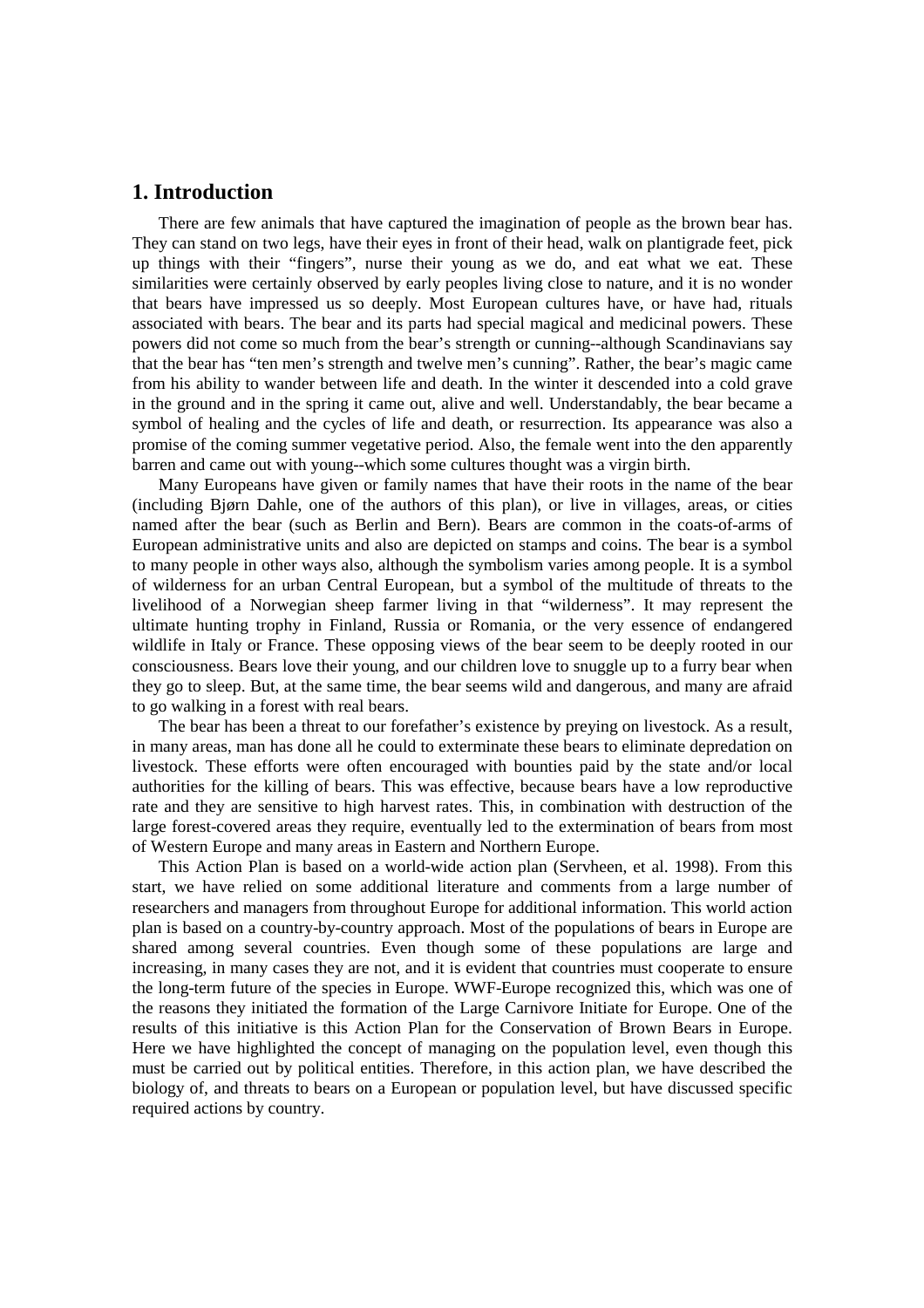Before starting the Action Plan, the Large Carnivore Initiative for Europe had to decide on a definition of Europe. This was not an easy task, but it was decided to include all countries west of the border of the former Soviet Union and Turkey plus the Baltic countries and the Ukraine. We apologise to our colleagues who live east of this line, and earnestly hope that this plan will be useful to them in the conservation of bears in their countries. For completeness, we include information on bear populations in these countries that are continuous with the populations in this plan. We hope that this plan will also be useful for countries and areas that do not have bears now, but will in the future.

### **2. Background Information**

#### **2.1. Description of the species**

The brown bear (*Ursus arctos*) is the most widespread bear in the world*,* with a holartic distribution in Europe, Asia, and North America, ranging from northern arctic tundra to dry desert habitats. Brown bears have a massive head with a short nose, rounded inconspicuous ears, small eyes, short tail, and a heavily built body with a prominent shoulder hump. The color varies considerably, and some individuals may seem light or dark from different angles due to the variegated guard hairs. The slightly curved claws (five on each foot) on the forefeet are longer than on the hind feet. Brown bears have a very well developed olfactory sense, although vision is probably important when bears are foraging on berries, nuts and acorns. Adult males are larger and heavier than females on average; generally males weigh 140-320 kg and females weigh 100-200 kg. All European brown bears are found inland and do not reach the extreme body sizes typical of coastal populations with access to protein- and lipid-rich spawning salmon, as in Alaska and the Russian Far East.

#### **2.2. Distribution and population numbers in Europe**

#### **2.2.1 Definitions and population estimation methodologies**

To reduce potential confusion about important terms, we have used the following definitions:

A population consists of the bears in an area that are genetically isolated, totally or substantially, from other bear populations. A population may consist of several subpopulations.

A subpopulation consists of bears in an area that have male-mediated genetic interchange with bears in nearby areas, but little or no contact or interchange among females.

A metapopulation is a group of geographically isolated subpopulations, interconnected by dispersing individuals of both sexes. Because of the limited dispersal of female brown bears, this term probably does not apply or only rarely applies to brown bears.

Europe, as defined in this Action Plan, includes the countries west of the border of the former Soviet Union and Turkey, but including the Baltic countries and the Ukraine.

It is important to stress that all the population estimates presented here are inaccurate and not directly comparable. Bears are notoriously difficult to census, and many estimates, especially those based on observations from the public, are probably overestimates. Estimates in southeastern Europe are often from counts at feeding sites that are carried out during one night. These estimates are based on the untested assumption that 80-90% of the bears visit feeding sites, and that none visit more than one site. Even the estimates from Scandinavia, which are based on marked-unmarked ratios of observed bears in two areas, are based on an extrapolation to the rest of the bears' range. Given these uncertainties, the estimates reported here must be regarded as rough and preliminary. However, the ranking of the populations by size is probably relatively accurate.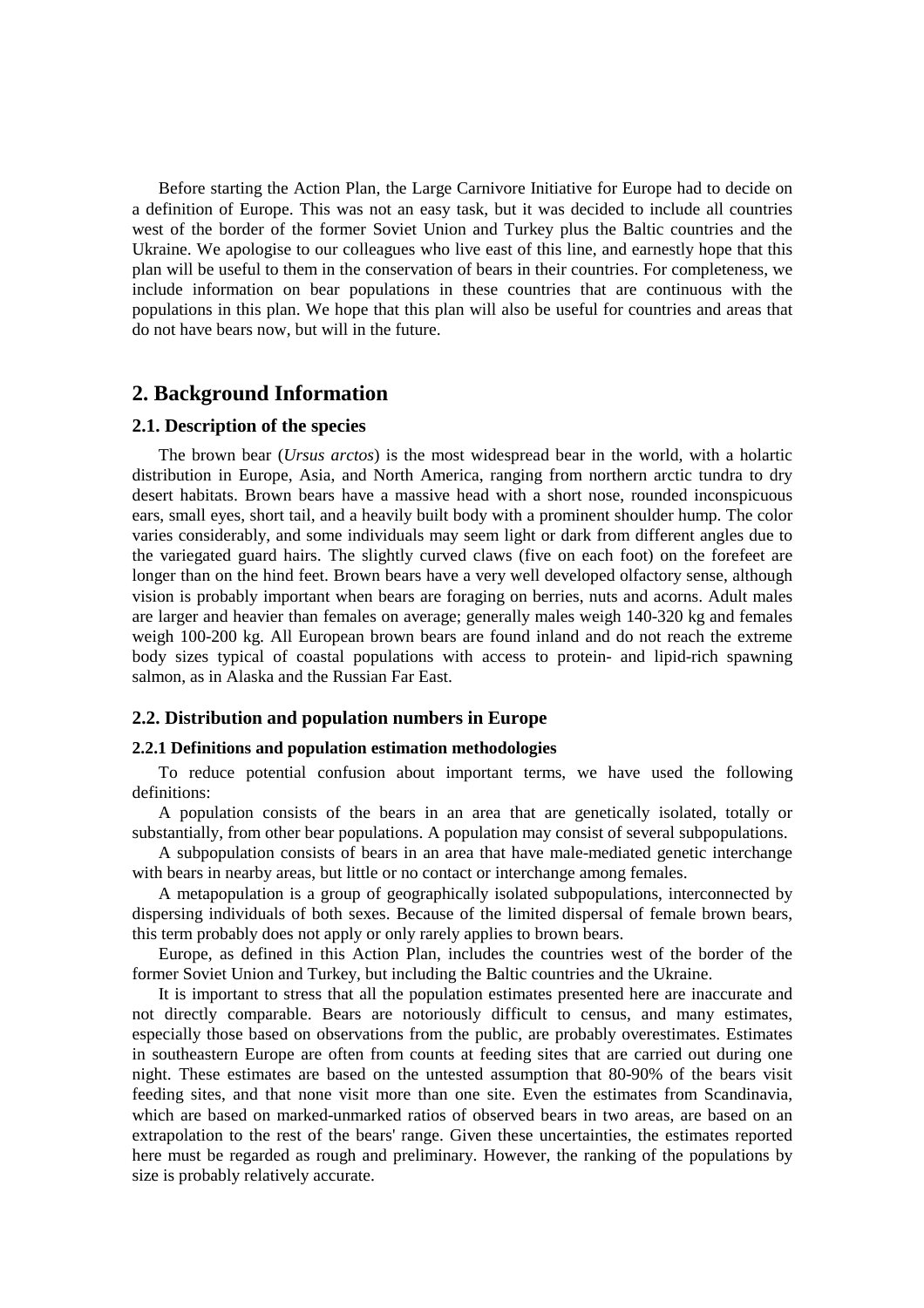#### **2.2.2. Status of the European populations**

Brown bears originally occurred throughout Europe (except from the largest islands such as Ireland, Iceland, Gotland, Corsica and Sardinia), but later disappeared from most areas as the human population grew, suitable habitat was lost due to deforestation and agriculture, and the species was persecuted by hunting. Today the total number of brown bears in Europe is about  $50,000$  bears (ca. 14,000 outside Russia) within an area of more than 2.5 million  $km^2$  (800,000 km<sup>2</sup> outside Russia) (Table 1). These bears are found in two large ( $\geq$ 5000), three medium (500-5000), one small (100-500), and six very small  $(< 100$ ) populations. The original geographical distribution of brown bears in Europe is shown in Fig. 1, the present distribution in Fig. 2, and the present status of the populations is summarised in Table 1. For completeness, we include the bear populations in the former Soviet Union that are continuous with the populations we consider in this Action Plan.

Population densities vary and seem to depend on food availability, rate of harvest by humans and stage of population expansion/retreat. The highest densities (100-200 bears/ 1000 km<sup>2</sup>) are found in Romania and the Dinaric countries, whereas extremely low densities  $(0.5-1 \text{ bear}/1000 \text{ km}^2)$  are found in some areas of Fennoscandia. The populations listed below are ranked by population size.

#### *2.2.2.1. Northeastern Europe (37,500 bears)*

The Northeastern European population is estimated to consist of about 37,500 bears, and is thereby the largest continuous brown bear population in Europe. It's range stretches from the Ural Mountains in the east (continuous with the bears on the east side of the mountains making it the largest brown bear population in the world) to the west coast of Finland. It ranges from 53° N in the south to 69° N in the north. Only the Finnish, Baltic and Norwegian portion of the population, which numbers 1,200-1,600 individuals, is considered here. The Finnish-Norwegian portion has received a net influx of dispersing bears from the high density Russian population, although the fence along the Finnish-Russian border has probably reduced the influx of bears from Russia. In Finland bears are distributed throughout the country except for the Ahvenamaa Islands (Åland). Thus the species has re-established most of its former range after the population bottleneck at the beginning of the 20th century, which was caused by overharvest and habitat degradation. Densities are generally low, with the highest densities in the southeastern part of the country and the lowest densities in the north and southwest. In Norway the distribution of bears in this population is restricted to the Sør-Varanger Municipality (especially the Pasvik Valley) and some occasional sightings in the eastern part of the Finnmark Plateau, both in Finnmark County. Bears on the Norwegian side number about 8-21, almost all living in an area of 1300  $km^2$ , and thus at a much higher density than in the neighbouring Finnish area. Although the population density is low in northwestern Finland, there may be some genetic exchange with the Scandinavian population. Estonia has a large number of bears (440-600) at relatively high densities, whereas Latvia has only a few bears at the eastern edge of the country.

#### *2.2.2.2. Carpathian Mountains (8,100 bears)*

The Carpathian population includes the brown bears in Slovakia, Poland, the Ukraine and Romania (Fig. 1). The Carpathian Mountains population is estimated to about 8,100 bears and is the second largest in Europe. The population increased rapidly in the second part of this century and recently the Slovakian and Polish bear population was reconnected with the Ukrainian. This range expansion occurred rapidly, about 200 km in less than 20 years. Knowledge of the status of females in this expansion area would be of great interest, because, based on data from the Scandinavian population, one would expect that few females occur in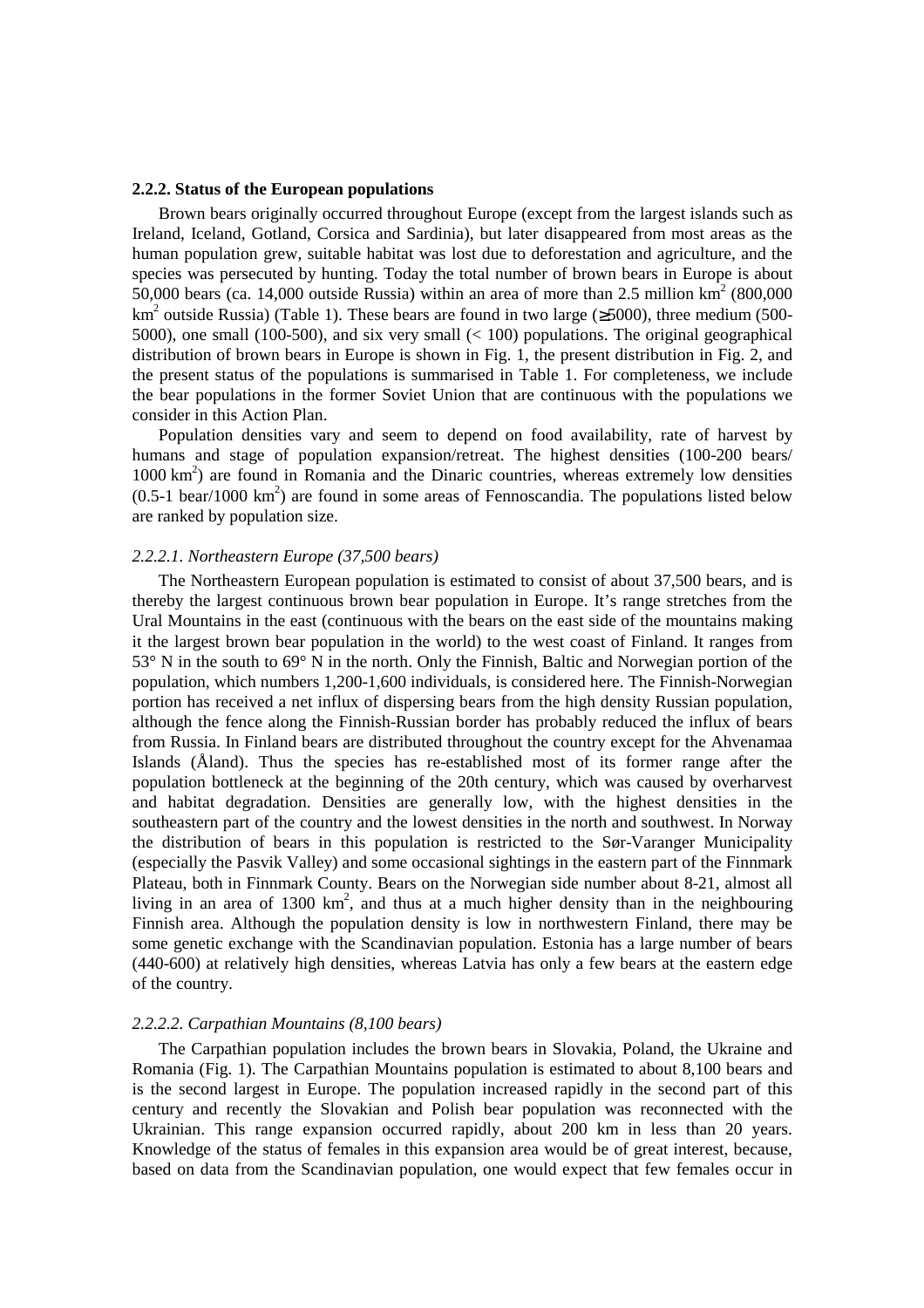this newly colonized area. The brown bears in the Apusen Mountains in the western part of Romania are probably partly isolated from the remaining Carpathian population, but interchange of males is suspected to occur.

The Carpathian population probably consists of three subpopulations. No further increase in range and population size is expected as the population in the four countries has reached or passed its optimal number, and nearly all suitable habitat is occupied

#### *2.2.2.3. Alps-Dinaric-Pindos (2,800 bears)*

This population consists of brown bears in the forested areas extending from the eastern Alps in Austria and northeastern Italy in the north to the Pindos Mountains in Greece in the south. The countries involved are Austria, Italy, Slovenia, Croatia, Bosnia & Herzegovina, FYR Macedonia, the Yugoslav Federation, Albania, and Greece.

Three bears were released into central Austria in 1989-1993 into an area with a naturally occurring male bear. This central Austrian subpopulation now consists of about 13-16 bears. As there is not a continuous distribution of female bears with the rest of the Alps-Dinaric-Pindos population, but is movement of male bears, this constitutes a subpopulation.

The total Alps-Dinaric-Pindos population numbers about 2,800. The forested areas in these countries are less contiguous than in the Carpathian area, separating to some degree the functional habitat into more or less isolated subareas, although there are corridors. This suggests that the population may be divided into several subpopulations, or may become subpopulations if these corridors become unusable due to human activities. The population estimates for the Yugoslav Federation, Bosnia and Herzegovina, and especially Albania are uncertain, and the effect of the war and political unstability in this area on the bear population is unknown, but may be severe, at least locally.

#### *2.2.2.4. Scandinavia (1,000 bears)*

After heavy persecution in both countries, the once numerous brown bear population in Scandinavia was reduced to about 130 individuals in four areas where they have survived since 1930. The population has increased to about 1000 (800-1300); more than 95% of the individuals are in Sweden. Female brown bears are mostly confined to four areas in Sweden and probably represent the remnant populations after the heavy persecution. Male bears may disperse between neighboring female core areas, but when considering demographic viability they should be considered separate. This population consists of four subpopulations. In Sweden, the distribution of bears now resembles that of 1800, with bears occurring in 50% or more of the country. In Norway the bears are found mostly along the Swedish border and most individuals are dispersing young males from Sweden. The population is the most productive yet documented in the world and is increasing at a rate of 10-15% annually.

#### *2.2.2.5. Rila-Rhodope Mountains (520 bears)*

This population is located in southwestern Bulgaria and northeastern Greece. It includes the three local, but connected populations in the Bulgarian Rila Mountains and Pirin Mountains and the population in the western Rhodope Mountains on both sides of the national border. Of the total population of about 520 bears, only 15-25 are found in Greece. The connection between the bears in Greece and Bulgaria is likely to consist of dispersing males from Bulgaria. This population probably consists of two to four subpopulations. No further increase in range and population size is expected due to poaching, which in Bulgaria has increased after the political changes that occurred in 1989.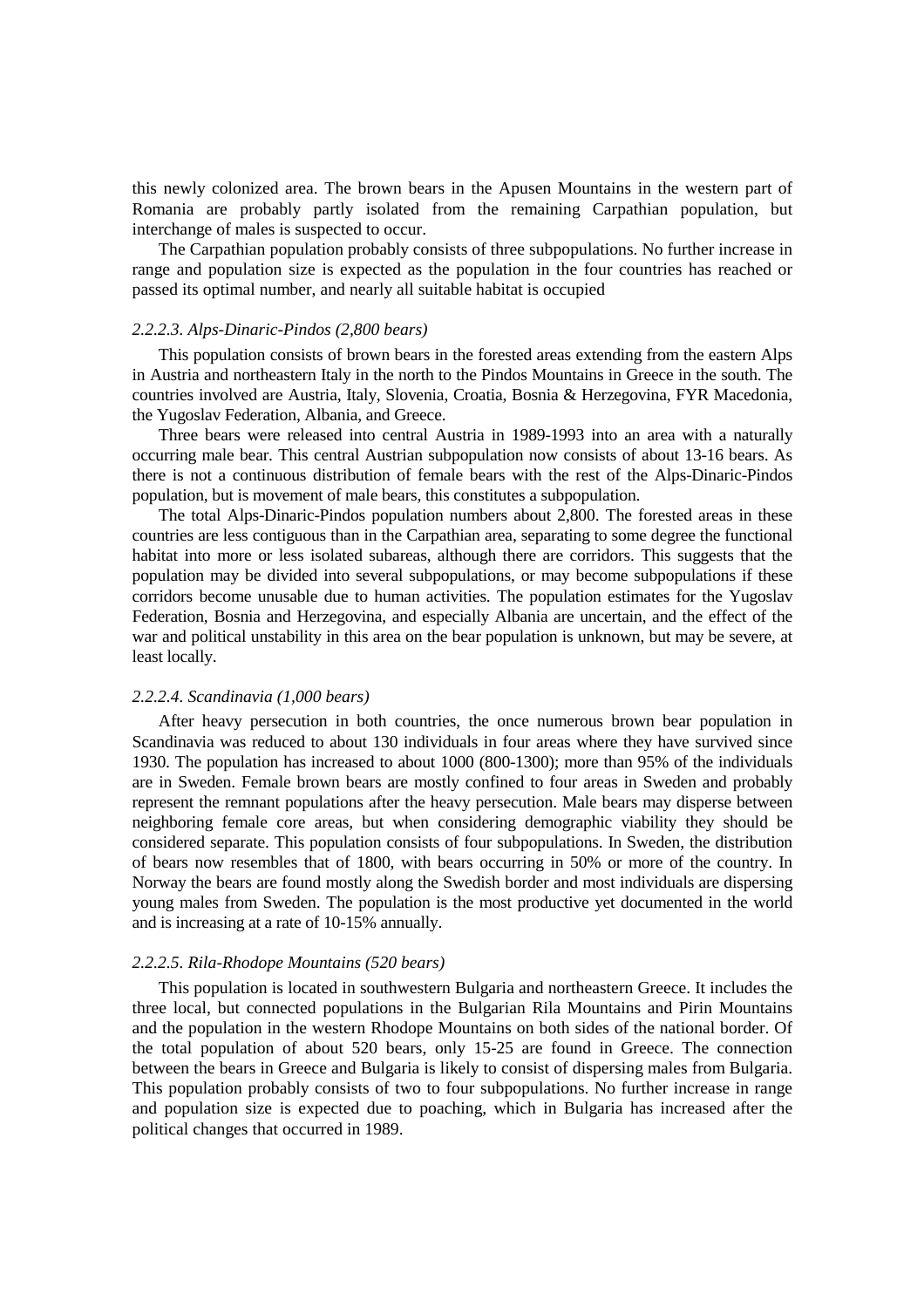#### *2.2.2.6. Stara Planina Mountains (200 bears)*

This population of about 200 bears is located along a 120 km area from Zlatitsa-Teteven in the east to the Tryavna Mountains in the west-central Bulgaria. It became isolated from the populations to the south and west early in this century, after an effort to exterminate the species. There may be some genetic interchange however, between the Stara Planina population and the Rila-Rhodope population mediated through dispersing males. No further increase in range and population size is expected due to poaching, which has increased after the political changes that occurred in 1989.

#### *2.2.2.7. Small isolated populations*

Five very small isolated populations are found in southern and western Europe, representing the remnants of a once widespread brown bear population in this area. At least the three smallest of these populations are highly threatened with extinction. Unless prompt action is taken during the next few years, these populations will undoubtedly vanish. To underscore this point, it should noted that a small isolated European brown bear population in the Vassfaret area, southern Norway, died out as recently as the end of the 1980's.

#### 2.2.2.7.1. Western Cantabrian Mountains (50-60 bears)

The brown bear is now found in two areas in the Spanish Cantabrian Mountains. The populations apparently have been separated since the beginning of the century and now show genetic differences. Today, they are separated by 30-50 km of mountainous terrain and interchange between the populations is thought to be unlikely, mainly due to unsuitable habitat and a high speed railway and motorway. If there is exchange, these two populations would be considered subpopulations. The most recent population estimate is 50-65 bears, distributed over an area of  $2600 \text{ km}^2$ . The population is in a steady decline due to human-caused mortality, primarily snaring to kill wild boar and poisoning to kill wolves.

#### 2.2.2.7.2. Appenine Mountains (40-50 bears)

The population is located in Abruzzo National Park and the surrounding area in the Apennine Mountains in Italy. An estimate yielded 70-80 bears in 1985. However, since then there has probably been a population decrease and 40-50 bears may be a more realistic estimate. Some expect this population to increase as poaching has been reduced in recent years, and areas surrounding Abruzzo National Park have been protected to secure suitable habitats. However, this population exists within a densely human populated area and there are potential conflicts between bear conservation and development and recreation activities.

#### 2.2.2.7.3. Eastern Cantabrian Mountains (20 bears)

This population, separated from the western Cantabrian population by 30-50 km of mountainous terrain, is estimated to contain about 20 bears. Its small size, combined with high human-caused mortality, such as snaring to kill wild boars and poisoning to kill wolves, makes survival of this population very unlikely unless appropriate management actions are carried out soon.

#### 2.2.2.7.4. Western Pyrenees (6 bears)

The Western Pyrenean brown bear population is found in a  $1000 \text{ km}^2$  area located on both sides of the national border between France and Spain (Fig. 2), however, only one half of this area is used regularly. The present population is estimated to be 6 individuals. The last documented reproductions occurred in 1995 and 1998. This population is doomed to extinction, unless drastic measures such as population augmentation are taken soon.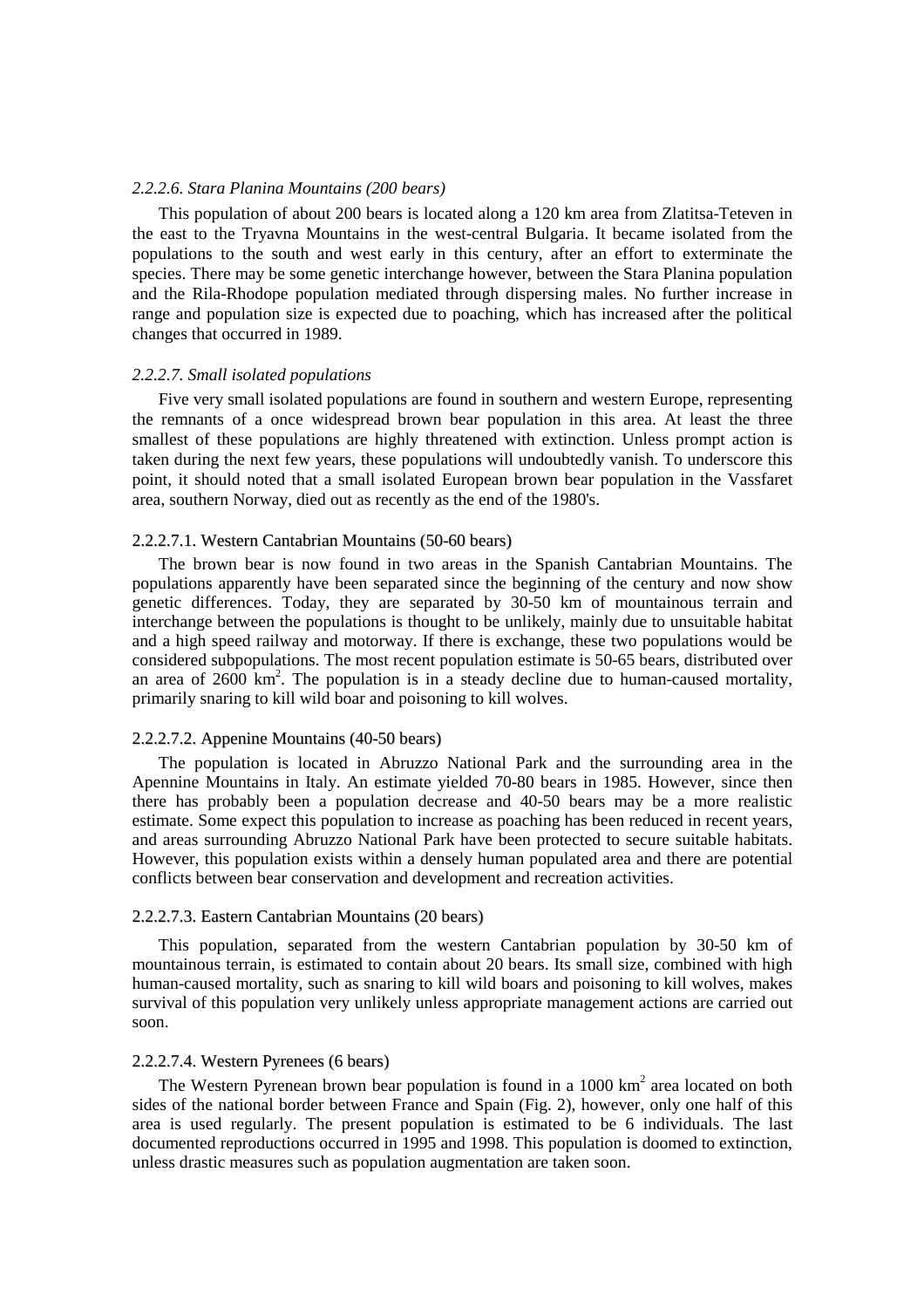#### 2.2.2.7.5. Southern Alps (4 bears)

This population is located in the province of Trentino in the northeastern part of the Brenta Mountains in Italy. The potential bear habitat occupies only 1500 km<sup>2</sup>, of which only 240 km<sup>2</sup> is used regularly. No reproduction has occurred during the last 8 years. Recently, DNA analysis of hair and excrement samples documented only 3 individuals, and no more than 4 bears are likely to be found in this area. These data are presented in Table 1. In 1999, augmentation of this population was begun with the release of 2 bears from Slovenia. This augmentation is planned to continue during the next two years with the release of an additional 7 bears. Reduction of habitat degradation and fragmentation is necessary for the successful augmentation and conservation of this population.

#### *2.2.2.8. Reintroduced populations*

In Europe there have been two reintroductions of brown bears into areas with no bears, and two augmentations of existing populations.

The first reintroduction was in Poland, when a total of 10 bears were introduced into the Bialowieza area in 1938-44. This introduction was not successful. The last tracks were observed in 1947, except for one set of tracks observed in 1963, which may have been from a dispersing bear from Belarus. The last introduction is one in the central Pyrenean Mountains (3 individuals in 1996-1997, the population now numbers 5 bears).

The two augmentations, in central Austria and northern Italy, are described in section 2.2.2.3 and section 2.2.2.7.5, respectively.

#### **2.3. Life history**

#### **2.3.1. Food**

The omnivorous diet of brown bears is reflected by their dentition and adaptations in the digestive tract. Brown bears have large canines, which may be used for defense, killing prey, and dismembering carcasses, but the small premolars, and postcarnassial molars with large grinding areas are associated with a diet consisting largely of vegetarian foods and invertebrates. The digestive tract is basically a carnivore tract that has been lengthened, probably to allow better digestion and absorption of plant material. Brown bears have no caecum (as do ruminants) or enlarged vermiform appendix (as do horses, rhinoceros, and elephants), where microorganisms can digest cellulose. Therefore they can not digest the structural parts of plants, but they can, however, digest about half of the protein present in plants and most of the starch and sugar.

Brown bears pass through three biochemical and physiological stages in their active period from spring to autumn, changing from low food intake (hypophagia) in spring, a stage of normal activity in summer, to a high food intake (hyperphagia) in autumn, even though they might gain weight also during spring. The importance of high energy foods during late summer and autumn must be underscored, as this is the period of accumulation of the adipose tissue that is essential for hibernation. Brown bears have a large worldwide distribution and rely on different foods depending on area, and time of the year. They select the most nutritious food items available at a given time.

Green vegetation, such as graminoids and forbs, are eaten mostly in their most nutritious preflowering stages in spring and early summer. Bears switch to berries and fruits when they ripen. Later in autumn, and also during winter and spring, bears may consume large amounts of hard masts like acorns (*Quercus*), beechnuts, (*Fagus*), chestnuts (*Castanea*), and hazelnuts (*Corylus*) where they are available. A major difference in food habits of brown bears at northern and southern latitudes in Europe is the lack of hard mast, and large soft mast such as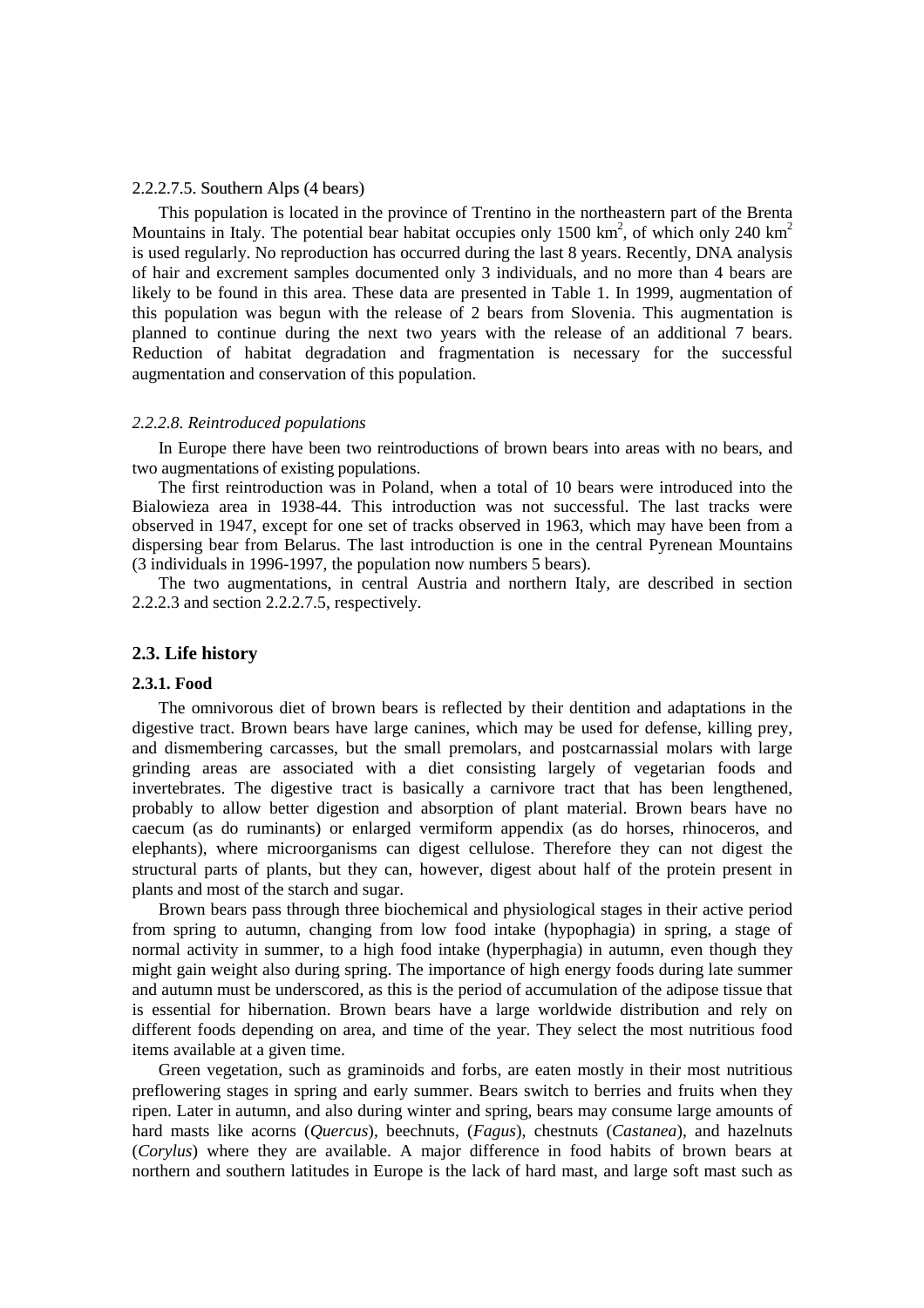plums (*Prunus*), apples (*Malus*) and pears (*Pyrus*) in northern latitudes. Brown bears in the northern populations rely on berries such as bilberry (*Vaccinium myrtillus*), crowberry (*Empetrum* spp.) and cowberry (*V. vitis idaea*) for fattening during autumn. Bears farther south make extensive use of hard masts, as well as berries and large soft masts.

Due to its high digestibility and high nutritional value, meat, obtained either as prey, as carcasses or as baits seems to be selected when available. In southeastern Europe, feeding stations and hunting baits, serving as an artificial food source for brown bears, seem to be common. Baits placed by hunters or photographers are also found in some northern areas. Most studies of brown bear food habits are based on fecal analysis, and have underestimated the importance of animal matter, especially large mammals, in the diet.

Bears are not effective hunters of adult wild ungulates, unless they are favored by hard snow crust during spring. In North America brown bears were found to kill 40-50% of the neonatal moose calves (*Alces alces*). Predation rate on moose calves in an area in central Sweden with a high bear density (20-25 bears/1,000km²) is about 25%. During late spring/early summer, moose calves are the most important food for bears. In general brown bears seem to be more predaceous in the north than in the south and more predaceous in expansion areas than in core areas.

Domestic animals, which for generations have been bred for characteristics favored by humans, have become quite defenseless against large carnivores. This has made domestic animals, especially sheep, an easy prey for brown bears in parts of Europe where effective guarding techniques have been abandoned. However, on a European level domestic animals are not important food for brown bears.

Insects, especially the order Hymenoptera (ants, bees and wasps) may be seasonally important foods. Especially in spring, when snow covers the ground in northern areas and very limited food sources are available, bears dig out *Formica* anthills and break open down logs to obtain *Camponotus* ants. High in protein, insects may serve as one of a few sources of proteins in the spring and may provide essential amino acids. Tracking studies in Sweden have documented that female bears utilize ants more than males during spring, the season when ants are most often eaten.

#### **2.3.2. Reproduction**

Brown bears exhibit a long life span, late sexual maturity, and protracted reproductive cycles. It is a polygamous species and several males may mate with a female and each female may mate with several males during the mid-May to early July breeding season. Multiple paternity in litters has been documented. After fertilization embryos develop to the blastocyst stage, but development is delayed until implantation in late November. The effective gestation period is 6-8 weeks and females give birth to 1-4 small (0.5 kg) helpless cubs in their den in January-February. Young reach independence at the age of 1.4 or 2.4 years in Europe, the latter age is more common in the northernmost populations. European brown bears seem to be more productive than North American brown bears. Female brown bears in Scandinavia (the most intensively studied European population) give birth to their first litter at the age of four to six years (mean of 4.4), have relatively large litter sizes (mean of 2.4), and relatively short interbirth interval (mean of 2.4 years). These parameters are the highest reported for the species, although reproductive rates in central and southern Europe are probably similar.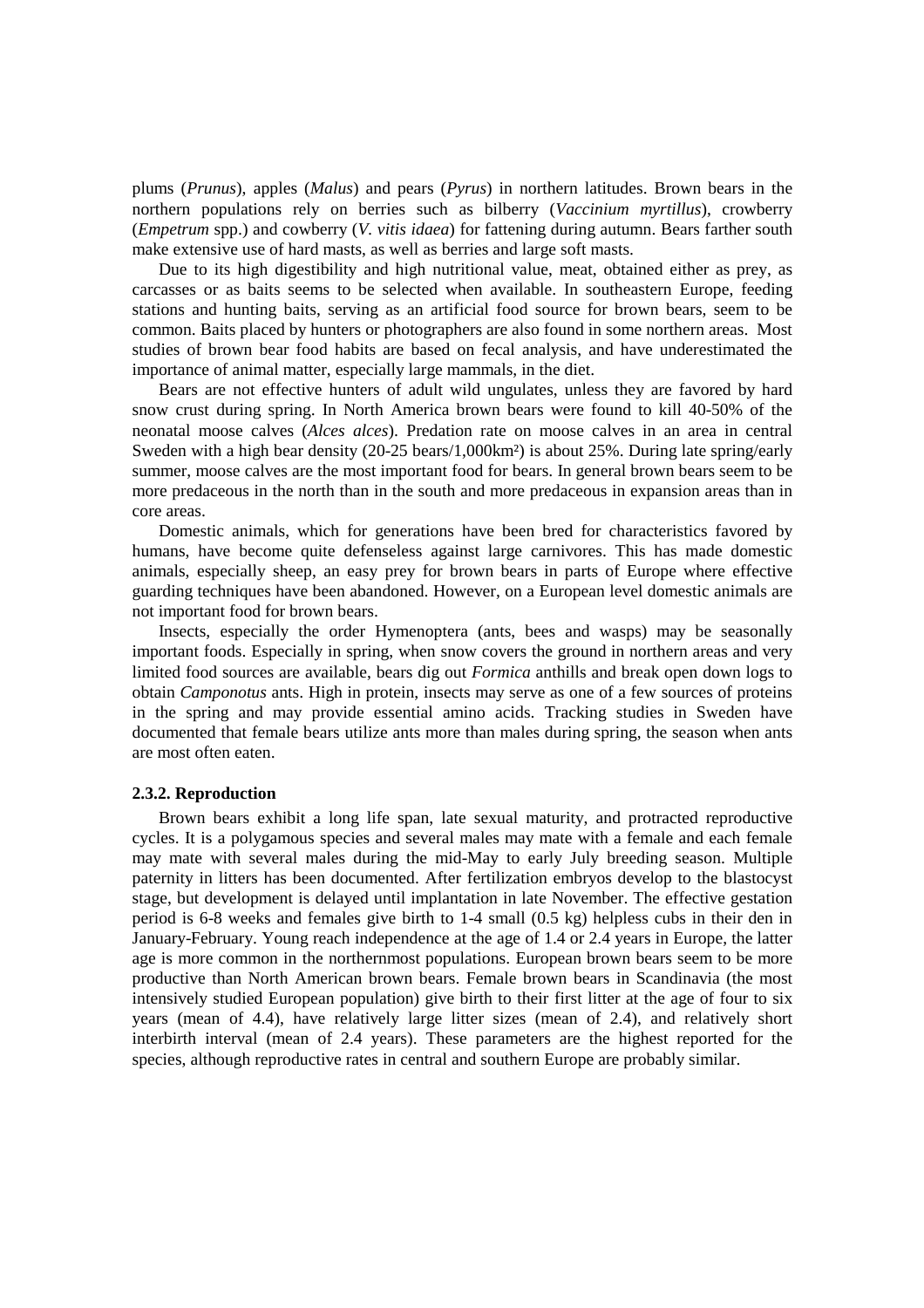#### **2.3.3. Hibernation**

By late autumn, brown bears have gained sufficient adipose tissue to hibernate for 3-7 months. Dens are either dug into the ground or old anthills (common in eastern Scandinavia) or they use natural cavities under rocks, etc. In southern populations (e.g. in Croatia and Spain) some bears may remain active all year. Denning is probably an adaptation to lack of food during winter and perhaps for birth of tiny young that are incapable of thermoregulation.

#### **2.3.4. Activity and home range**

Brown bears may be active at both day and night, depending on environmental conditions, abundance of food, and human activity. Human persecution may have caused brown bears in Europe to become more secretive and nocturnal than Siberian and North American brown bears. Like most other large carnivores, brown bears occur at low densities, especially in northern populations (e.g. 0.5 bears/1000 km<sup>2</sup> in southeastern Norway, 20-25 bears/1000 km<sup>2</sup> in one area of central Sweden, 100-200 bears/1000 km<sup>2</sup> in Romania) and have large home ranges. Home range size for adult males and females varies between areas, probably due to variation in food availability and distribution, and population density. For example home ranges in core areas are 6-10 times greater in the Scandinavian boreal forest than in the productive forest of Croatia, where hard mast and feeding stations are available. These home ranges are not completely comparable, because of a generally greater numbers of locations per home range in Scandinavia, but the difference is great. Male home ranges averaged  $1,600$  and  $128 \text{ km}^2$  in central Sweden and Croatia, respectively, whereas the female home ranges were  $225 \text{ km}^2$  and 58 km<sup>2</sup>, respectively. Dispersing young males may roam over areas up to 12,000 km<sup>2</sup>.

#### **2.3.5. Social organisation and dispersal**

Little is known about the social organization of brown bears, but the relationship among individuals, especially adults, depends largely on spacing and mutual avoidance except during the mating season. Brown bears exhibit male-biased dispersal, and females generally establish home ranges in or adjacent to their mothers' home range. However, extreme dispersal from the mother's home range has been documented in the expanding Scandinavian population. Greater incidence and distance of dispersal, which promotes range expansion and gene flow, is associated with a positive growth rate in brown bear populations. There seems to be extensive overlap in home ranges estimated by the minimum convex polygon method, although the real overlap in more concentrated activity areas is less known.

#### **2.3.6. Habitat requirement**

The original distribution of the brown bear in Europe (Fig. 1) illustrates its adaptability to different environmental conditions. With little or no human interference, brown bears occupied not only deciduous and coniferous forests, but also steppes and northern and alpine tundra. Today, most of its former range is not suitable habitat due to human habitat alteration and human presence. Bears are found in forested areas with generally low human density where they survived the persecution that, in most places, did not stop before sometime during the first half of this century.

Components of habitat can be grouped into three main categories: food, escape cover, and den sites. Bear movements and habitat use, as well as reproduction and survival of bears, are strongly affected by availability of food. Furthermore, population density is positively associated with food availability, and populations in the productive oak and beech forests in the Carpathian and Dinaric Mountains reach far higher densities than populations in the northern coniferous forests. Areas with a high availability of preferred foods, such as berries, fruits, hard mast, colonial Hymenoptera, and ungulates, are of special importance for brown bears.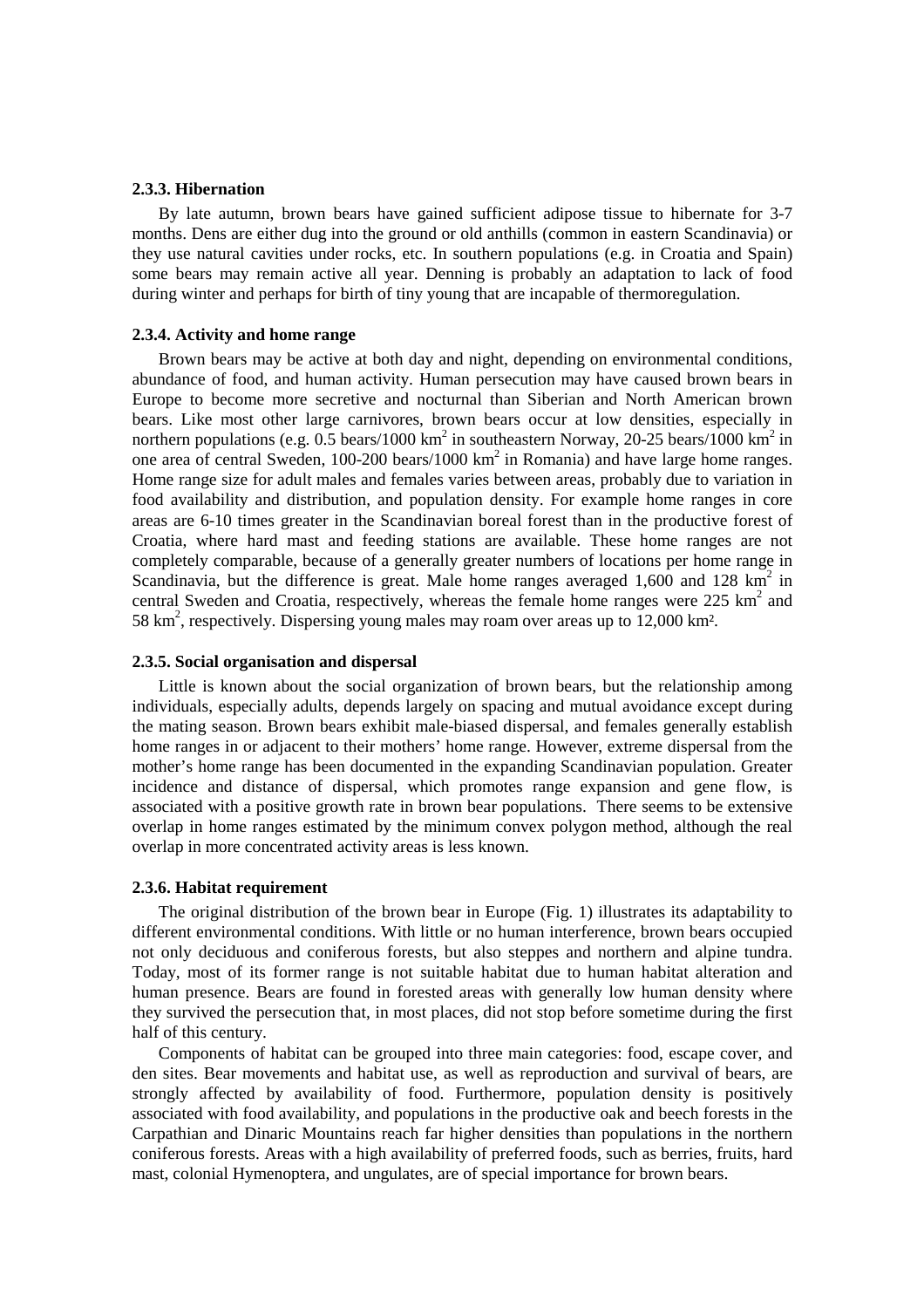The survival of brown bears in forests is not determined by food alone. Food availability may be quite good in more open habitats, but bears prefer to take refuge in nearby forests during day. In areas where bears are subject to hunting and poaching and have a long history of being persecuted by man, protective shrub or forest cover will likely be an indispensable part of the bears home area and crucial for their survival. Topography may also be important, as steep slopes are associated with low human activity. However the need for forest and/or steep slopes might decline over time with reduced human persecution of bears.

Den sites are often associated with remote areas with low human disturbance, and concentrations of dens are known from many areas, such as Norway and European Russia, Spain, the Caucasus Mountains, and Alaska. Disturbances in the denning period may drive bears to leave their den. This may be especially critical for pregnant females and females with cubs. In Sweden pregnant females that changed dens prior to parturition, lost cubs in or near the den ten times more often than those that did not move.

Brown bears have large home ranges, which stresses the need for large areas of suitable habitat to support a viable population. However, home range size varies greatly, apparently in relation to habitat productivity. If two or more populations are separated by a distance exceeding the distance of female dispersal, these populations must be treated as separate populations, and not as metapopulations when considering demographic viability. In a metapopulation, an extinction in one area can be counteracted by a recolonisation from a nearby area, the so-called "rescue effect". This stresses the importance of large continuous areas of suitable habitat, which is able to support an interconnected viable population.

To summarise, bears need large continuous areas of habitat with a sufficient availability of preferred foods and escape cover. If poaching is a problem, these areas should be relatively inaccessible to humans.

#### **2.4. Brown bears and humans**

#### **2.4.1. Public attitudes**

Little is known about the public attitudes towards the brown bear on a European level, but some national surveys have shown that people from the countryside are generally more negative than urban dwellers. Also, young age and higher education is often associated with a more positive attitude towards bears. High depredation of domestic livestock and fatal bear maulings may cause a rapid shift in attitude from positive to negative.

#### **2.4.2.Threat to humans**

The size and physical strength of this carnivore makes it capable of injuring and killing humans. However, attacks on humans do not appear to be a result of predatory behaviour, but rather a result of the bear defending itself, cubs or a carcass against humans. The presence of a wounded bear is the most dangerous situation. Several factors contribute to increase the level of a bear's aggression. They are, in decreasing importance: the presence of cubs, presence of a carcass, a surprised bear, a bear at its den, and presence of a dog.

A comparison of data from Eurasia and North America showed that the European brown bear is much less aggressive than the brown bear found east of the Ural Mountains and North American brown bears. Nevertheless in recent years people have been killed by bears in Romania, Russia, Slovenia, Bosnia & Herzegovina, Croatia and Finland, and have been injured in many other countries. Advice about how to avoid or reduce problems when confronted with a bear is an important message in public education and information campaigns.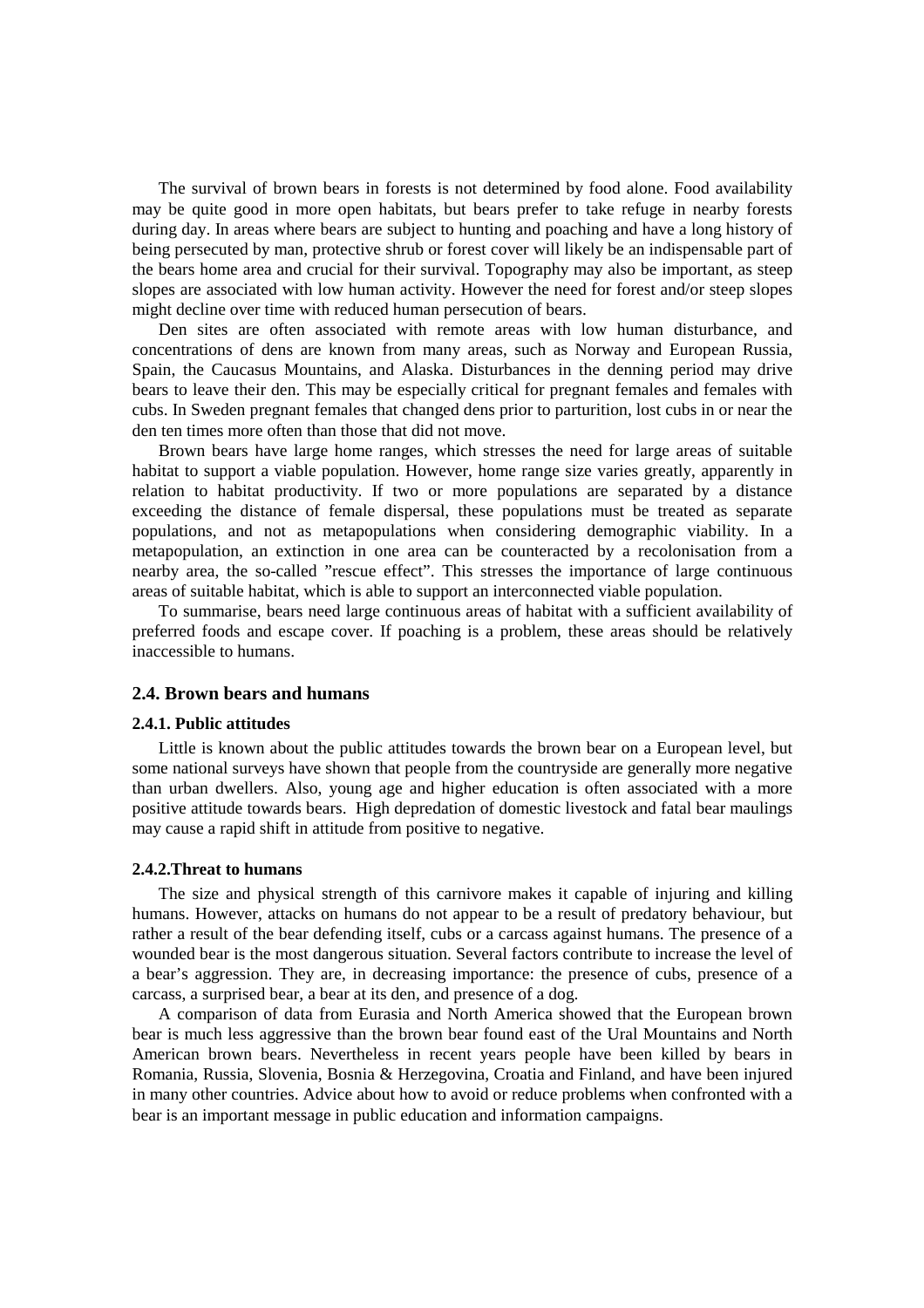#### **2.4.3. Damage to livestock, orchards and crops**

Domestic animals, which for generations have been bred for characteristics favored by humans, have become quite defenseless against large carnivores. The effective guarding techniques necessary for coexistence of sheep and cattle husbandry and large carnivores have vanished in many areas of Europe, partly as a result of economic, social and political changes, and as a result of the extermination of large carnivores in most of their former ranges. Bears expanding into their former range have therefore easy access to unattended free-ranging domestic livestock, especially sheep and goats, and this often results in losses to predation. Cattle and horses are sometimes killed by bears, however numbers are much less than for sheep and goats. Sheep husbandry that lacks protective measures for the sheep is not compatible with the expansion of brown bear populations and is a major factor complicating the reestablishment of bears in former ranges. In addition, livestock losses, due to brown bear predation, cause a negative attitude towards bears among the public, especially in rural areas. Damage to oats occur in Finland, but not to a very big extent. In Bosnia & Herzegovina, Slovenia and Romania bears sometimes cause damage in orchards.

#### **2.5. Threat, limiting factors, and obstacles to conservation**

Brown bears have a low reproductive rate and the events in the past show us that they are very vulnerable to human-caused mortality. In addition they require large areas to live. This makes brown bears vulnerable to changes in, or lack of, management. Improper management may result from lack of knowledge about bears and their biology among people in general, and especially among politicians and managers. Political and economic instability may further complicate the situation for proper brown bear management. In eastern Europe land use was under centralized state administration for many decades and now has gone back to private ownership. As a result state agencies have often lost control over land use, including wildlife management. In addition, land use developments have tended to follow the Western patterns, with more intensive use of productive areas and less intensive use in less productive and remote areas. Main threats to the different populations are listed by country in Table 2.

#### **2.5.1. Bear hunting, legal killing of nuisance bears, and poaching**

Regulated hunting based on accurate population estimates and a knowledge of demographic parameters is not a problem for viable bear populations. This requires precise population estimates and monitoring of the population trend. In Sweden, the population trend was correlated with the rate of legal brown bear harvest eight years earlier. Female quotas are often set to regulate the effect of hunting on population growth. Killing of adult males, however, is also documented to have a population effect, probably because immigrating males kill cubs during the breeding season. Due to higher productivity of European brown bears than North American brown bears, European brown bears can sustain harvest rates far exceeding sustainable harvest levels in North American populations. Brown bears are popular hunting trophies, and legalisation of bear hunting may increase acceptance for bears and thereby facilitate the conservation of a viable bear population. Over 700 bears were killed legally in the countries covered in this Action Plan, when we sum the harvests from the last available year for each country (Table 4). We do not have any evidence that legal hunting is reducing the size of a bear population in Europe, except in Romania, where population reduction is a management goal. According to Article 16 of directive 94/43/EEC, the taking of a limited number of bears, which are listed in Annex IV, is allowed only in the absence of other satisfactory solutions. Therefore, hunting for other reasons seems not to be allowed in the EU.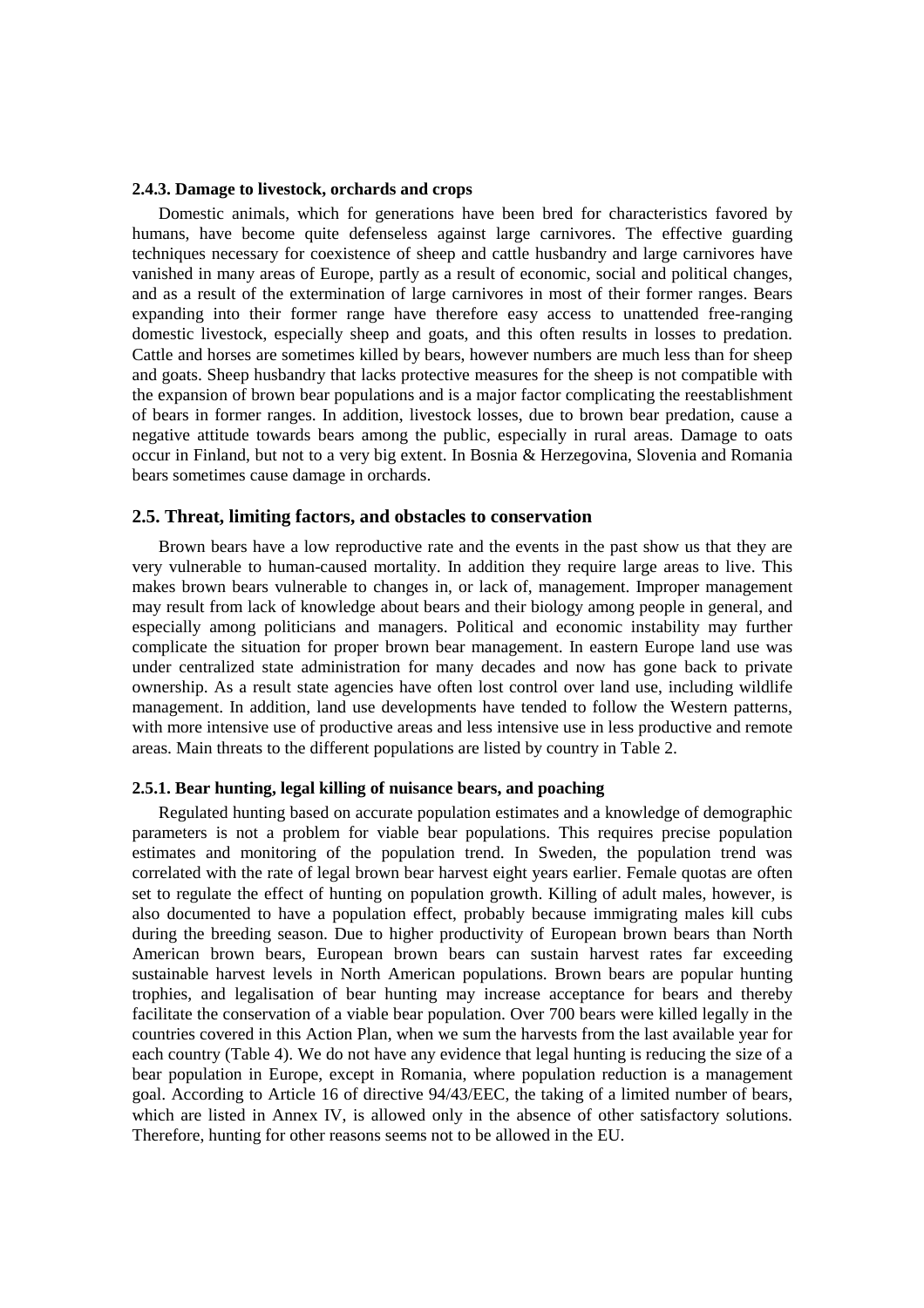Bears that prey on livestock, visit orchards, apiaries, and garbage dumps, or that are involved in injuries/killing of humans are collectively called nuisance bears, as these activities lead to conflicts with humans. The problem with nuisance bears may increase where bears are expanding their range, and before livestock, orchards, apiaries and garbage dumps are made inaccessible for bears. These bears are often killed legally, and legal killing of nuisance bears can be expected to represent a threat to the population if the rate of killing becomes too high or if the population is small. This may happen especially in expansion areas where bears have been rare or absent long enough that humans are no longer used to their presence.

Contrary to legal hunting, poaching is a threat to many, but not all populations. Poaching is not dependent on population size or density in a specific area. There is no sex discrimination, and females with cubs are also killed. This makes management of populations with widespread poaching difficult. As economic and social conditions have worsened in countries, such as Albania, Bulgaria, Bosnia & Herzegovina, the Yugoslav Federation, and FYR Macedonia, poaching probably occurs more often. Poaching of bears is also a problem where semidomestic reindeer are raised in the Nordic countries. Bears are poached as nuisance bears, for trophies, or for economic reasons. In Albania, Bulgaria and the Yugoslav Federation, adult females with cubs may be killed to obtain cubs for street performances (dancing bears). The increased demand for bear parts (especially the bile) in Asian countries like South Korea and China has led to a tremendous increase of poaching in Russia. Poaching to supply the Asian bear part market is also a problem in North America. Adequate law enforcement is essential for brown bear recovery and conservation in Europe.

Illegal killing may also be unintentional, as when bears are killed in snares set illegally for wild boars or killed by poison set out illegally for wolves. These are important sources of mortality in Spain.

#### **2.5.2. Demographic viability**

The small size of the isolated brown bear populations in western Europe is in itself a threat, as extinction can occur as a result of stochastic factors alone. An analysis of the viability of small brown bear populations has been made, based on the data from radio-marked brown bears in Sweden. This study found that a starting population of at least 6-8 females (>1 year), with the high survival found in the Swedish bears, was necessary to assure the criteria of less than 10% chance of becoming extinct within 100 years. This is demographic viability, and disregards all genetic effects of small population size. Until other data become available, this may be used as a very minimum estimate for the demographic viability of European brown bear populations unless the adult female mortality rate is expected to exceed 5-10%. The Eastern Cantabrian, Southern Alpine, and Western and Central Pyrenean populations are at or below this level, based on current population estimates.

#### **2.5.3. Genetic viability**

All European brown bear populations (except perhaps some in Russia) have been through a population bottleneck during the first half of this century and therefore reduced genetic variation should be expected in these populations. Inbreeding depression has been found in brown bears in Nordic zoos, but inbreeding depression has not yet been documented as a problem for small populations in the wild. The average heterozygosity in the formerly isolated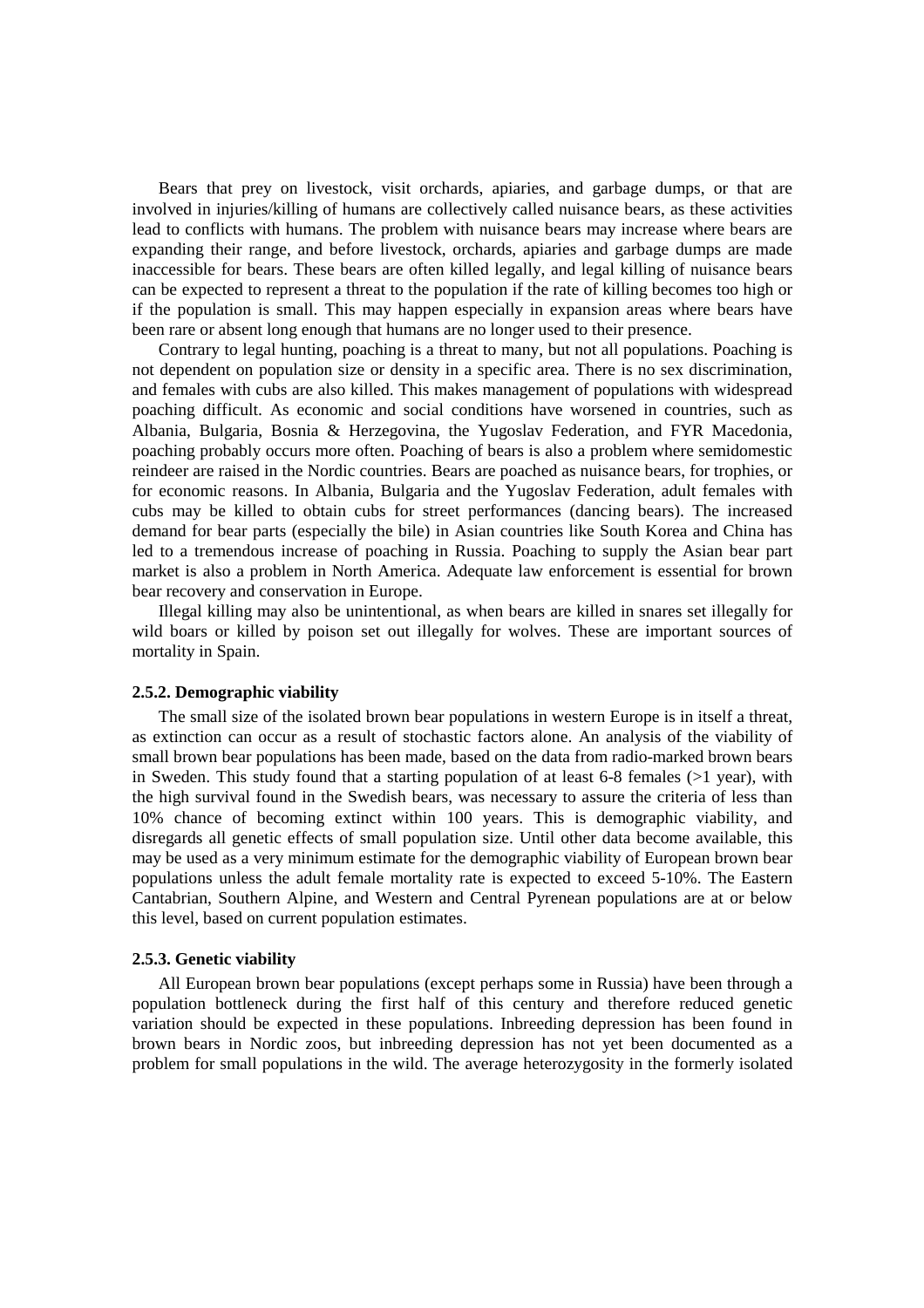western Carpathian population was within the range commonly found in mammals. Heterozygosity in the four Scandinavian subpopulations is similar to that found in some brown bear populations in North America that have not gone through a population bottleneck. However the small Southern Alpine, Western Pyrenean, and Eastern Cantabrian populations apparently have low genetic heterozygosity. From this it is obvious that the genetic status of each population should be documented, even though we are not able to predict the consequence of reduced heterozygosity at this time.

Three different mitochondrial DNA lineages are found among European brown bears; 1) the bears in southernmost Scandinavian subpopulation and the Iberian Peninsula, 2) the closely related bears in the Southern Alpine population, Apennine population, the Alps-Dinaric-Pindos population, the Rila-Rhodope population and the Stara Planina population, and 3) the bears in the Carpathian population, the Northeastern European population and the three northernmost Scandinavian subpopulations. This lineage is genetically farther from 1) and 2). The borders between these lineages may be sharp as in Scandinavia, or diffuse, as in Romania. Thus, when augmentation is considered, these genetic lineages should be taken into account. However, suspected genetic adaptation to environmental conditions and feeding habits must be kept in mind. Augmenting Pyrenean or Cantabrian populations with bears from south Sweden appears to be the appropriate thing to do genetically, but for obvious reasons is inappropriate ecologically. In addition, we know that the southernmost Scandinavian subpopulation has had extensive genetic mixing with the northern subpopulations.

#### **2.5.4. Habitat loss**

The present distribution of brown bears in Europe is a result of the combined effects of the former exterminatory policy in the European countries and habitat loss. Habitat loss here is defined as the physical loss of habitat that could be used by bears. The best bear habitat was probably lost long ago, as the most productive areas were the first to become settled, cleared, and used for farming and agriculture. Food availability is an important habitat factor and limits population density and range. Food availability is probably not limiting the density in low density and heavily hunted populations, but population growth may be limited as reproduction is strongly correlated with food availability. Habitat loss may be temporary (e.g. agricultural land may be abandoned and reforested) or permanent (e.g. urbanisation).

All habitat loss and habitat degradation seems to be a result of human activity, especially forestry, agricultural expansion and intensification, resource extraction, road development, recreation development and urban expansion. The effect of human activity on bears may be summarised as: 1) loss of suitable habitat; 2) bears avoiding areas with human activity, thereby decreasing their range; 3) bears becoming habituated to humans; and 4) bear-human conflicts resulting in bear mortality. The degradation of habitat quality may range from minor to total.

#### **2.5.5. Forestry**

Exploitation of forests is common in the range of all the European brown bear populations. Logging in itself is not necessarily destructive to bear habitat. For example, the Swedish boreal forest is one of the most intensively managed forests in the world, yet the brown bears in Sweden have the highest productivity that has yet been documented for the species. Large clear cuts are probably more negative than small ones, as brown bears avoid open areas, and open areas are exposed to drying, which may reduce amounts of lush vegetation. Food availability in the harvested areas may be altered as the production of berries in the clear-cuts may decrease or increase. Timber harvest in oak and beech forests decreases the production of acorns and beechnuts, which are important foods in autumn and spring. Habitat degradation in this forest type is especially serious when the harvested areas are replanted with coniferous forest. It is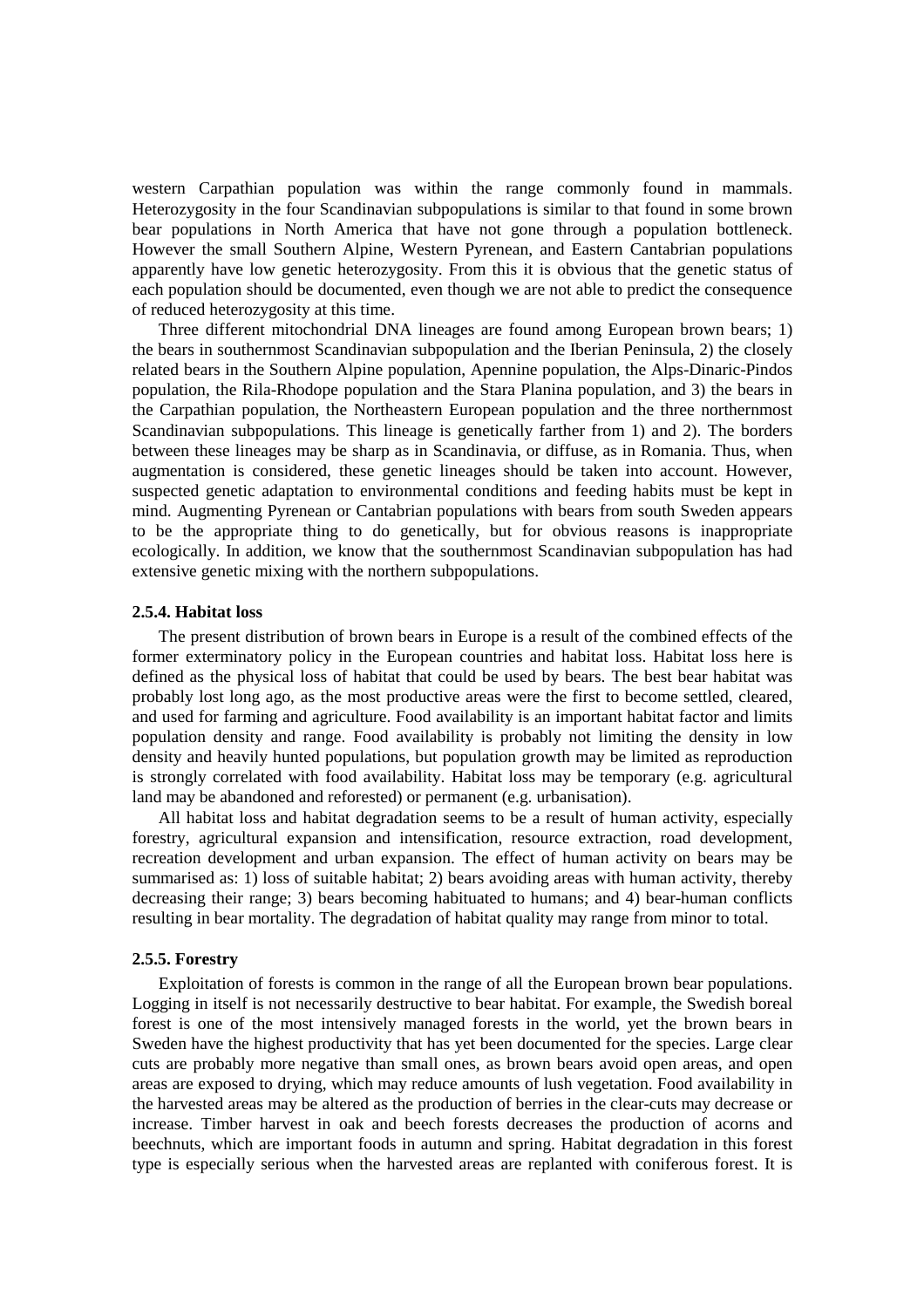also possible that proper forestry management may be beneficial to bears. Planting of foodproducing trees could be a beneficial action in some areas. It is obvious that accurate local information is essential when evaluating the effect of forestry practices on bears. Besides the direct effect on habitat, forestry is accompanied by the construction of roads, which are discussed later. Increasing tree mortality (15% of all trees damaged in certain areas of Bosnia and Herzegovina), attributed to environmental pollution may alter the composition of species in the forest and in the worst case lead to deforestation.

#### **2.5.6. Fragmentation and isolation of habitat**

The fragmentation of suitable habitat may in some cases be more destructive than loss of habitat, especially for a species with such large area requirements as the bear. By splitting the areas of suitable habitat into smaller ones, each of these may be too small to support a viable population. At a smaller scale, the areas of continuous habitat may be so small (keeping the large home ranges in mind) that bears have to cross a dangerous barrier to fulfil their requirements for food, cover, and den sites. Linkage zones may enhance the viability of populations that are separated by some distance by facilitating the exchange of individuals and maintaining demographic vigor and genetic diversity.

The construction of roads and highways has been mentioned as the most important factor associated with habitat fragmentation. Apart from being potential barriers to brown bear movements, bears are killed in collisions with vehicles and trains. This is particularly problematic along high-speed motorways making their way through suitable bear habitat in areas connecting high human density centers in Greece, Slovenia, Croatia, Italy, Austria, Spain, and France. Hydroelectric dams may also severely fragment bear habitat as in the Cantabrian Mountains. Intensification of farming is suspected to increase habitat fragmentation, especially in Poland. The conversion of bear habitat to agricultural land and urban areas is the major force behind habitat fragmentation in Europe, but mostly occurred long ago.

#### **2.5.7. Increased human access to bear habitat**

Most brown bear mortality is presently human-caused. Habitat with characteristics that provide protection against this mortality is therefore essential for maintaining viable bear populations. Hunting, poaching, and traffic-caused deaths seem to be increasing as a result of increased human access to an area.

Forest use, resource extraction and tourism promote the construction of roads into formerly roadless areas. These roads give humans easy access to once remote areas and may affect bears and their habitat. It is the human activity associated with roads and dwellings that influences the bears and not the structures themselves. Back country tourists, berry and mushroom pickers, fishers, hunters, and poachers all contribute to increased human disturbance. Increased human recreational activities in bear habitat may cause bears to avoid the disturbed area, or become more nocturnal, which both can led to nutritional stress, especially in lactating females. Bears often avoid areas in the vicinity of ski lifts, cabin concentrations, and areas with high density of forestry roads. This reduced use of human-influenced areas is equivalent with reduced habitat quality. Increased recreational activities are also associated with increased bear-human conflicts which results in bear mortality. In North America bears in some well visited national parks have become habituated to hikers and the number of direct confrontations has increased. Tourism seems to be a threat to bears in countries like Poland, Spain and Italy, and should be regulated in such areas to avoid conflicts. Given the easy access to all forest areas, increasing unemployment, increased market demand, intensive berry picking may decrease the natural food base of the bear in countries like Slovakia and Bosnia & Herzegovina.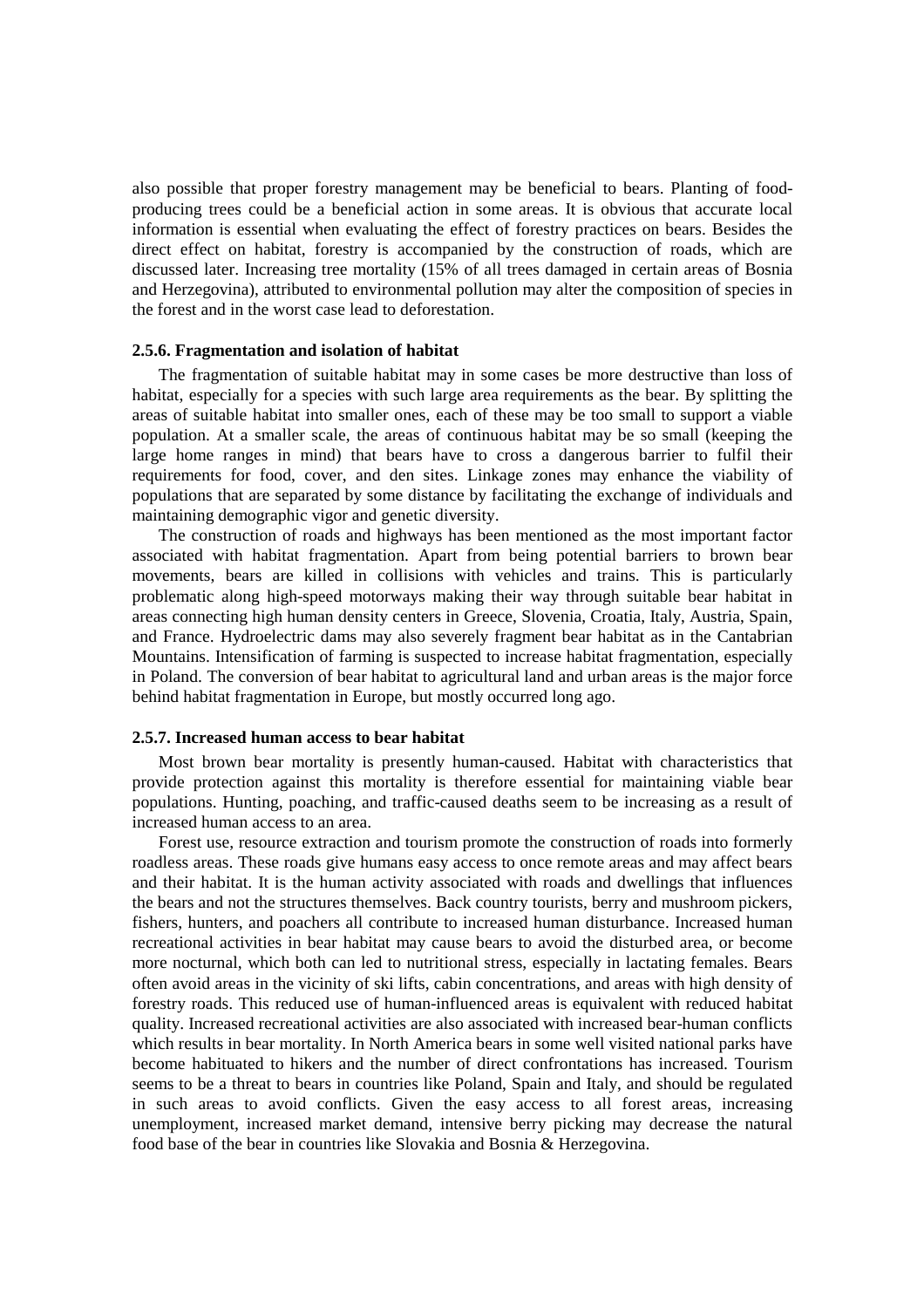Roads give hunters and poachers easy access to bears. The level of hunting and poaching is higher in areas with good road access in North America. These areas may function as population sinks. Habitat lacking roadless areas does not support black bears in the Southern Appalachian Mountains of North America, even if it has adequate food and den sites. This may also apply to brown bears in parts of Europe. However, poaching is not equally as great a problem in all parts of Europe (see 2.5.1). In Finland, the amount of roads did not affect the occurrence of bears.

Another aspect is hunting for species other than bears. Driving hunts e.g. for wild boar rarely result in the shooting of bears. However it may result in disturbance, and thereby nutritional stress, in a very important foraging season.

#### **2.5.8. Livestock husbandry and farming**

Brown bear predation on livestock results in conflict with livestock owners. The former livestock guarding techniques have vanished in many areas, usually motivated by low predatory losses after the extermination of the large carnivores. The brown bear is now expanding into parts of its former range and conflicts escalate rapidly there. Sheep farming, where sheep graze unattended and free-ranging in forests and mountains, is not compatible with the reestablishment of bears. Therefore sheep farming may complicate eventual reestablishment of viable bear populations. Bears that prey on livestock are often killed as nuisance bears. This is not necessarily demographically important for large viable population, but may be critical to small or re-establishing populations.

Grazing, and especially overgrazing, alters the undergrowth and may degrade bear habitat. Areas of intensive grazing by sheep and cattle have been found to be avoided by bears.

Apiaries, orchards and grain fields are attractive to bears due to the high nutritional value of honey and fruits. However, electrical fencing can reduce damages.

Damages to livestock, orchards, and beehives occur in areas where bear range includes human settlements, but these damages are compensated for in some ways in most countries (Table 3). Killing of bears that are causing damages to livestock, (and orchards and beehives) has been reported to be a serious threat to bears in several populations (Table 2).

#### **2.5.9. Fragmentation of management authority**

In some European countries brown bear management is carried out at a regional (provincial) level with little or no co-ordination among the various regions. In these cases, national legislation is only a general umbrella without much effect. In addition, the Forest Service, Game Boards, Regional or Provincial Boards and various ministries all have a say in brown bear management in some countries. This fragmentation makes any real implementation of a national plan very difficult and must be overcome. Brown bear management cannot be carried out effectively at the sub-national level because the spatial distribution and movements of brown bears are such that national and international transboundary management plans are necessary. Indeed, this Action Plan stems from the recognition that a continental transboundary approach is required to overcome the diversity of approaches implemented at national levels

#### **2.5.10. Artificial food sources**

Brown bears are opportunistic feeders and rapidly learn to utilize new food sources as they become available. Garbage left by humans at garbage dumps, in garbage cans or dispersed garbage from recreational activities may serve as an artificial food source for bears. Use of garbage has been documented in most areas where brown bears occur.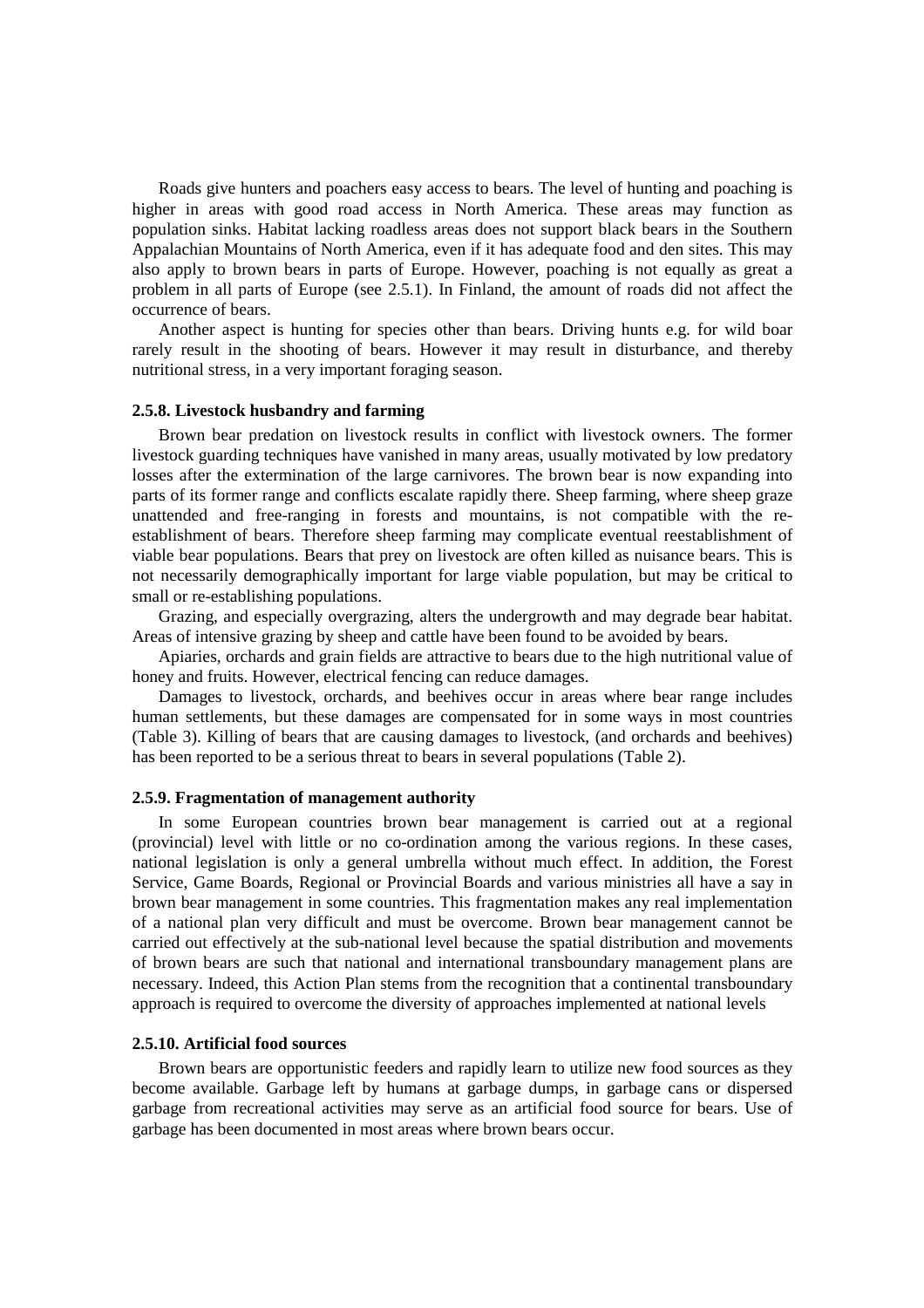In parts of eastern Europe, feeding stations provide bears with large amounts of food such as corn, animal remains, and even garbage. These feeding stations are used as bait for bear hunting or to supplement the bears' diet. In Finland huge amounts of meat are placed along the Russian border to attract bears for photographic purposes. Artificial foods that are associated with human presence often have created problem bears. Bears that become habituated to humans are most likely ones to be involved in conflicts (including injuries) with humans. In some cases artificial food sources also attract human visitors that want to watch bears. Sometimes reckless persons may find themselves in tragic conflicts with bears. However, supplementary feeding of bears at established bait stations in remote areas does not seem to increase the risk of bears becoming food conditioned. Bears rather seem to become site conditioned and shy elsewhere.

#### **2.5.11. Public opinion**

The brown bear is known from legends and prejudice. Although not suffering from this as much as the wolf does, true facts about it are difficult to instill permanently in the public opinion. The lack of an ad hoc survey of European public opinion towards the brown bear makes it impossible to prepare and implement an efficient plan to educate and inform the public. Yet no significant conservation objective can be reached without considerable support and participation of local people. Public opinion management will have to be based on a sound understanding of the attitudes of various social and economic segments of the population.

#### **2.6. Conservation status and recent conservation measures**

#### **2.6.1. National management**

The brown bear is a protected or game species in all of the countries covered by this Action Plan. Most of the countries manage the brown bear at the national level, although several ministries are often involved. Almost half of the countries have prepared or are preparing a management plan for brown bears (Table 4). In addition, most countries engage in some form of activities within monitoring, research, information and conservation (Table 5). The European Union has contributed to national management programs, through the LIFE program, in Austria, France, Greece, Italy, and Spain.

#### **2.6.2. International agreement**

### *2.6.2.1. Bern Convention: Convention on the Conservation of European Wildlife and Natural Habitats (19.09.1979, Bern)*

The goal of the Bern Convention is to preserve wild living animal species and their natural habitats. Signatory states must pay special attention to endangered and potentially endangered species. The contracting parties shall take requisite measures to maintain the population of wild flora and fauna at, or adapt it to, a level which corresponds in particular to ecological, scientific, and cultural requirements, while taking account of economic and recreation requirements and the needs of sub-species, varieties or forms at risk locally. Protective measurements have to be included into planning and development. The spreading of information on the necessity of preserving wild animal species and their habitats has to be promoted. The European brown bear is listed in Annex  $\overline{II}$  (strictly protected fauna species). Useful and necessary actions have to be taken to enhance the special protection of species listed in Annex II; especially forbidden is every form of capture, keeping or killing, the willful disturbance, and the possession and trade with these species. The re-colonisation of indigenous species has to be promoted, if a contribution to the preservation of an endangered species is thereby given.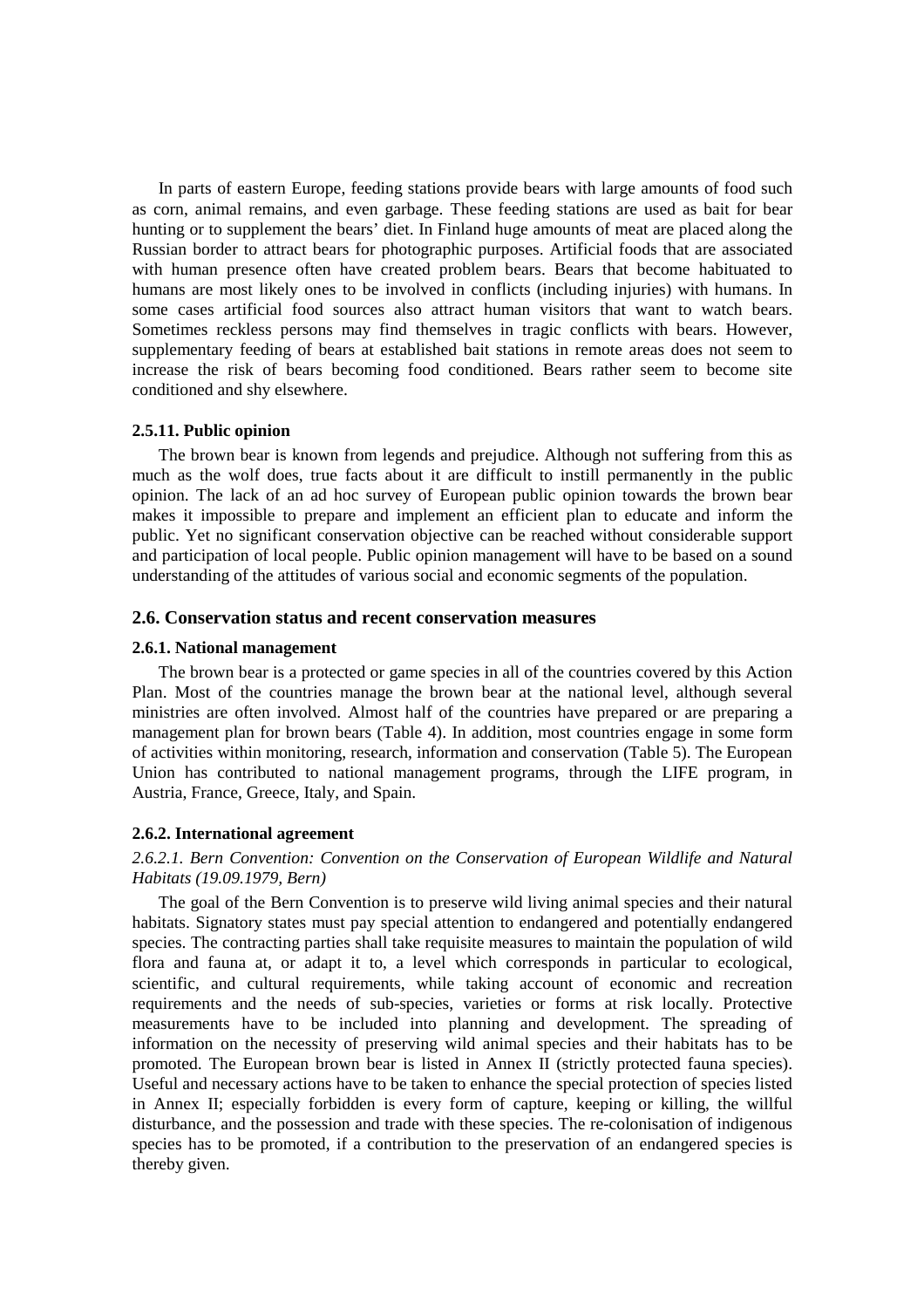Article 9 permits exceptions; a state may authorise the hunting or culling of populations and then is obliged to inform the Standing Committee of the Convention every two years on which exceptions have been made, the reason for the exceptions and the impact on the population. This is done regularly by Norway and Romania. Exceptions can be granted under the following conditions: prevention of serious damages to livestock, culture and property; public health and safety reasons; use for scientific purposes, restocking and re-colonisation.

Article 22 permits any state to make one or more reservations regarding certain species specified in Appendices I to III regarding certain means or methods of killing, capture, or other exploitation. For the brown bear, reservations have been made by Bulgaria, Czech Republic, Finland, Slovenia, Slovakia, Ukraine, and Turkey (Table 4).

#### *2.6.2.2. CITES: Convention on International Trade in Endangered Species of Wild Fauna and Flora (03.03.1973, Washington)*

The brown bear populations of Bhutan, China, Mexico and Mongolia are listed in Annex I (species in the danger of extinction). All European brown bear populations are listed in Annex II (potentially endangered species). Annex II includes all species not in actual danger of extinction, but potentially endangered, if the trade with specimen of this species is not strictly controlled. The export is allowed with a special export permission only. This permission is given, if, among other things, the export of specimen has no negative impact on the population; if the danger of injury, danger of health and cruelty to animals during the preparation for transport and during the transport can be excluded. Import of species listed in Annex II is permitted only, if an export permission has been granted.

#### *2.6.2.3. Biological Diversity Convention: UNCED-Convention (05.05.1992, Rio de Janeiro)*

The main objective of the Convention is the conservation and sustainable use of biological diversity. A presupposition is the preservation of ecosystems, natural habitats and wild populations of species of wild fauna and flora. To reach this goal, the following actions have to be taken: identification of specially protected areas; strengthening the protection of ecosystems and preserving natural habitats of viable populations; degraded ecosystems have to be restored and the restoration of endangered species has to be promoted. Research for the identification, protection and the spreading of information on the status of biological diversity has to be promoted; protective measurements have to be included in planning and development. The brown bear per se is not mentioned specifically in this convention.

### *2.6.2.4. Resolutions and Directives in the European Union for the Protection of the Brown Bear within the Community (European Union member countries only)*

#### *European Parliament Resolution, 17.02.1989 (A2-339/88, ABL C 69/201, 20.3.1989).*

The European Commission is herewith asked, to promote programs for the protection of the brown bear in Europe and to continue existing programs. These programs should cover the whole area of the European Union. In return for protective measurements set by communities for the brown bear, actions for socio-economic development will be promoted. Systems for bear damage prevention and damage compensation are supposed to be developed. A connected net of reserves and specially protected areas should be established.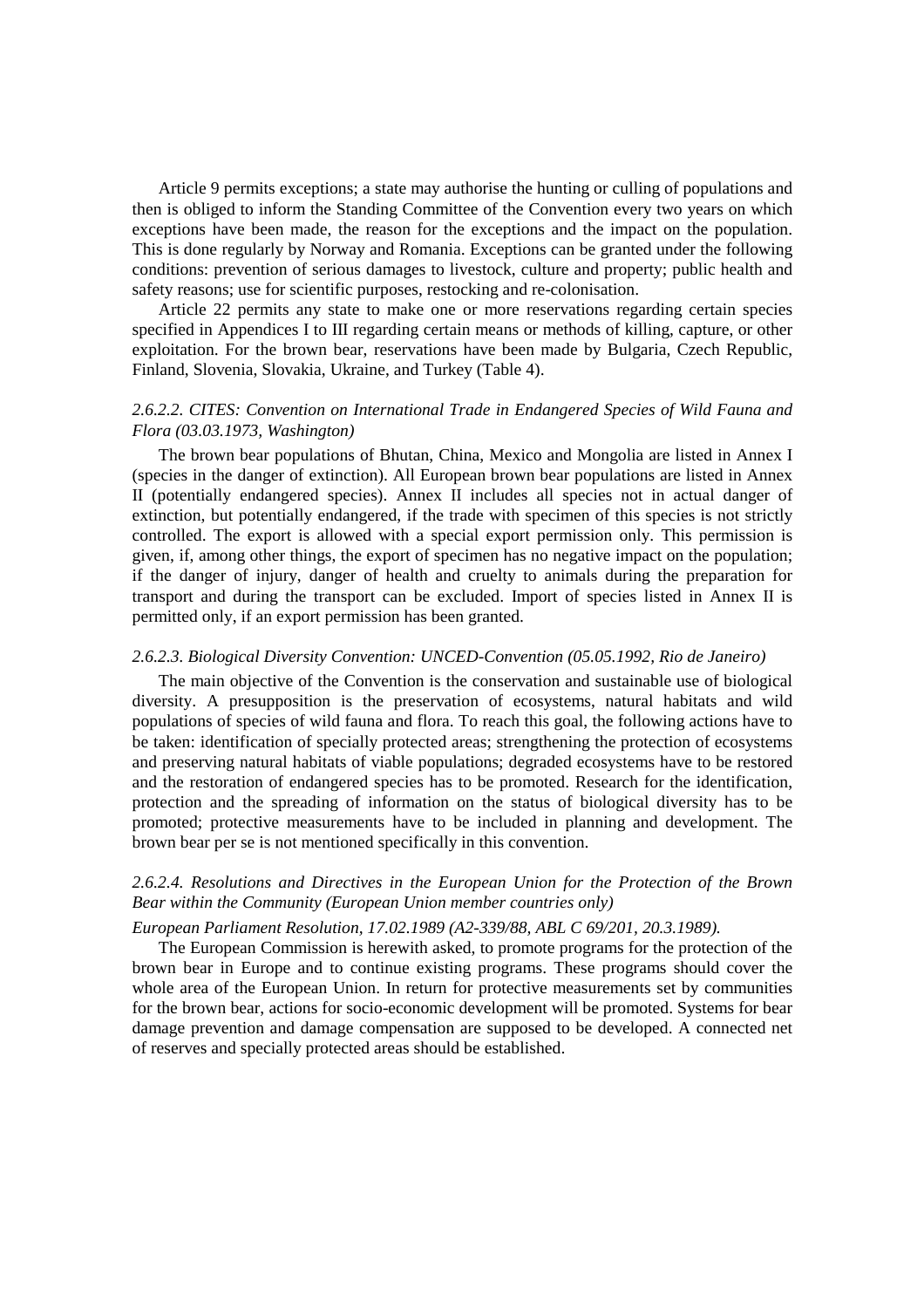*European Parliament Resolution, 22.04.1994 (A2-0154/94, ABL C 128/427, 09.05.1994)*.

The European Commission is herewith asked, to not support and finance spatial development with negative impact on bear populations. Actions with negative impact on bear populations should be corrected by the establishment of protected areas and corridors for genetic exchange. Measurements against killing and capture of bears and for the protection of bear habitat are supposed to be taken. Financial support for damage compensation and compensation for economic restriction due to bear conservation should be taken.

The weakness of these resolutions becomes obvious when considering the fact that the European Parliament has no legal authority, but can only make recommendations to the European Commission.

#### *Council Directive 92/43/EEC, Conservation of Natural and Wild Fauna and Flora (ABL L 206, 22.07.1992)*.

The main goal of the so-called FFH-directive is to secure species diversity by protection of habitats and protection of species of wild fauna and flora. Actions have to be taken by the signatory states to preserve all species of wild fauna and flora and their habitats. The European brown bear is a priority species of the European Union. It is mentioned in Annex II (needs specially protected areas), except the populations of Finland and Sweden, and Annex IV (strictly protected species; capture, killing and willful disturbance is not permitted). According to Article 16 of directive 94/43/EEC, the taking of a limited number of bears, which are listed in Annex IV, is allowed only in the absence of other satisfactory solutions. Therefore, hunting for other reasons seems not to be allowed in the EU. A so-called priority species is a species which needs special responsibility and actions for its conservation. An area of common interest is an area which is significant for the conservation of a priority species. The possession, transport and trade with Annex IV species is strictly prohibited. Exceptions can be given only if this has no negative impact on the preservation of the species. Under the following conditions, exceptions can be allowed: the prevention of serious damage to culture and livestock; public health, sanitary and safety reasons; for scientific, restocking and re-colonisation purposes.

### **3. Goal and objectives**

#### **3.1. Goal**

The overall goal of this action plan is "to maintain and restore, in coexistence with people, viable populations of brown bears as an integral part of ecosystems and landscapes across Europe". In order to reach this goal, it is necessary to identify and mitigate or remove threats to the brown bear populations and their habitat. The successful conservation of brown bears in Europe is a measure of our success in maintaining biodiversity.

#### **Objective 1**

Conserve the present viable brown bear populations in Europe, and allow them to expand into suitable habitat, thereby increasing their population numbers and range to the limit that can be sustained given socio-economic realities.

#### **Objective 2**

Secure the viability of the presently small isolated brown bear populations by increasing their population numbers and range.

#### **Objective 3**

Reduce the conflict between brown bears and humans and promote activities that secure a positive public attitude towards brown bears to realise objectives 1 and 2.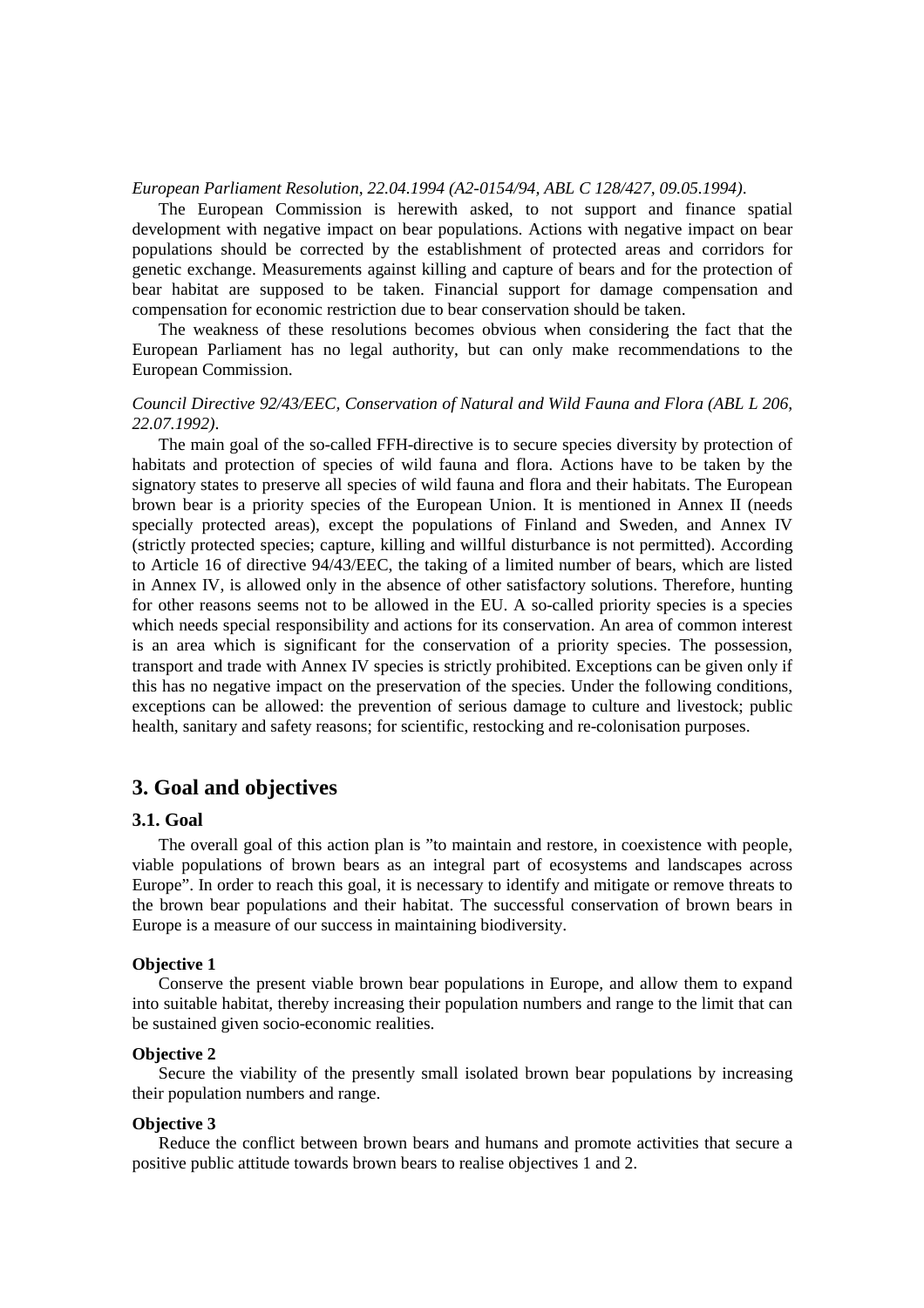### **4. Actions required to meet the goal and objectives on the European level**

A summary of the actions deemed to be relevant for each country is given in Table 6, and a list for each country is presented in section 5.

#### **4.1. Species conservation**

Brown bear management should be at the population level. Because most populations are transnational in distribution, the conservation and management of brown bears should be carried out co-operatively across national borders. The conservation and reestablishment of brown bears in many countries depends on the management of brown bears in neighbouring countries. To secure cross-border co-operation, cross-border management plans and formal agreements between countries sharing brown bear populations are required. The signatory countries of the Bern Convention should adopt this Action Plan and thereby make brown bear recovery/conservation a political goal for all member countries

To implement the European continental policy on the national level, it is essential to work out a national brown bear management plan, designed and approved within the guidelines of the present Action Plan. By doing so, each national authority shall co-ordinate strategies with neighbouring countries with which they share a brown bear population.

It will be most important to include, from the beginning, all the authorities and organisations interested in or affected by the arrival or presence of brown bears in the process of elaborating such a national strategy. Potential interest groups, like hunting organisations, livestock owners, regional authorities and conservation organisations must be taken seriously.

A national plan should include detailed regulations on legal matters concerning damage assessment, damage prevention and compensation, educating and training of specialised staff, public awareness, implementation of a monitoring program, and promoting scientific research. The national Management Plan will also identify and suggest all changes to the national and/or sub-national legislation that will be necessary to implement the plan. To initiate, co-ordinate, enhance and supervise all this work, the national authorities in each country should form its own "brown bear management group".

In order to set up a realistic, feasible, and effective brown bear management plan, the government should first identify priorities. A working group including interested groups of persons (non-governmental organisations, administrators, scientists, shepherds, hunters, local conservation interests, etc.) may help the government to identify priorities towards brown bear management.

The brown bear should be protected by law, and hunting should only be legalised in populations that are documented to be viable and where management plans have been completed that list population goals and how hunting will be used to realise these goals. The term "hunting", as used in this action plan, must occur within the framework of international law and the Habitat Directive of the European Union. This allows limiting the growth rate of the population, the numbers of bears, and their distribution. People living in bear habitat may feel that this is a positive aspect and will more readily accept bears. Also hunters may be more accepting of bears if they are a game animal and not just a competitor for their game animals. Hunting may also provide a positive economic benefit.

To allow appropriate management of bear populations, law enforcement is necessary, with substantial penalties that make poaching very expensive.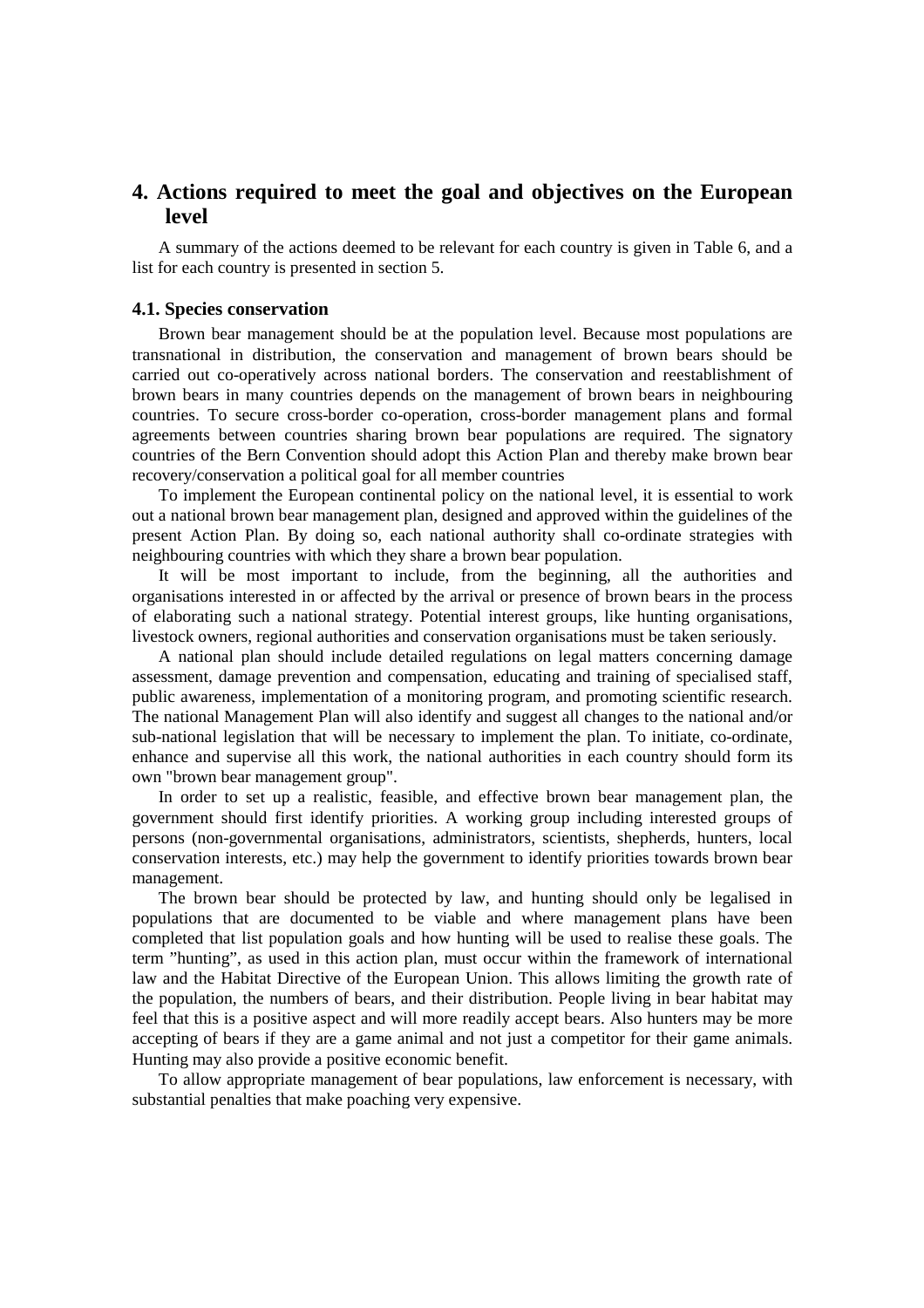#### Actions:

4.1.1. The Bern Convention adopts this Action Plan.

- 4.1.2. All countries identify and establish national brown bear management groups and empower them to design and produce national brown bear management plans on the population level according to this Action Plan. Countries sharing a brown bear population produce these national management plans co-operatively to secure crossborder management.
- 4.1.3. Countries that expect bears to occur in the foreseeable future should prepare management plants to prepare for this event.
- 4.1.4. The brown bear is protected by law and hunting is only allowed in populations that are documented to be viable and where management plans have been completed listing population goals and how hunting will be used to realise the goals.
- 4.1.5. Law enforcement is intensified in areas where poaching is identified as an important threat or limiting factor for the population. Appropriate penalties are adopted.

#### **4.2. Recovery of acutely endangered populations**

The isolated populations in the Pyrenees, the eastern Cantabrian Mountains and the Southern Alps are likely to vanish within the foreseeable future unless the populations receive additional bears. Augmentation is necessary in the Pyrenees and the Southern Alps. These populations should be augmented by bears from the large Alps-Dinaric-Pindos population. Bears in the southernmost Swedish population belong to the same mitochondrial DNA lineage as the Iberian populations, but have interbred extensively with bears from the eastern European mitochondrial-DNA lineage. Furthermore, Swedish brown bears are probably less adapted to the Iberian and Alpine ecosystems than Alps-Dinaric-Pindos bears. In the Eastern Cantabrian Mountains, measures to allow the two Cantabrian populations to re-establish contact and to merge together naturally would be preferable to augmentation. Reducing adult mortality might be an important measure to promote population expansion and increased dispersal, which should provide this contact. It is not possible to attain this natural contact, augmentation may be necessary.

Reintroductions of brown bears into suitable habitat can promote the reestablishment of viable bear populations in their former range. These reintroductions should be prioritized in bear-free areas between subpopulations, thereby linking these subpopulations together and enhancing both demographic and genetic viability. Reintroductions should only proceed when public information campaigns and input from local publics in the reintroduction area demonstrates support for reintroduction. The need for public information when a reintroduction or an augmentation is considered must be emphasised. Experience has shown that the public often more easily accepts naturally recolonising bears than bears introduced by agencies or organisations. The results of any reintroduction should be monitored and scientifically evaluated.

#### Actions:

- 4.2.1. Increase the viability of the small isolated populations through augmentation.
- 4.2.2. Increase the viability of the Eastern Cantabrian population by taking measures to allow the two Cantabrian populations to reunite.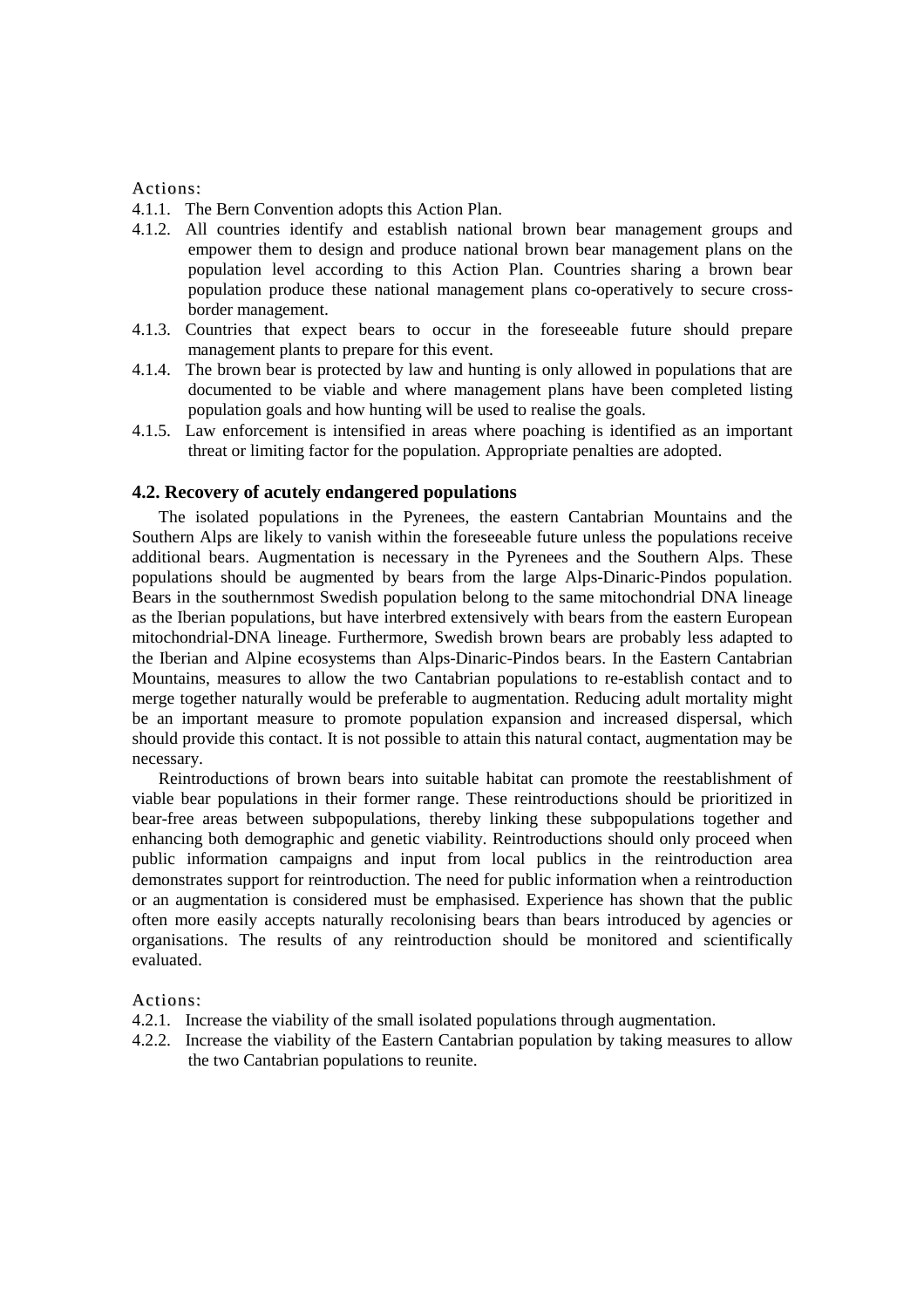#### **4.3. Habitat protection**

To conserve brown bear populations, the ecosystems they rely upon must be managed so that habitats are not lost nor their quality degraded. Activities not compatible with the conservation of viable brown bear populations should be carefully controlled or prohibited within the areas that will be managed for bears. Brown bear core areas, buffer zones and travel corridors should be identified and assessed to protect the areas of greatest importance for brown bear conservation. It would be positive to include as much bear habitat as possible in the EU within the Natura 2000 Network.

The fragmentation of bear habitat is one of the most serious threats to maintaining viable brown bear populations. Further habitat fragmentation should be stopped to secure the continuity of viable brown bear populations. Future highway or railway upgrades or construction projects should not be built through bear habitat unless an adequate number of wildlife passages are built to avoid transportation-related mortality, minimise fragmentation of the brown bear population, and promote dispersal.

Linkage zones will enhance the viability of populations separated by some distance by facilitating the exchange of individuals and maintaining demographic vigor and genetic diversity. Linkage zones should receive special attention and be protected against human interference and habitat degradation. Restoration of brown bear habitat through planting food trees and shrubs may be an effective way to conserve linkage zones and increase the food base for brown bears in some areas.

Intensive large scale forest practices that have been shown to be detrimental to brown bear habitat quality should be abandoned, especially in critical bear habitat. When harvested areas are replanted, priority should be given to native tree species that provide bears with cover and a sufficient food base.

Easy access to bear habitat has been shown to result in increased human-caused bear mortality in many areas and generally reduces the habitat quality for bears. To stop this situation, access to areas that are critically important to bears should be regulated during the critical seasons. The construction of forestry roads and other roads for resource extraction should be restricted in critically important areas, and be closed for public traffic in areas where high human-caused mortality is a problem. This will reduce easy access for people in bear habitat, at least in the areas where this traffic is detrimental to bears.

New localities for recreational activity that result in substantially increased human activity should not be placed in important bear habitat or in travel corridors between important bear habitats. For winter activities, den concentration areas should be avoided.

Actions:

- 4.3.1. Classify areas within present and potential brown bear range according to their suitability and importance as brown bear habitat in order to identify and manage core areas for brown bear conservation.
- 4.3.2. Identify and maintain or recreate linkage zones in fragmented populations.
- 4.3.3. Evaluate the impact of existing and planned infrastructure within brown bear range and mitigate potentially negative impacts where necessary.
- 4.3.4. Carefully control or prohibit human activities proven or suspected to be detrimental to brown bears in the brown bear core areas and linkage zones.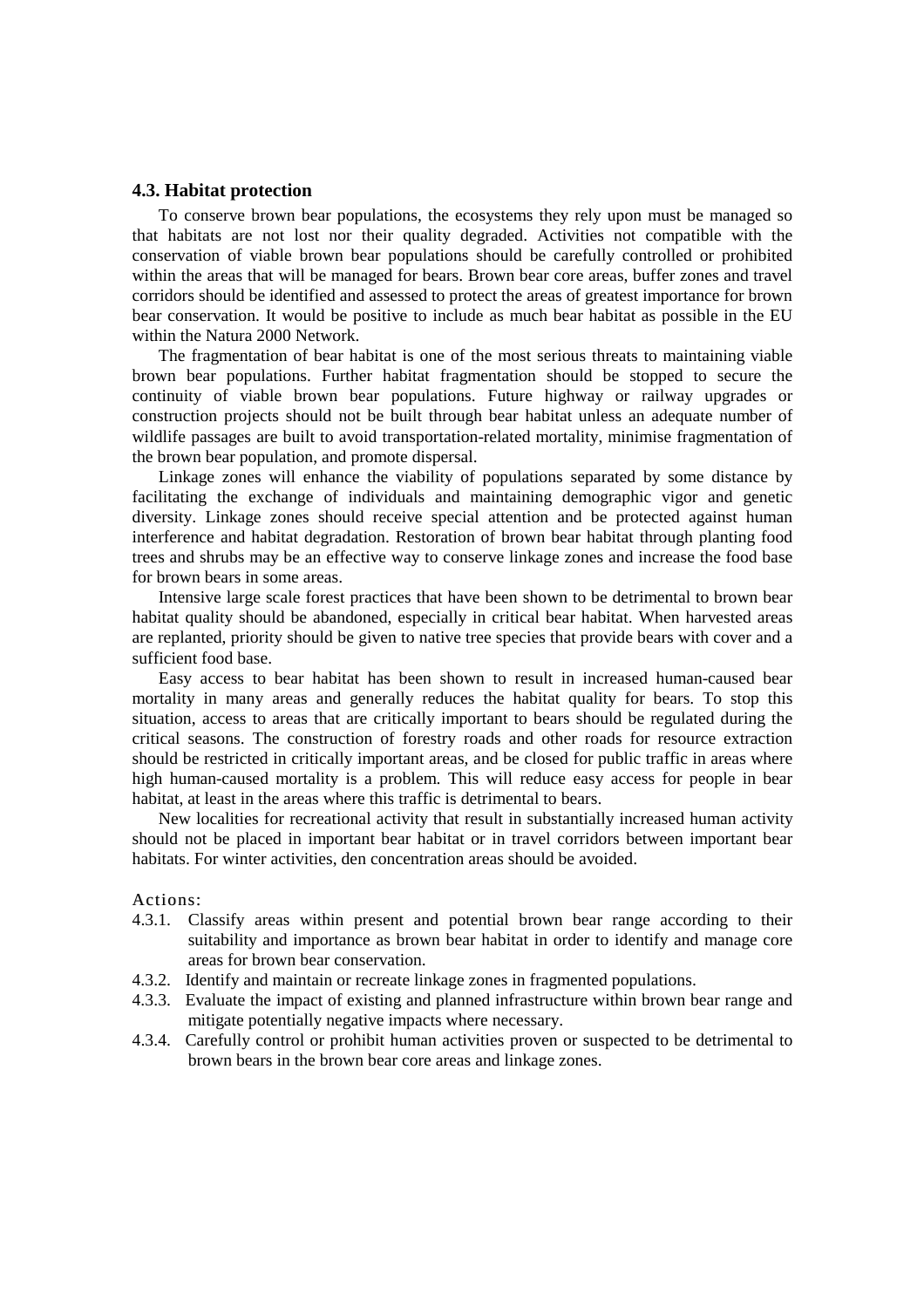#### **4.4. Conflicts with humans**

Conflicts with humans usually involve livestock farmers and bee keepers, although more direct conflicts involve injuries of humans. In addition there may be a conflict between conservation and development. Conflicts should be reduced to avoid legal and illegal killing of nuisance bears, to reduce injuries or deaths to humans, and to create a positive attitude for bears. The social framework, economic perspectives and policies of the human populations within the areas necessary to achieve conservation and recovery, should be documented to fully understand which conflicts might exist between development and conservation (see 4.7).

Coexistence of brown bears and domestic livestock without some depredation is probably impossible. Limited livestock losses may be acceptable for conservation purposes, but extensive damages are unlikely to be tolerated. In areas where livestock farming in bear range is a threat to bear conservation, effective guarding techniques should be adopted or livestock farming should be abandoned in favour of other forms of production that are compatible with bear conservation. Economic incentives to reduce conflicts with livestock holders may be necessary for successful brown bear conservation and incentives should be given to encourage farmers to adopt forms of livestock husbandry that are compatible with bears in important bear habitat. Among the techniques to protect livestock, the most efficient seems to be a combination of the use of livestock guarding dogs, corrals, barns, electric fences and/or shepherding. The most appropriate measures will vary from area to area.

One of the most important steps in helping mitigate the conflict between farmers and brown bears is a system of compensation for the damages caused by brown bears. Some countries oppose compensation programs, arguing that it creates dependency. It is also important to take into account that some farmers strongly object if any livestock are killed. In that way the question is not only financial, but also emotional. This is why prevention is of utmost importance. However, a compensation/insurance system is also necessary, especially when dealing with protected brown bear populations. Compensation programs should be designed with certain precautions and conditions:

- *a.* Payment of compensation for damage alone is passive. Prevention is active and is the only system that will help to diminish damages. Thus, compensation has to be linked with prevention (electric fences, night enclosures, livestock guarding dogs etc.).
- *b.* The prices paid as compensation should be equal for damage done by different predators living in the area. Identifying the predator that is responsible is very important.

There are several ways of establishing compensation programs. However, common to most of them is that compensation for depredation loss should be linked to the farmers' effort to prevent damages. Similar compensation/prevention systems should be established for damages to apiaries and orchards

Other ways to reduce conflicts would be to avoid attracting bears to people. No artificial food should be available to bears in or near settlements. Artificial feeding, in any form that may create food-conditioned and human-habituated bears, should be avoided, including compost that is not bear proof. This means that garbage dumps in bear range must be inaccessible for bears, and that feeding areas for bears or baiting areas must be located far from settlements and in areas closed to general human use.

Aversive conditioning (e.g. rubber bullets, fire crackers) directed toward problem bears may be an effective management technique to reduce conflicts between bears and humans. This technique will be most effective when problems first occur, rather than after problems have become chronic.

Creation of bear management zones, with different levels of management priorities for bear conservation, may be a way to reduce conflicts and direct funding toward management activities in some countries. Bear management zones exist in Finland, Norway and Slovenia.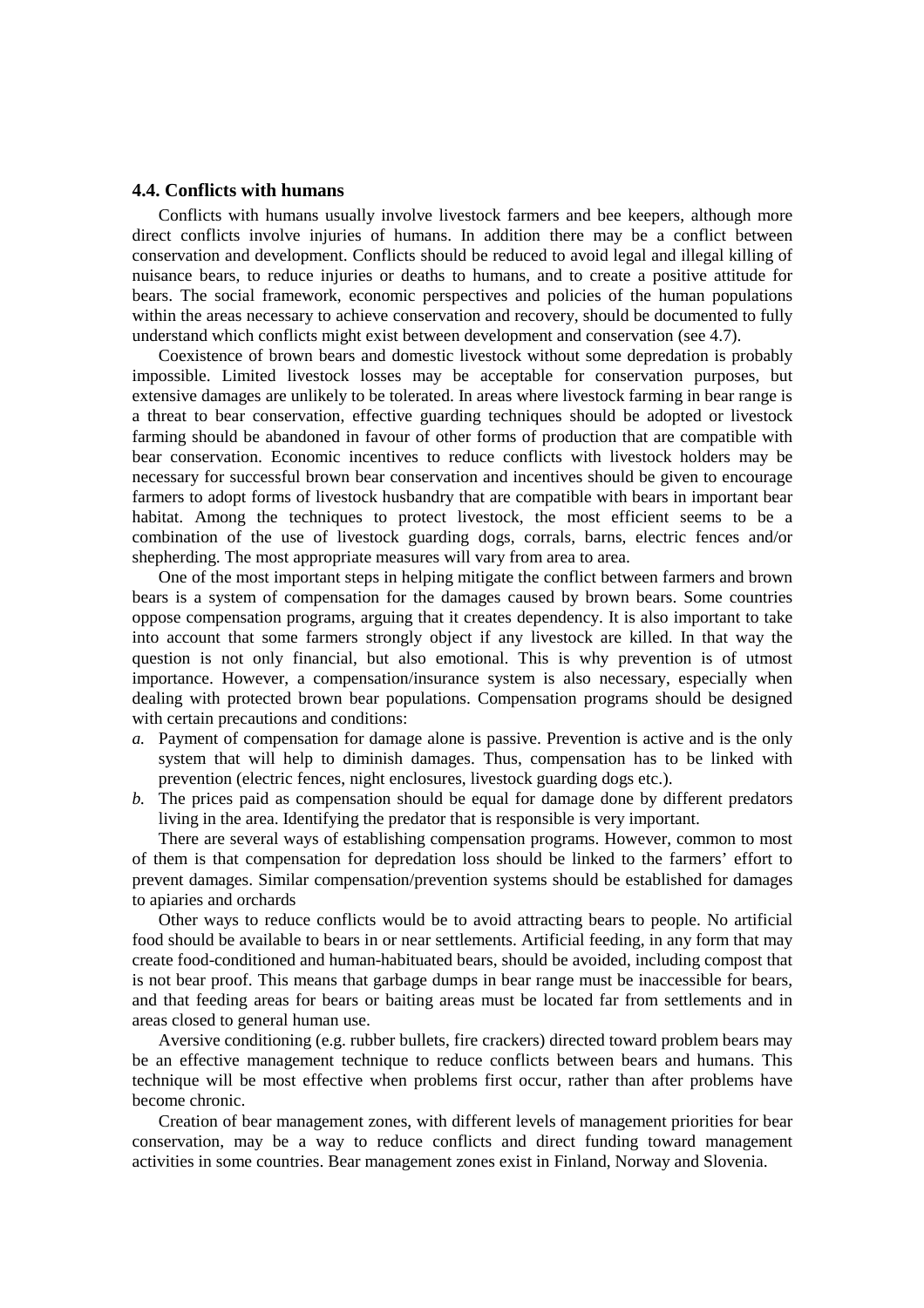#### Actions:

- 4.4.1. Establish compensation programs with built-in measures to minimise cheating.
- 4.4.2. Link these compensation programs to the individual farmer's use of preventive measures.
- 4.4.3. Make garbage dumps and other human waste inaccessible to brown bears.
- 4.4.4. Abandon artificial feeding that may create food- or human-habituated bears.

#### **4.5. Problem bears**

Bears that cause agricultural damages, visit garbage dumps, or bears involved in injuries/killing of humans are collectively called nuisance or problem bears, as these activities lead to conflicts with humans. If preventive efforts to minimise conflicts have failed, other solutions must be considered. In large viable populations such individuals should be removed. In small threatened populations, each bear constitutes a significant proportion of the population, and therefore the effect of removing a problem bear must be weighed against the negative effect on population size. Removed animals can be killed or translocated, although few translocations have been successful.

#### Actions:

- 4.5.1. Minimize the creation of problem bears through actions 4.4.1-4.4.5 and 4.7.1.
- 4.5.2. Remove problem bears in viable populations if preventive efforts have failed.
- 4.5.3. Carry out cost (for the population in short and long term) benefit (for the society and bear population in the long term) analysis before considering removal of problem bears in threatened populations.

#### **4.6. Public involvement in brown bear management**

If people affected by brown bears oppose their presence or reestablishment, this will result in their eradication or expensive guarding systems to enforce legal protection. Acceptance of brown bears by locals is increased if they have been part of the management process. Local involvement is best achieved through a public participation program. This program includes a management board which is involved in the planning process. The idea is that people support decisions they helped make. A board with local stakeholders or representatives for the values that exist in the area (agriculture, hunting, environment, tourism etc.) will ensure that the planning process is responsive to local conditions and needs. The board should be involved in deciding how many bears should be allowed in an area and where bears should be allowed to re-establish. The final decision should be political, preferably at the national level.

### Actions:

- 4.6.1. Identify opinion leaders and stakeholders in brown bear management; set up local management boards and involve them in management planning and implementation.
- 4.6.2. Establish a protocol of consultations with local people about their needs and the management actions to be implemented in their area.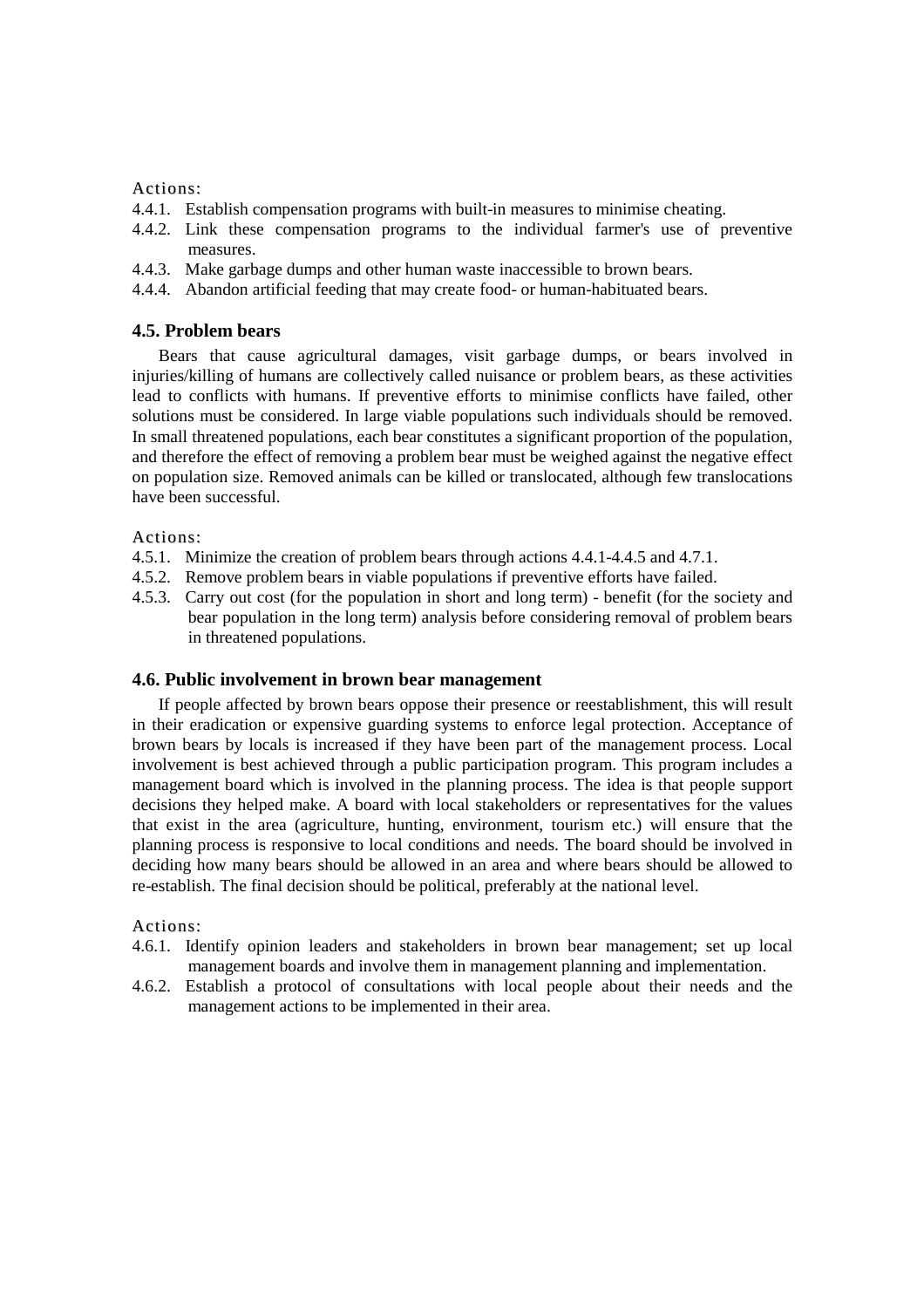#### **4.7. Public awareness, education and information**

In order for the brown bear conservation strategy to be successful, the public must be committed to making it work. Only an informed public will be able to share a commitment to brown bear conservation. People living in or frequenting bear habitat must be educated about the presence of bears, how to avoid contact with bears, how to keep bears out of garbage and other human food sources, and what to do when they meet a bear in a threatening situation. This information should be directed to decision makers, those with commercial interest within bear habitat, and the public in general.

A good educational campaign should be prepared and conducted by going through the following steps:

- *a.* Find a lead agency, group or person, who raises the funding for all the other necessary steps following.
- *b.* Identify target groups, their existing knowledge levels and attitudes as well as assess the current educational information.
- *c.* Design efforts and messages targeted by group.
- *d.* Identify individuals within the different target groups to deliver the messages in order to increase the chance of a successful implementation.
- *e.* Implement the educational campaign.
- *f.* Conduct an evaluation of the educational efforts. What effects did they have? What has to be improved? How far were attitudes of the target group changed and what brought about the change? etc.
- *g.* Monitoring: Attitudes and beliefs of the target groups as well as the goals of the campaign have to be reassessed in a continual process. In other words, after running an educational campaign for some time we have to go back to step "b" again and start the process over again.

A campaign to inform the public should be an integral part of the conservation program. Its action must be continuous and widespread, and it could be assigned to a credible association, which would follow a plan previously agreed upon in terms of content, instruments and personnel with the concerned ministries and regional administrations. The more precisely the information has been tailored, the more effective it will be. An information campaign will cover several aspects, including:

#### *Bear ecology*

People should be informed about brown bear ecology to understand the management of the bears and their habitat.

#### *Damage to livestock and how to limit damages*

People should be informed about the magnitude of the damages caused by brown bears to domestic livestock, and the real facts about the way in which these damages occur (where, when, why, under what conditions etc.). In particular the information will have to cover the methods that can be used to prevent and limit damages.

#### *Human safety*

By teaching people how to behave in bear range, and when they meet a bear, they will be able to better avoid situations that may endanger themselves and the bears.

#### *Waste management*

People should learn how and why garbage and other human waste, which may serve as an attractant for brown bears, should be handled and stored to keep it inaccessible for bears.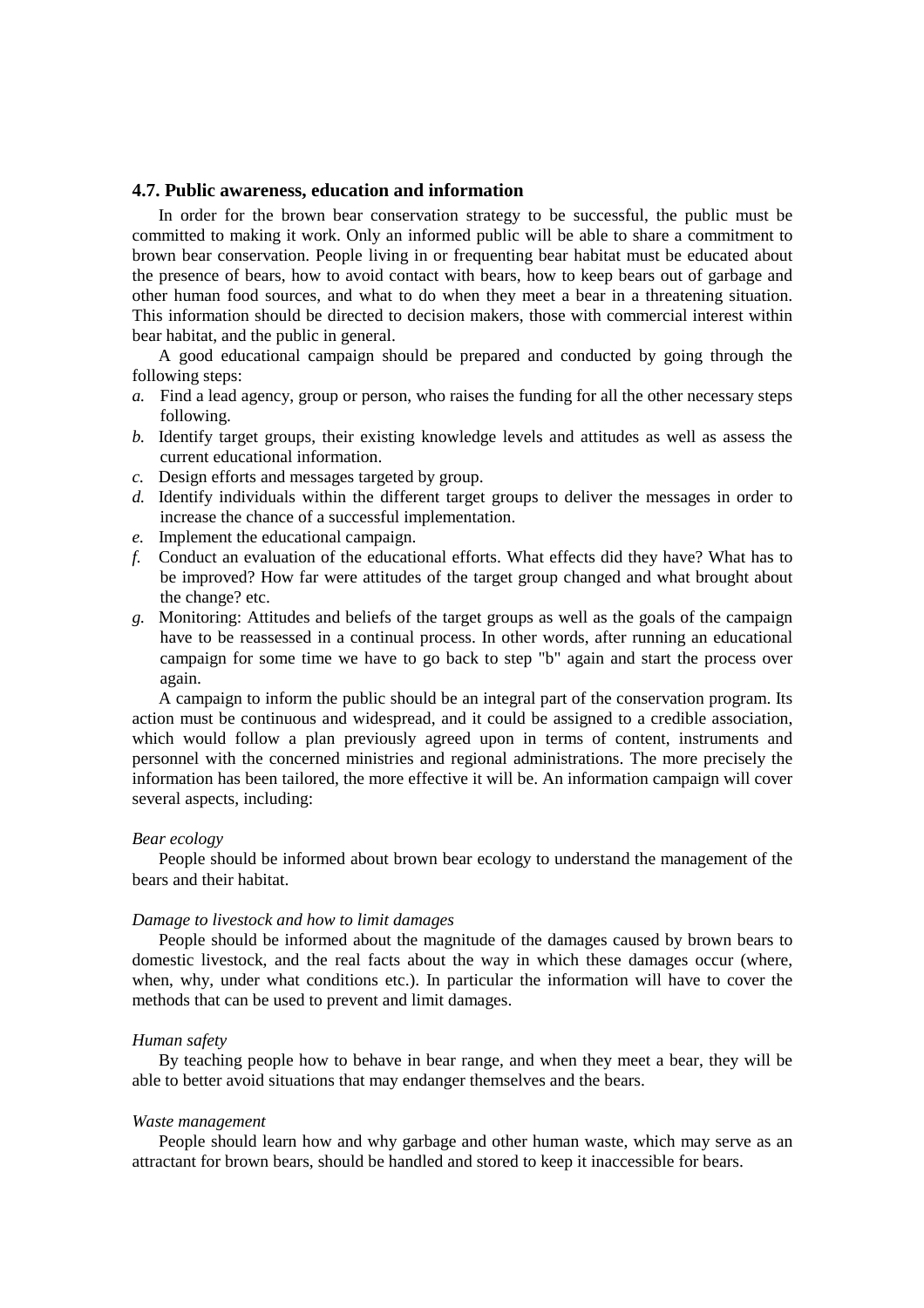#### Actions:

4.7.1. Initiate information campaigns designed for different target groups following the guidelines listed in the management plan.

#### **4.8. Research and Monitoring**

Most brown bear populations in Northern and Eastern Europe have increased in numbers and expanded their range during the last 50 years, although other populations are at the edge of extinction. In order to manage this species properly, we need specific research about several aspects of brown bear ecology. It is important to create a body that can co-ordinate scientific research on brown bears at the European level, and maintain a close link among all researchers working on brown bears in Europe. Co-ordinated research implies that research funds, such as European Union funds, should be made available at the European level, including adjacent non-Union countries that can conduct relevant research. This proposed body should also co-ordinate the regular gathering of all necessary data to monitor the management and biological conditions of brown bears in European countries. For this type of co-ordination to function, it is important that the ownership of data be properly respected and that questions of authorship of publications be resolved early in the process. We recommend that future research be concentrated on the following topics (not listed in prioritised order):

#### *Population dynamics*

To be able to adequately manage a bear population, its population dynamics need to be carefully studied and described. This is because hunting is the most reasonable way to stabilise the number of bears after a population goal has been reached, but bear populations are known to be very sensitive to overharvest. Research should focus on rate of reproduction, age and sex structure, survivorship, and the effects of various harvest rates and hunting methods. If the population goal is not being reached, this research is necessary to determine the reason.

#### *Dispersal*

The reestablishment of the brown bear into new areas depends on the species' ability to disperse. As a population size increases, information about dispersal patterns and which factors promote and hinder dispersal become very important to predict dispersal directions and speed.

#### *Genetic studies*

Genetic analyses to estimate levels of genetic drift, gene flow, and inbreeding would provide valuable information necessary for classification of population units as well as for establishing and managing linkage corridors.

#### *Brown bear-prey relationships*

Various studies have been carried out on the feeding habits of brown bears in Europe, most of them have used indirect methods based on analysis of digestive remains. This approach has limited value in clarifying the relations between brown bears and their prey. Furthermore, predation on domestic and wild ungulates by bears expanding into new areas should be investigated to make managers and the public prepared for possible changes. Research should also be initiated on the effects of multiple predators on prey populations, such as bear and wolf predation on moose.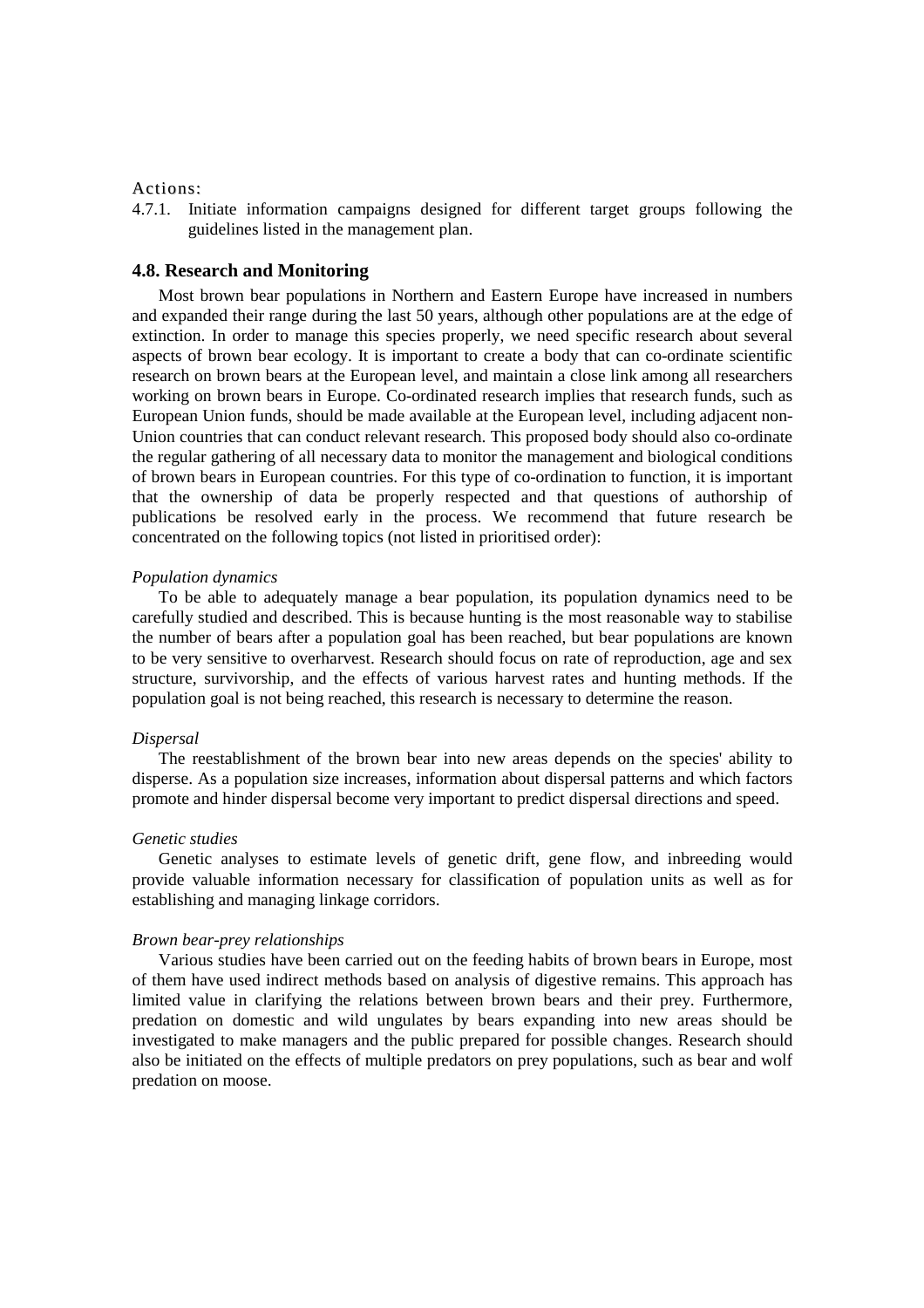#### *Habitat use*

A large-scale study of habitat selection by brown bears and mapping of suitable bear habitat in Europe by using radio telemetry and Geographical Information Systems (GIS) would provide information about where reintroduction, augmentation and habitat restoration should be directed to secure the bear populations and their habitats from fragmentation. Linkage zone prediction models should be developed to identify critical area needing to be managed in order to maintain genetic interchange between subpopulations and enhance reestablishment of bears into new areas.

#### *Brown bear behaviour and human activities*

Behavioral studies of brown bears should be undertaken to document behavioral responses to human disturbance in form of recreational activity and human-caused mortality. The effect of different types of forestry practices and other forms of resource management on bears should be better documented to make human resource use more compatible with bear conservation. In general, it is important to document the human-influenced factors that are least compatible with brown bear conservation. With this knowledge, managers can regulate the important human activities. Several of the south European populations coexist with relatively dense human populations. Overregulation of human activities would be detrimental to public acceptance of bear management and conservation.

#### *Public opinion*

Public opinion surveys should be conducted to determine special target groups for information, how information should be presented, and which management actions that are most likely to be successful.

#### *Monitoring*

When a new conservation strategy is implemented, one of the most essential programs that has to be put into place is a plan for monitoring the state of the environmental components and the positive and negative aspects of the strategy's application. Monitoring is essential for evaluating the progress of the conservation strategy, for adjusting and correcting erroneous actions, and for suggesting new ones. A monitoring program must be implemented at the same time as other actions called for by this Action Plan. Monitoring of brown bear populations is difficult, and population estimates based on different criteria and data from the same population may give very different results. To secure a sustainable management of bear populations, the development and evaluation of reliable methods to estimate population size and population trends should be given high research priority. Some population estimates are very uncertain or not up to date, and the estimates for several countries are no more than qualified guesses.

#### *Prevention and limitation of damages*

Methods to limit the conflict between bears and humans (such as livestock holders, apiary tenders, and orchard owners) should be developed further and communicated.

#### Actions:

- 4.8.1. Coordinate scientific research on brown bears at the European level, and maintain a close link among all researchers working on brown bears in Europe.
- 4.8.2. Coordinate the regular gathering of all necessary data to monitor the management and biological conditions of brown bears in European countries.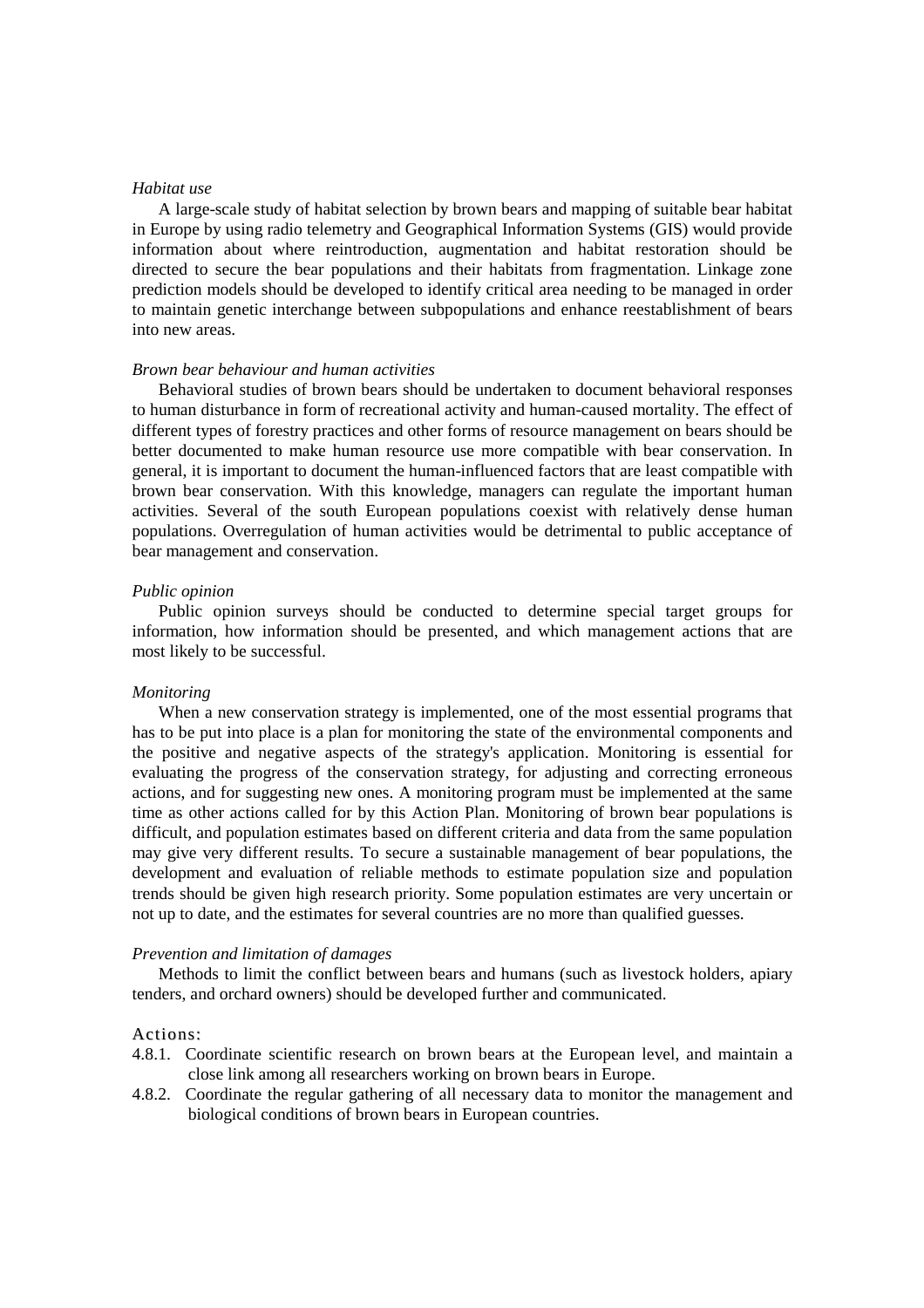### **5. Required actions by country**

### **Albania**

*Population*: Alps-Dinaric-Pindos

- Action 4.1.1: Adoption of Action Plan by Bern Convention.
- Action 4.1.2: Establishment of national brown bear management groups and management plans (countries sharing populations produce management plans co-operatively).
- Action 4.1.4: Protection of brown bear by law and game species only where viability is proven and hunting is used to reach population goals identified by management plans.
- Action 4.1.5: Intensification of law enforcement and appropriate penalties in populations where poaching is a limiting factor.
- Action 4.3.1: Classification of areas within present and possible bear range according to their suitability and importance as habitat for bear management.
- Action 4.3.2: Identification and maintenance or recreation of linkage zones in fragmented populations.
- Action 4.3.3: Evaluation of impact of existing and planned infrastructure on bear habitat and mitigation of negative impact.
- Action 4.3.4: Control or prohibition of human activities detrimental in bear core areas and linkage zones.
- Action 4.4.1: Establishment of compensation systems
- Action 4.4.2: Link of compensation system to individual farmer's use of preventive measures
- Action 4.4.3: Inaccessibility of garbage dumps and human waste for brown bears.
- Action 4.4.4: Abandon artificial feeding that may create food- or human-habituated bears.
- Action 4.5.1: Minimise the creation of problem bears through actions Action 4.4.1-Action 4.4.5 and Action 4.7.1.
- Action 4.5.2: Removal of problem bears in viable populations if preventive efforts have failed.
- Action 4.5.3: Evaluation of costs and benefits before removing problem bears in threatened populations.
- Action 4.6.1: Identification and involvement of public opinion leaders and stakeholders in brown bear management.
- Action 4.6.2: Establishment of permanent consultation protocol with locals about their needs and necessary management actions.
- Action 4.7.1: Initiate information campaigns designed for different target groups.
- Action 4.8.1: Co-ordinated scientific research on brown bears in Europe.
- Action 4.8.2: Co-ordination of gathering necessary data to monitor management and biological conditions of brown bears in European countries.

### **Austria**

*Population*: Alps-Dinaric-Pindos

- Action 4.1.1: Adoption of Action Plan by Bern Convention.
- Action 4.1.2: Establishment of national brown bear management groups and management plans (countries sharing populations produce management plans co-operatively).
- Action 4.1.4: Protection of brown bear by law and game species only where viability is proven and hunting is used to reach population goals identified by management plans.
- Action 4.3.2: Identification and maintenance or recreation of linkage zones in fragmented populations.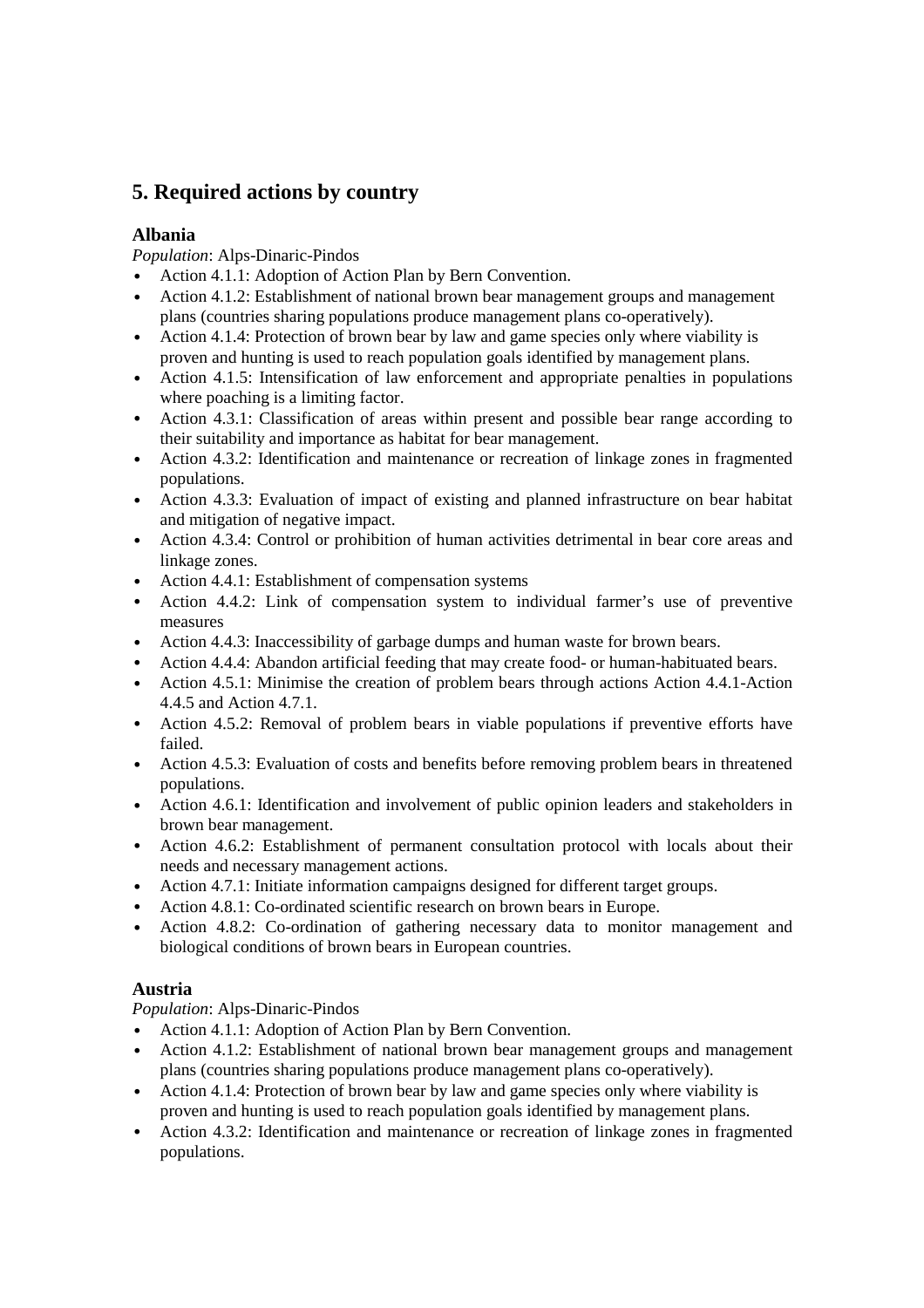- Action 4.3.4: Control or prohibition of human activities detrimental in bear core areas and linkage zones.
- Action 4.4.1: Establishment of compensation systems.
- Action 4.4.2: Link of compensation system to individual farmer's use of preventive measures.
- Action 4.4.3: Inaccessibility of garbage dumps and human waste for brown bears.
- Action 4.4.4: Abandon artificial feeding that may create food- or human-habituated bears.
- Action 4.5.1: Minimise the creation of problem bears through actions Action 4.4.1-Action 4.4.5 and Action 4.7.1.
- Action 4.6.1: Identification and involvement of public opinion leaders and stakeholders in brown bear management.
- Action 4.6.2: Establishment of permanent consultation protocol with locals about their needs and necessary management actions.
- Action 4.7.1: Initiate information campaigns designed for different target groups.
- Action 4.8.1: Co-ordinated scientific research on brown bears in Europe.
- Action 4.8.2: Co-ordination of gathering necessary data to monitor management and biological conditions of brown bears in European countries.

### **Bosnia-Herzegovina**

*Population:* Alps-Dinaric-Pindos

- Action 4.1.2: Establishment of national brown bear management groups and management plans (countries sharing populations produce management plans co-operatively).
- Action 4.1.5: Intensification of law enforcement and appropriate penalties in populations where poaching is a limiting factor.
- Action 4.4.1: Establishment of compensation systems.
- Action 4.4.2: Link of compensation system to individual farmer's use of preventive measures.
- Action 4.4.3: Inaccessibility of garbage dumps and human waste for brown bears.
- Action 4.4.4: Abandon artificial feeding that may create food- or human-habituated bears.
- Action 4.5.1: Minimise the creation of problem bears through actions Action 4.4.1-Action 4.4.5 and Action 4.7.1.
- Action 4.5.2: Removal of problem bears in viable populations if preventive efforts have failed.
- Action 4.6.1: Identification and involvement of public opinion leaders and stakeholders in brown bear management.
- Action 4.6.2: Establishment of permanent consultation protocol with locals about their needs and necessary management actions.
- Action 4.7.1: Initiate information campaigns designed for different target groups.
- Action 4.8.1: Co-ordinated scientific research on brown bears in Europe.
- Action 4.8.2: Co-ordination of gathering necessary data to monitor management and biological conditions of brown bears in European countries.

### **Bulgaria**

*Population:* Stara Planina Mountains; Rila-Rhodope Mountains

- Action 4.1.1: Adoption of Action Plan by Bern Convention.
- Action 4.1.2: Establishment of national brown bear management groups and management plans (countries sharing populations produce management plans co-operatively).
- Action 4.1.4: Protection of brown bear by law and game species only where viability is proven and hunting is used to reach population goals identified by management plans.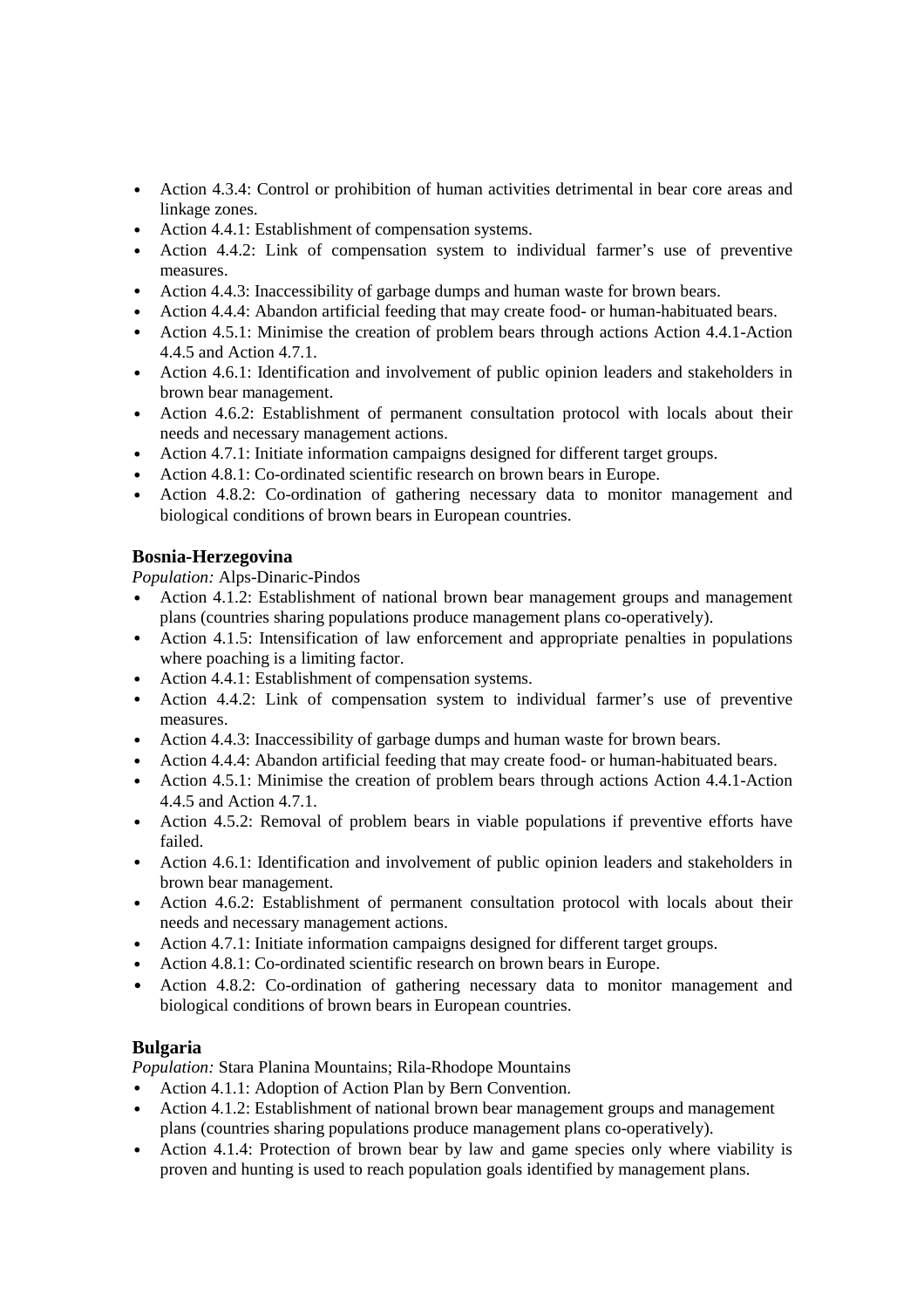- Action 4.1.5: Intensification of law enforcement and appropriate penalties in populations where poaching is a limiting factor.
- Action 4.3.1: Classification of areas within present and possible bear range according to their suitability and importance as habitat for bear management.
- Action 4.3.2: Identification and maintenance or recreation of linkage zones in fragmented populations.
- Action 4.3.3: Evaluation of impact of existing and planned infrastructure on bear habitat and mitigation of negative impact.
- Action 4.3.4: Control or prohibition of human activities detrimental in bear core areas and linkage zones.
- Action 4.4.1: Establishment of compensation systems.
- Action 4.4.2: Link of compensation system to individual farmer's use of preventive measures.
- Action 4.4.3: Inaccessibility of garbage dumps and human waste for brown bears.
- Action 4.4.4: Abandon artificial feeding that may create food- or human-habituated bears.
- Action 4.5.1: Minimise the creation of problem bears through actions Action 4.4.1-Action 4.4.5 and Action 4.7.1.
- Action 4.5.2: Removal of problem bears in viable populations if preventive efforts have failed.
- Action 4.5.3: Evaluation of costs and benefits before removing problem bears in threatened populations.
- Action 4.6.1: Identification and involvement of public opinion leaders and stakeholders in brown bear management.
- Action 4.6.2: Establishment of permanent consultation protocol with locals about their needs and necessary management actions.
- Action 4.7.1: Initiate information campaigns designed for different target groups.
- Action 4.8.1: Co-ordinated scientific research on brown bears in Europe.
- Action 4.8.2: Co-ordination of gathering necessary data to monitor management and biological conditions of brown bears in European countries.

Additionally proposed actions:

- Co-ordinate public awareness, education and information campaigns at the regional and European level, and co-ordinate exchange of ideas and materials.
- Solve the problem with captive-bred bears.

### **Croatia**

*Population*: Alps-Dinaric-Pindos

- Action 4.1.1: Adoption of Action Plan by Bern Convention.
- Action 4.1.2: Establishment of national brown bear management groups and management plans (countries sharing populations produce management plans co-operatively).
- Action 4.1.4: Protection of brown bear by law and game species only where viability is proven and hunting is used to reach population goals identified by management plans.
- Action 4.1.5: Intensification of law enforcement and appropriate penalties in populations where poaching is a limiting factor.
- Action 4.3.1: Classification of areas within present and possible bear range according to their suitability and importance as habitat for bear management.
- Action 4.3.2: Identification and maintenance or recreation of linkage zones in fragmented populations.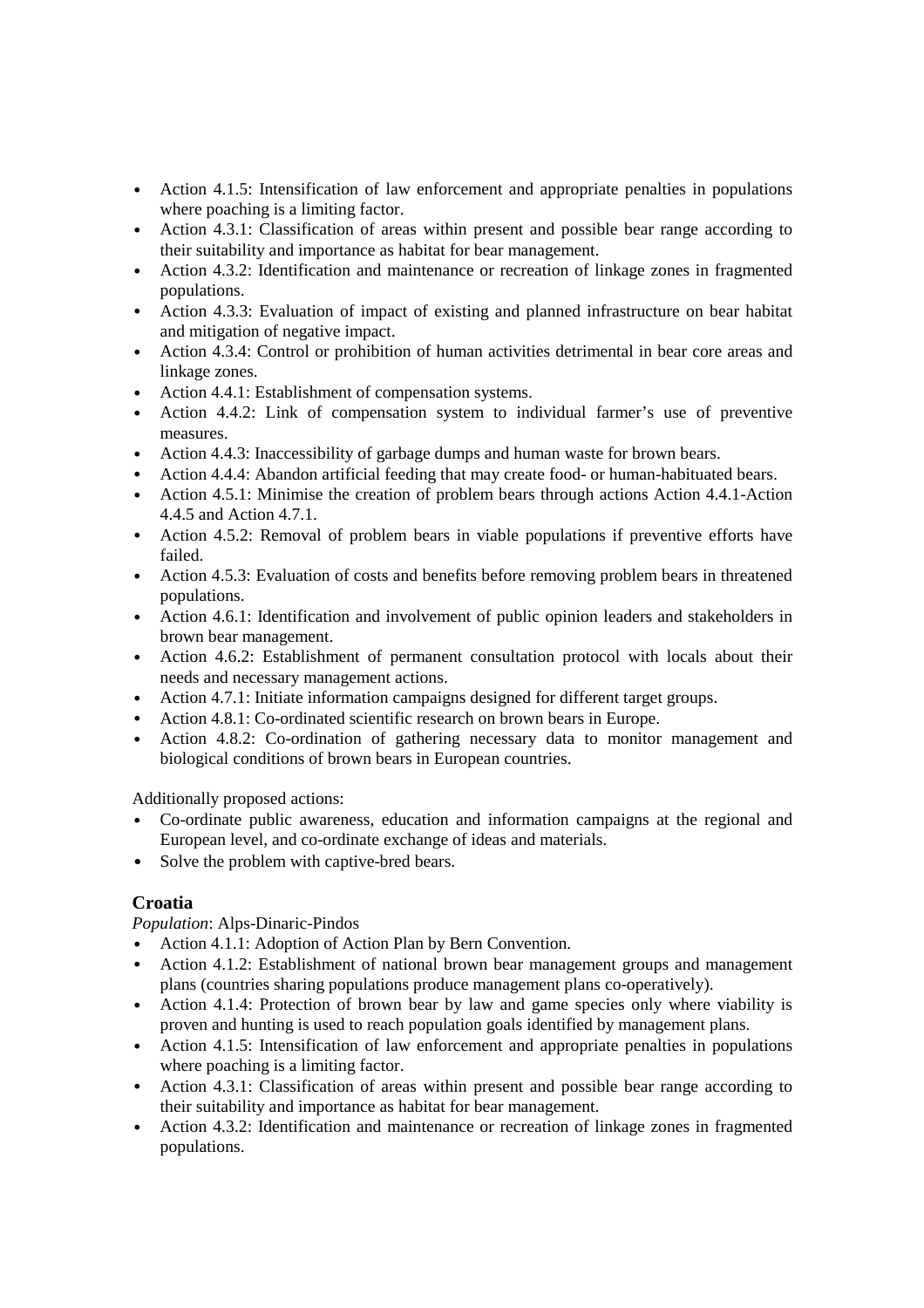- Action 4.3.3: Evaluation of impact of existing and planned infrastructure on bear habitat and mitigation of negative impact.
- Action 4.3.4: Control or prohibition of human activities detrimental in bear core areas and linkage zones.
- Action 4.4.1: Establishment of compensation systems.
- Action 4.4.2: Link of compensation system to individual farmer's use of preventive measures.
- Action 4.4.3: Inaccessibility of garbage dumps and human waste for brown bears.
- Action 4.4.4: Abandon artificial feeding that may create food- or human-habituated bears.
- Action 4.5.1: Minimise the creation of problem bears through actions Action 4.4.1-Action 4.4.5 and Action 4.7.1.
- Action 4.5.2: Removal of problem bears in viable populations if preventive efforts have failed.
- Action 4.5.3: Evaluation of costs and benefits before removing problem bears in threatened populations.
- Action 4.6.1: Identification and involvement of public opinion leaders and stakeholders in brown bear management.
- Action 4.6.2: Establishment of permanent consultation protocol with locals about their needs and necessary management actions.
- Action 4.7.1: Initiate information campaigns designed for different target groups.
- Action 4.8.1: Co-ordinated scientific research on brown bears in Europe.
- Action 4.8.2: Co-ordination of gathering necessary data to monitor management and biological conditions of brown bears in European countries.

### **Czech Republic**

*Population:* none

- Action 4.1.1: Adoption of Action Plan by Bern Convention.
- Action 4.1.2: Establishment of national brown bear management groups and management plans (countries sharing populations produce management plans co-operatively).
- Action 4.1.4: Protection of brown bear by law; game species only where viability is proven and hunting is used to reach population goals identified by management plans.
- Action 4.2.1: Increase viability of small isolated populations through augmentation.
- Action 4.3.2: Identification and maintenance or recreation of linkage zones in fragmented populations.
- Action 4.3.3: Evaluation of impact of existing and planned infrastructure on bear habitat and mitigation of negative impact.
- Action 4.3.4: Control or prohibition of human activities detrimental in bear core areas and linkage zones.
- Action 4.4.1: Establishment of compensation systems.
- Action 4.4.2: Link of compensation system to individual farmer's use of preventive measures.
- Action 4.5.1: Minimise the creation of problem bears through actions Action 4.4.1-Action 4.4.5 and Action 4.7.1.
- Action 4.6.1: Identification and involvement of public opinion leaders and stakeholders in brown bear management.
- Action 4.6.2: Establishment of permanent consultation protocol with locals about their needs and necessary management actions.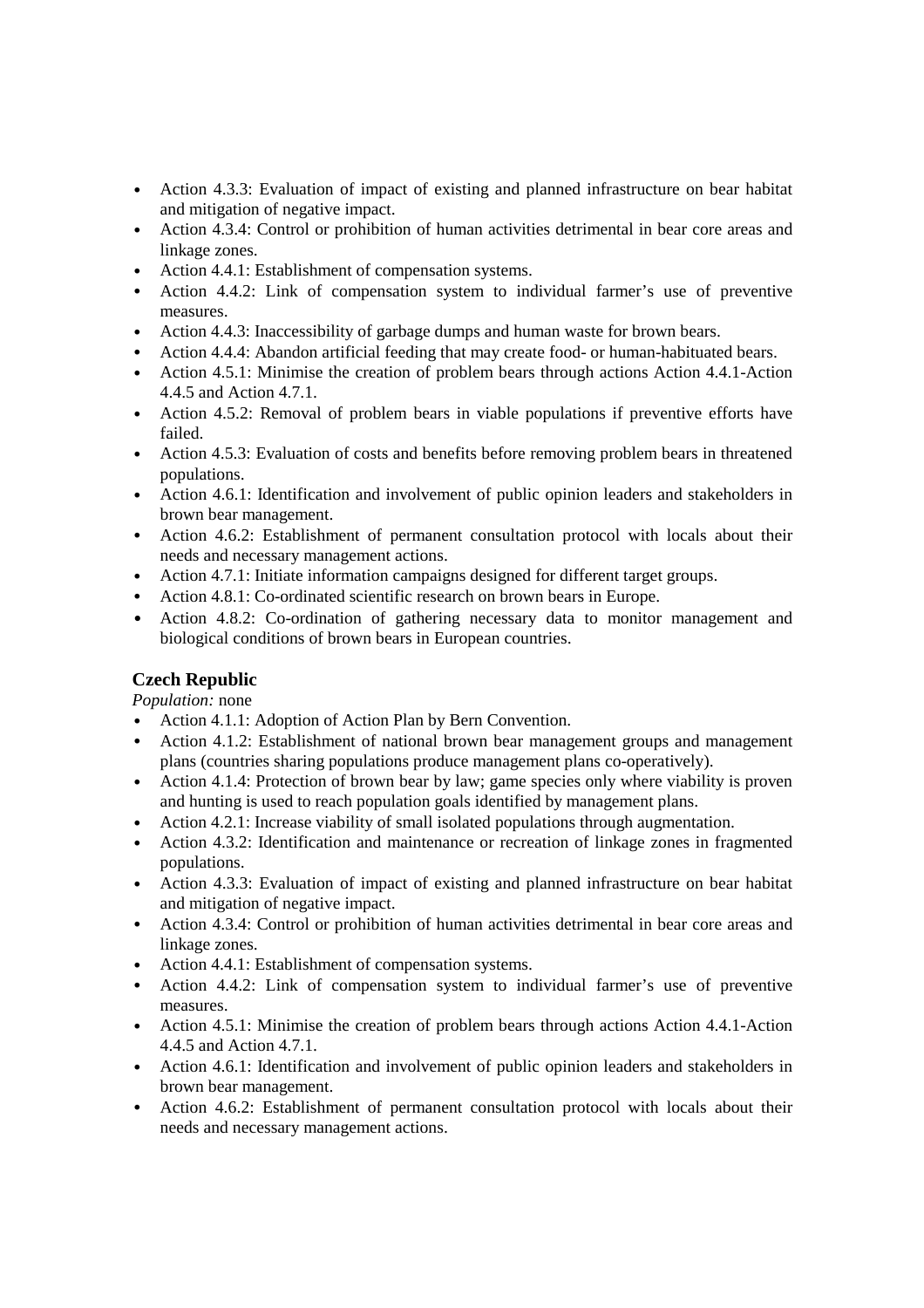- Action 4.7.1: Initiate information campaigns designed for different target groups.
- Action 4.8.1: Co-ordinated scientific research on brown bears in Europe.
- Action 4.8.2: Co-ordination of gathering necessary data to monitor management and biological conditions of brown bears in European countries.

### **Estonia**

*Population:* Northeastern Europe

- Action 4.8.1: Co-ordinated scientific research on brown bears in Europe.
- Action 4.8.2: Co-ordination of gathering necessary data to monitor management and biological conditions of brown bears in European countries.

### **Finland**

*Population:* Northeastern Europe

- Action 4.1.1: Adoption of Action Plan by Bern Convention.
- Action 4.1.2: Establishment of national brown bear management groups and management plans (countries sharing populations produce management plans co-operatively).
- Action 4.1.4: Protection of brown bear by law and game species only where viability is proven and hunting is used to reach population goals identified by management plans.
- Action 4.1.5: Intensification of law enforcement and appropriate penalties in populations where poaching is a limiting factor.
- Action 4.3.1: Classification of areas within present and possible bear range according to their suitability and importance as habitat for bear management.
- Action 4.4.1: Establishment of compensation systems.
- Action 4.4.2: Link of compensation system to individual farmer's use of preventive measures.
- Action 4.4.3: Inaccessibility of garbage dumps and human waste for brown bears.
- Action 4.4.4: Abandon artificial feeding that may create food- or human-habituated bears.
- Action 4.5.1: Minimise the creation of problem bears through actions Action 4. 4.1-Action 4.4.5 and Action 4.7.1.
- Action 4.5.2: Removal of problem bears in viable populations if preventive efforts have failed.
- Action 4.5.3: Evaluation of costs and benefits before removing problem bears in threatened populations.
- Action 4.6.2: Establishment of permanent consultation protocol with locals about their needs and necessary management actions.
- Action 4.7.1: Initiate information campaigns designed for different target groups.
- Action 4.8.1: Co-ordinated scientific research on brown bears in Europe.
- Action 4.8.2: Co-ordination of gathering necessary data to monitor management and biological conditions of brown bears in European countries.

Additionally proposed actions:

• Regulated hunting in viable populations where hunting is listed as an action to reach the management tool.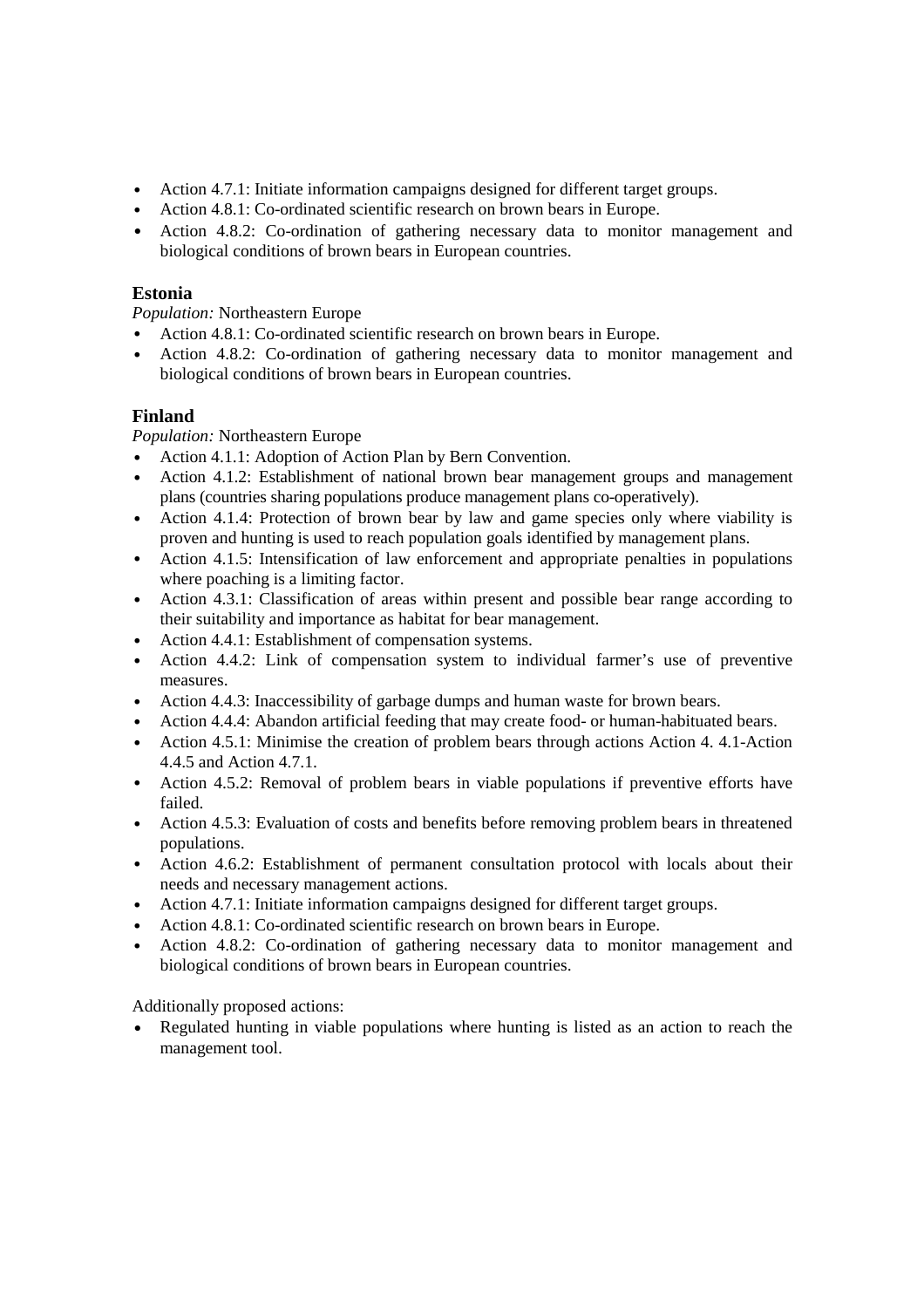### **France**

*Population:* Western Pyrenees; Central Pyrenees

- Action 4.1.1: Adoption of Action Plan by Bern Convention.
- *Action 4.1.2: Establishment of national brown bear management groups and management plans (countries sharing populations produce management plans co-operatively).\**
- Action 4.1.4: Protection of brown bear by law; game species only where viability is proven and hunting is used to reach population goals identified by management plans.
- Action 4.1.5: Intensification of law enforcement and appropriate penalties in populations where poaching is a limiting factor.
- Action 4.2.1: Increase viability of small isolated populations through augmentation.
- Action 4.3.1: Classification of areas within present and possible bear range according to their suitability and importance as habitat for bear management.
- Action 4.3.2: Identification and maintenance or recreation of linkage zones in fragmented populations.
- Action 4.3.3: Evaluation of impact of existing and planned infrastructure on bear habitat and mitigation of negative impact.
- Action 4.3.4: Control or prohibition of human activities detrimental in bear core areas and linkage zones.
- Action 4.4.1: Establishment of compensation systems.
- Action 4.4.2: *Link of compensation system to individual farmer's use of preventive measures.\**
- Action 4.4.3: Inaccessibility of garbage dumps and human waste for brown bears.
- Action 4.4.4: Abandon artificial feeding that may create food- or human-habituated bears.
- Action 4.5.1: Minimise the creation of problem bears through actions Action 4.4.1-Action 4.4.5 and Action 4.7.1.
- Action 4.5.2: Removal of problem bears in viable populations if preventive efforts have failed.
- Action 4.5.3: *Evaluation of costs and benefits before removing problem bears in threatened populations.* \*
- Action 4.6.1: Identification and involvement of public opinion leaders and stakeholders in brown bear management.
- Action 4.6.2: Establishment of permanent consultation protocol with locals about their needs and necessary management actions.
- Action 4.7.1: Initiate information campaigns designed for different target groups.
- Action 4.8.1: Co-ordinated scientific research on brown bears in Europe.
- Action 4.8.2: Co-ordination of gathering necessary data to monitor management and biological conditions of brown bears in European countries.

\* The actions in italics are those which were not chosen by both/all respondents, when more than one responded.

### **Greece**

*Population:* Alps-Dinaric-Pindos; Rila-Rhodope Mountains

- Action 4.4.3: Inaccessibility of garbage dumps and human waste for brown bears.
- Action 4.5.1: Minimise the creation of problem bears through actions Action 4.4.1-Action 4.4.5 and Action 4.7.1.
- Action 4.5.2: Removal of problem bears in viable populations if preventive efforts have failed.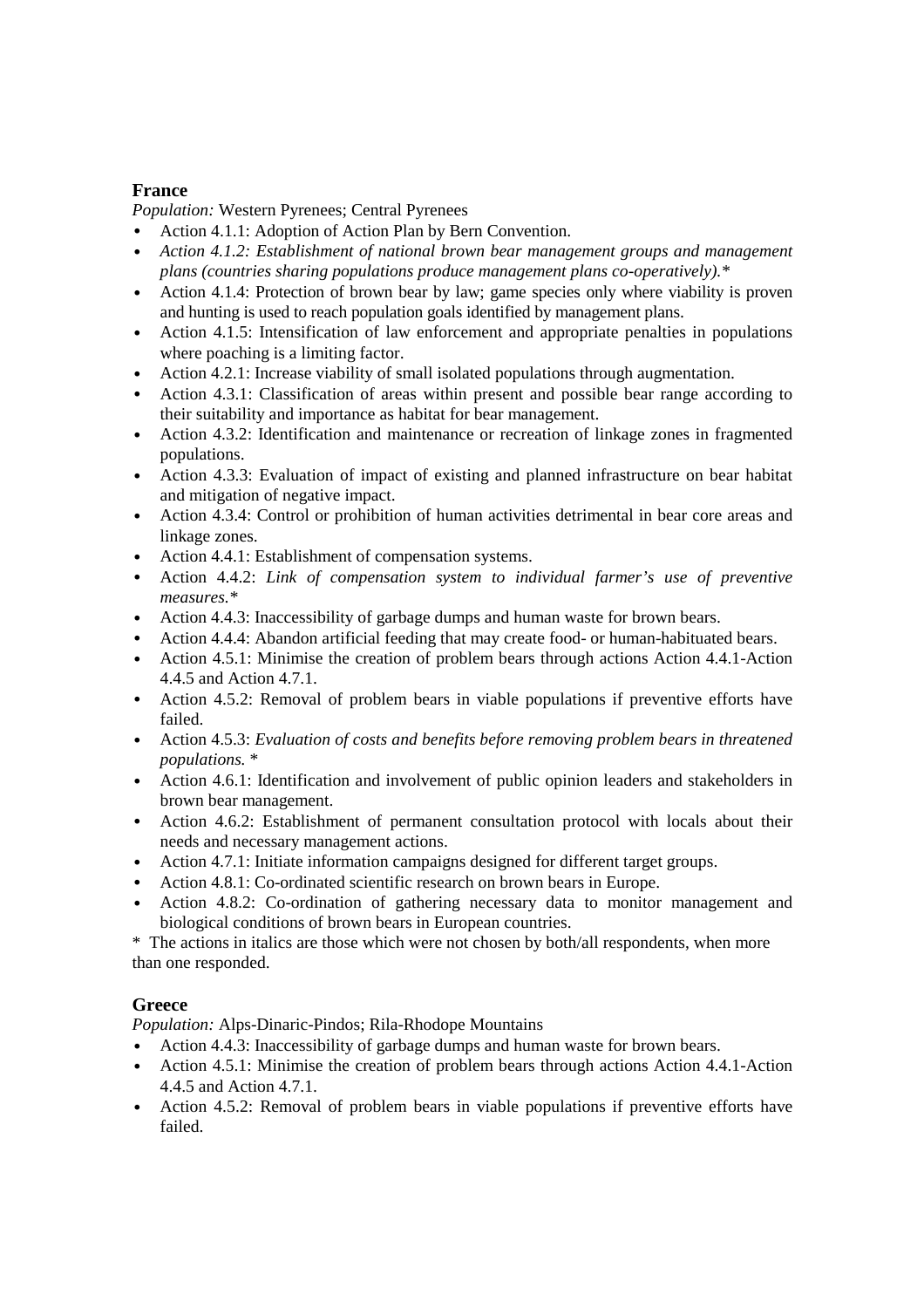- Action 4.8.1: Co-ordinated scientific research on brown bears in Europe.
- Action 4.8.2: Co-ordination of gathering necessary data to monitor management and biological conditions of brown bears in European countries.

### **Hungary**

*Population:* none

- Action 4.1.1: Adoption of Action Plan by Bern Convention.
- Action 4.1.2: Establishment of national brown bear management groups and management plans (countries sharing populations produce management plans co-operatively).
- Action 4.1.4: Protection of brown bear by law; game species only where viability is proven and hunting is used to reach population goals identified by management plans.
- Action 4.1.5: Intensification of law enforcement and appropriate penalties in populations where poaching is a limiting factor.
- Action 4.2.1: Increase viability of small isolated populations through augmentation.
- Action 4.3.1: Classification of areas within present and possible bear range according to their suitability and importance as habitat for bear management.
- Action 4.3.2: Identification and maintenance or recreation of linkage zones in fragmented populations.
- Action 4.3.3: Evaluation of impact of existing and planned infrastructure on bear habitat and mitigation of negative impact.
- Action 4.3.4: Control or prohibition of human activities detrimental in bear core areas and linkage zones.
- Action 4.4.1: Establishment of compensation systems.
- Action 4.4.2: Link of compensation system to individual farmer's use of preventive measures.
- Action 4.4.3: Inaccessibility of garbage dumps and human waste for brown bears.
- Action 4.4.4: Abandon artificial feeding that may create food- or human-habituated bears.
- Action 4.5.1: Minimise the creation of problem bears through actions Action 4.4.1-Action 4.4.5 and Action 4.7.1.
- Action 4.5.2: Removal of problem bears in viable populations if preventive efforts have failed.
- Action 4.6.1: Identification and involvement of public opinion leaders and stakeholders in brown bear management.
- Action 4.6.2: Establishment of permanent consultation protocol with locals about their needs and necessary management actions.
- Action 4.7.1: Initiate information campaigns designed for different target groups.
- Action 4.8.1: Co-ordinated scientific research on brown bears in Europe.
- Action 4.8.2: Co-ordination of gathering necessary data to monitor management and biological conditions of brown bears in European countries.

### **Italy**

*Population:* Apennine Mountains

- Action 4.1.1: Adoption of Action Plan by Bern Convention.
- Action 4.1.2: Establishment of national brown bear management groups and management plans (countries sharing populations produce management plans co-operatively).
- Action 4.1.4: *Protection of brown bear by law; game species only where viability is proven and hunting is used to reach population goals identified by management plans.\**
- Action 4.1.5: Intensification of law enforcement and appropriate penalties in populations where poaching is a limiting factor.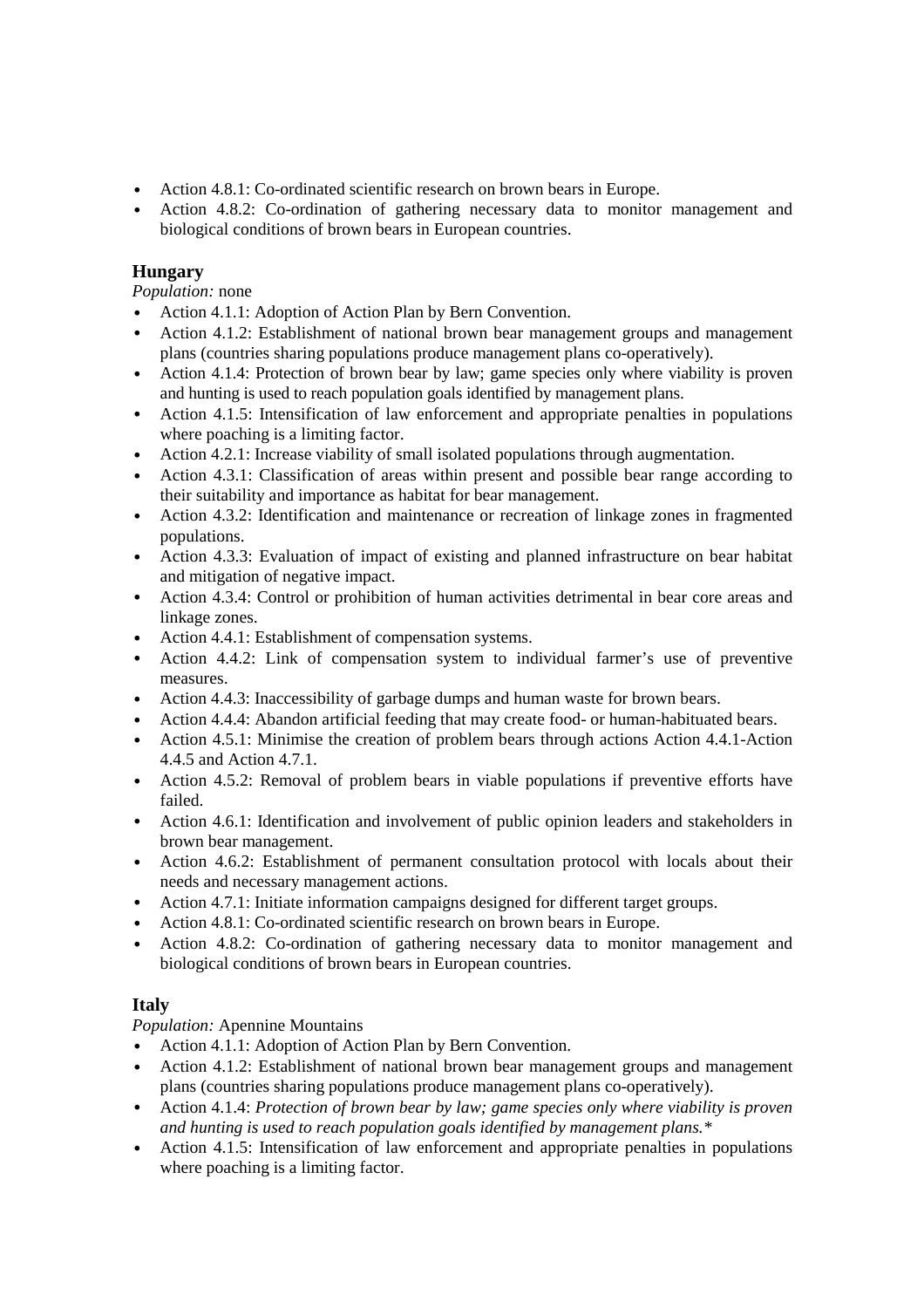- Action 4.3.1: Classification of areas within present and possible bear range according to their suitability and importance as habitat for bear management.
- Action 4.3.2: Identification and maintenance or recreation of linkage zones in fragmented populations.
- Action 4.3.3: Evaluation of impact of existing and planned infrastructure on bear habitat and mitigation of negative impact.
- Action 4.3.4: Control or prohibition of human activities detrimental in bear core areas and linkage zones.
- Action 4.4.1: *Establishment of compensation systems*.\*
- Action 4.4.2: Link of compensation system to individual farmer's use of preventive measures.
- Action 4.4.3: Inaccessibility of garbage dumps and human waste for brown bears.
- Action 4.4.4: Abandon artificial feeding that may create food- or human-habituated bears.
- Action 4.5.1: Minimise the creation of problem bears through actions Action 4.4.1-Action 4.4.5 and Action 4.7.1.
- Action 4.5.2: *Removal of problem bears in viable populations if preventive efforts have failed.\**
- Action 4.5.3: *Evaluation of costs and benefits before removing problem bears in threatened populations.\**
- Action 4.6.1: Identification and involvement of public opinion leaders and stakeholders in brown bear management.
- Action 4.6.2: Establishment of permanent consultation protocol with locals about their needs and necessary management actions.
- Action 4.7.1: Initiate information campaigns designed for different target groups.
- Action 4.8.1: Co-ordinated scientific research on brown bears in Europe.
- Action 4.8.2: Co-ordination of gathering necessary data to monitor management and biological conditions of brown bears in European countries.

Additionally proposed actions:

- Assess the status of all recovering and small populations, including counting or monitoring of bear abundance, identifying bear habitat quality and quantity.
- Identify the status of populations and establish a monitoring program including health status.

\* The actions in italics are those which were not chosen by both/all respondents, when more than one responded.

### **Italy**

*Population:* Southern Alps

- Action 4.1.1: Adoption of Action Plan by Bern Convention.
- Action 4.1.2: Establishment of national brown bear management groups and management plans (countries sharing populations produce management plans cooperatively).
- Action 4.2.1: Increase viability of small isolated populations through augmentation.
- Action 4.3.1: Classification of areas within present and possible bear range according to their suitability and importance as habitat for bear management.
- Action 4.3.2: Identification and maintenance or recreation of linkage zones in fragmented populations.
- Action 4.3.3: Evaluation of impact of existing and planned infrastructure on bear habitat and mitigation of negative impact.
- Action 4.4.1: Establishment of compensation systems.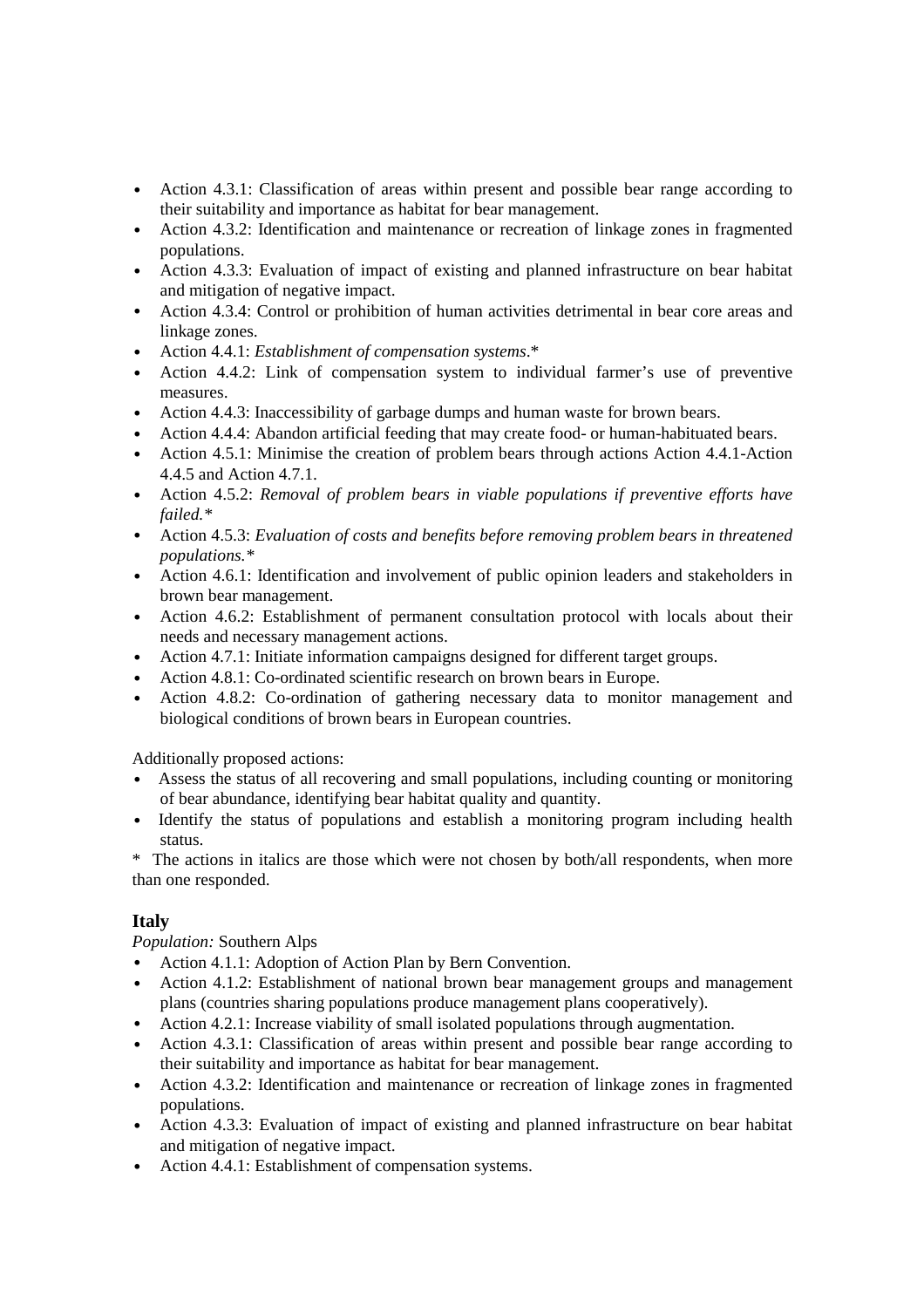- Action 4.4.2: Link of compensation system to individual farmer's use of preventive measures.
- Action 4.4.3: Inaccessibility of garbage dumps and human waste for brown bears.
- Action 4.4.4: Abandon artificial feeding that may create food- or human-habituated bears.
- Action 4.5.1: Minimise the creation of problem bears through actions Action 4.4.1-Action 4.4.5 and Action 4.7.1.
- Action 4.5.2: Removal of problem bears in viable populations if preventive efforts have failed.
- Action 4.5.3: Evaluation of costs and benefits before removing problem bears in threatened populations.
- Action 4.6.1: Identification and involvement of public opinion leaders and stakeholders in brown bear management.
- Action 4.6.2: Establishment of permanent consultation protocol with locals about their needs and necessary management actions.
- Action 4.7.1: Initiate information campaigns designed for different target groups.
- Action 4.8.1: Co-ordinated scientific research on brown bears in Europe.
- Action 4.8.2: Co-ordination of gathering necessary data to monitor management and biological conditions of brown bears in European countries.

Additionally proposed actions:

- Assess the status of all recovering and small populations, including counting or monitoring of bear abundance, identifying bear habitat quality and quantity.
- Identify the status of populations and establish a monitoring program including health status.

### **Latvia**

*Population:* Northeastern Europe

- Action 4.1.1: Adoption of Action Plan by Bern Convention.
- Action 4.1.4: Protection of brown bear by law; game species only where viability is proven and hunting is used to reach population goals identified by management plans.
- Action 4.3.1: Classification of areas within present and possible bear range according to their suitability and importance as habitat for bear management.
- Action 4.4.1: Establishment of compensation systems.

Additionally proposed action:

• Development of a national monitoring program.

### **Norway**

*Population:* Northeastern Europe; Scandinavia

- Action 4.1.1: Adoption of Action Plan by Bern Convention.
- Action 4.1.2: Establishment of national brown bear management groups and management plans (countries sharing populations produce management plans co-operatively).
- Action 4.1.4: *Protection of brown bear by law; game species only where viability is proven and hunting is used to reach population goals identified by management plans.\**
- Action 4.1.5: *Intensification of law enforcement and appropriate penalties in populations where poaching is a limiting factor.\**
- Action 4.2.1: *Increase viability of small isolated populations through augmentation.\**
- Action 4.3.2: *Identification and maintenance or recreation of linkage zones in fragmented populations.\**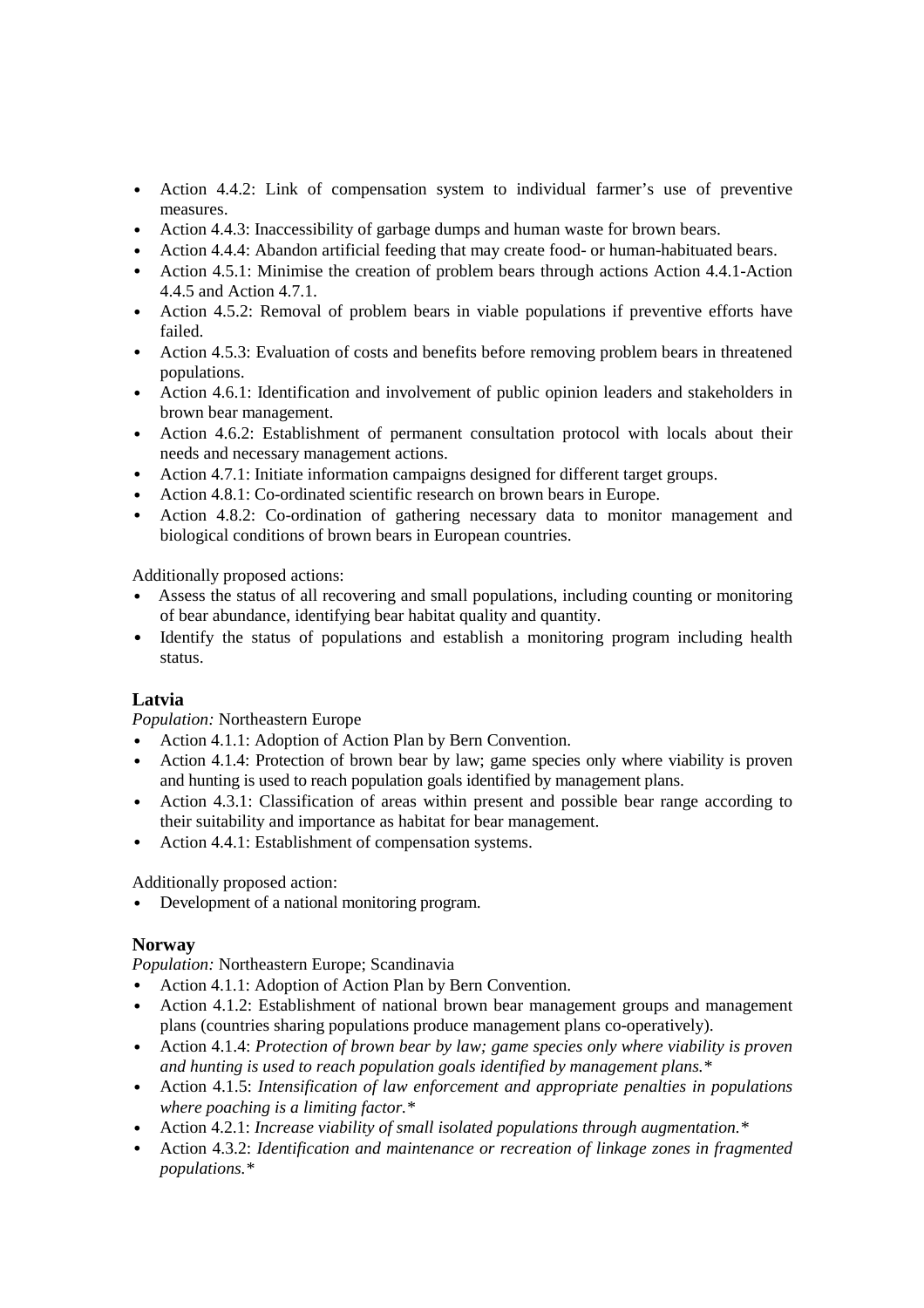- Action 4.4.3: *Inaccessibility of garbage dumps and human waste for brown bears.\**
- Action 4.4.4: *Abandon artificial feeding that may create food- or human-habituated bears.\**
- Action 4.5.1: *Minimise the creation of problem bears through actions Action 4.4.1-Action 4.4.5 and Action 4.7.1.\**
- Action 4.5.2: *Removal of problem bears in viable populations if preventive efforts have failed.\**
- Action 4.5.3: Evaluation of costs and benefits before removing problem bears in threatened populations.
- Action 4.7.1: Initiate information campaigns designed for different target groups.
- Action 4.8.1: Co-ordinated scientific research on brown bears in Europe.
- Action 4.8.2: Co-ordination of gathering necessary data to monitor management and biological conditions of brown bears in European countries.

\* The actions in italics are those which were not chosen by both/all respondents, when more than one responded.

### **Poland**

*Population:* Carpathian Mountains

- Action 4.1.2: Establishment of national brown bear management groups and management plans (countries sharing populations produce management plans co-operatively).
- Action 4.3.1: Classification of areas within present and possible bear range according to their suitability and importance as habitat for bear management.
- Action 4.3.2: Identification and maintenance or recreation of linkage zones in fragmented populations.
- Action 4.3.3: Evaluation of impact of existing and planned infrastructure on bear habitat and mitigation of negative impact.
- Action 4.4.2: Link of compensation system to individual farmer's use of preventive measures.
- Action 4.5.1: Minimise the creation of problem bears through actions Action 4.4.1-Action 4.4.5 and Action 4.7.1.
- Action 4.5.2: Removal of problem bears in viable populations if preventive efforts have failed.
- Action 4.5.3: Evaluation of costs and benefits before removing problem bears in threatened populations.
- Action 4.6.1: Identification and involvement of public opinion leaders and stakeholders in brown bear management.
- Action 4.6.2: Establishment of permanent consultation protocol with locals about their needs and necessary management actions.
- Action 4.7.1: Initiate information campaigns designed for different target groups.
- Action 4.8.1: Co-ordinated scientific research on brown bears in Europe.
- Action 4.8.2: Co-ordination of gathering necessary data to monitor management and biological conditions of brown bears in European countries.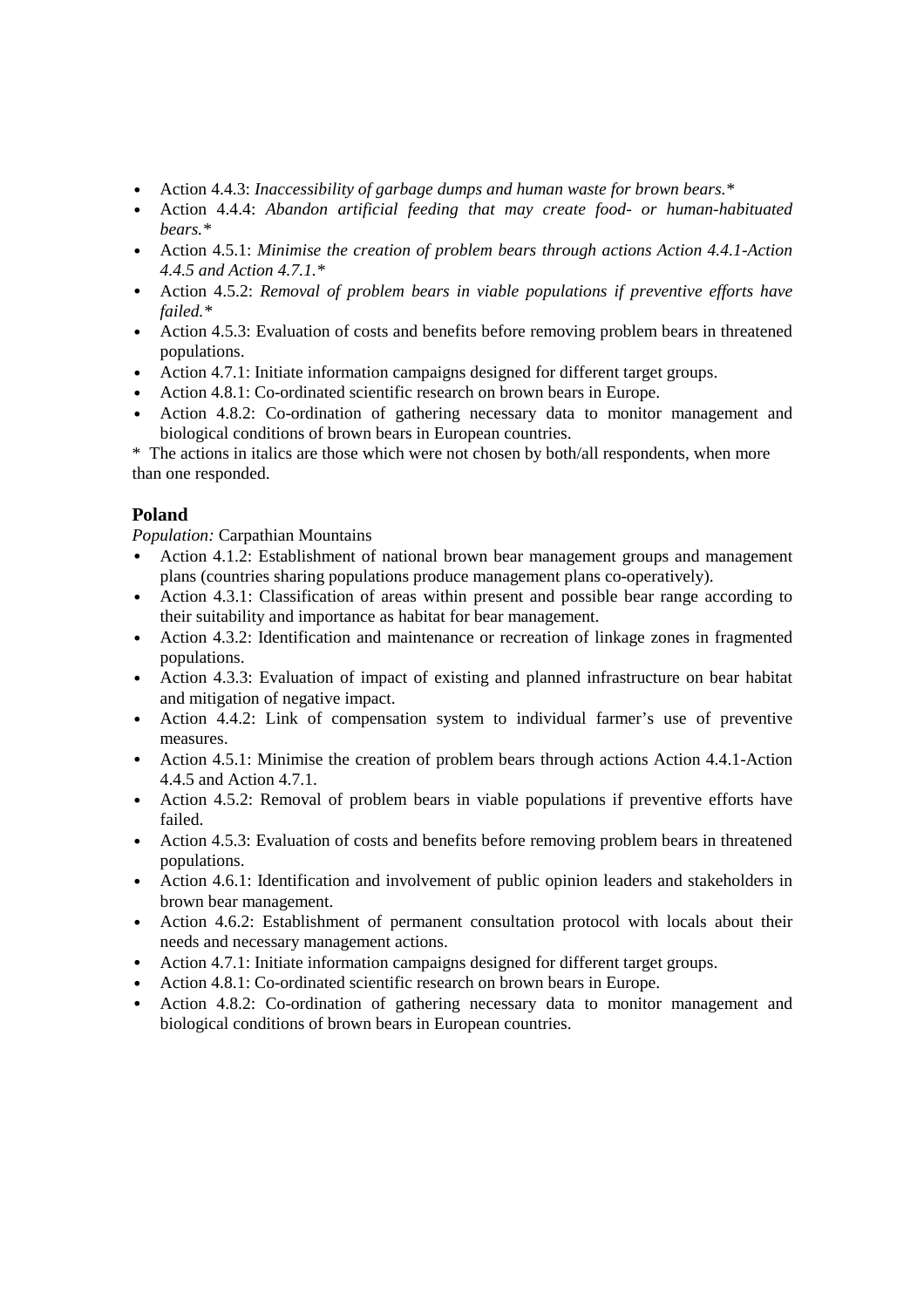### **Romania**

*Population:* Carpathian Mountains

- Action 4.1.1: Adoption of Action Plan by Bern Convention.
- Action 4.1.2: Establishment of national brown bear management groups and management plans (countries sharing populations produce management plans co-operatively).
- Action 4.1.4: Protection of brown bear by law; game species only where viability is proven and hunting is used to reach population goals identified by management plans.
- Action 4.1.5: Intensification of law enforcement and appropriate penalties in populations where poaching is a limiting factor.
- Action 4.3.1: Classification of areas within present and possible bear range according to their suitability and importance as habitat for bear management.
- Action 4.3.2: Identification and maintenance or recreation of linkage zones in fragmented populations.
- Action 4.3.3: Evaluation of impact of existing and planned infrastructure on bear habitat and mitigation of negative impact.
- Action 4.3.4: Control or prohibition of human activities detrimental in bear core areas and linkage zones.
- Action 4.4.1: Establishment of compensation systems.
- Action 4.4.2: Link of compensation system to individual farmer's use of preventive measures.
- Action 4.4.3: Inaccessibility of garbage dumps and human waste for brown bears.
- Action 4.4.4: Abandon artificial feeding that may create food- or human-habituated bears.
- Action 4.5.1: Minimise the creation of problem bears through actions Action 4.4.1-Action 4.4.5 and Action 4.7.1.
- Action 4.5.2: Removal of problem bears in viable populations if preventive efforts have failed.
- Action 4.5.3: Evaluation of costs and benefits before removing problem bears in threatened populations.
- Action 4.6.1: Identification and involvement of public opinion leaders and stakeholders in brown bear management.
- Action 4.6.2: Establishment of permanent consultation protocol with locals about their needs and necessary management actions.
- Action 4.7.1: Initiate information campaigns designed for different target groups.
- Action 4.8.1: Co-ordinated scientific research on brown bears in Europe.
- Action 4.8.2: Co-ordination of gathering necessary data to monitor management and biological conditions of brown bears in European countries.

Additionally proposed action:

- Improvement of the habitat quality
- Abandon artificial feeding for hunting purposes

### **Slovakia**

*Population:* Carpathian Mountains

- Action 4.1.1: Adoption of Action Plan by Bern Convention.
- Action 4.1.2: Establishment of national brown bear management groups and management plans (countries sharing populations produce management plans co-operatively).
- Action 4.3.1: Classification of areas within present and possible bear range according to their suitability and importance as habitat for bear management.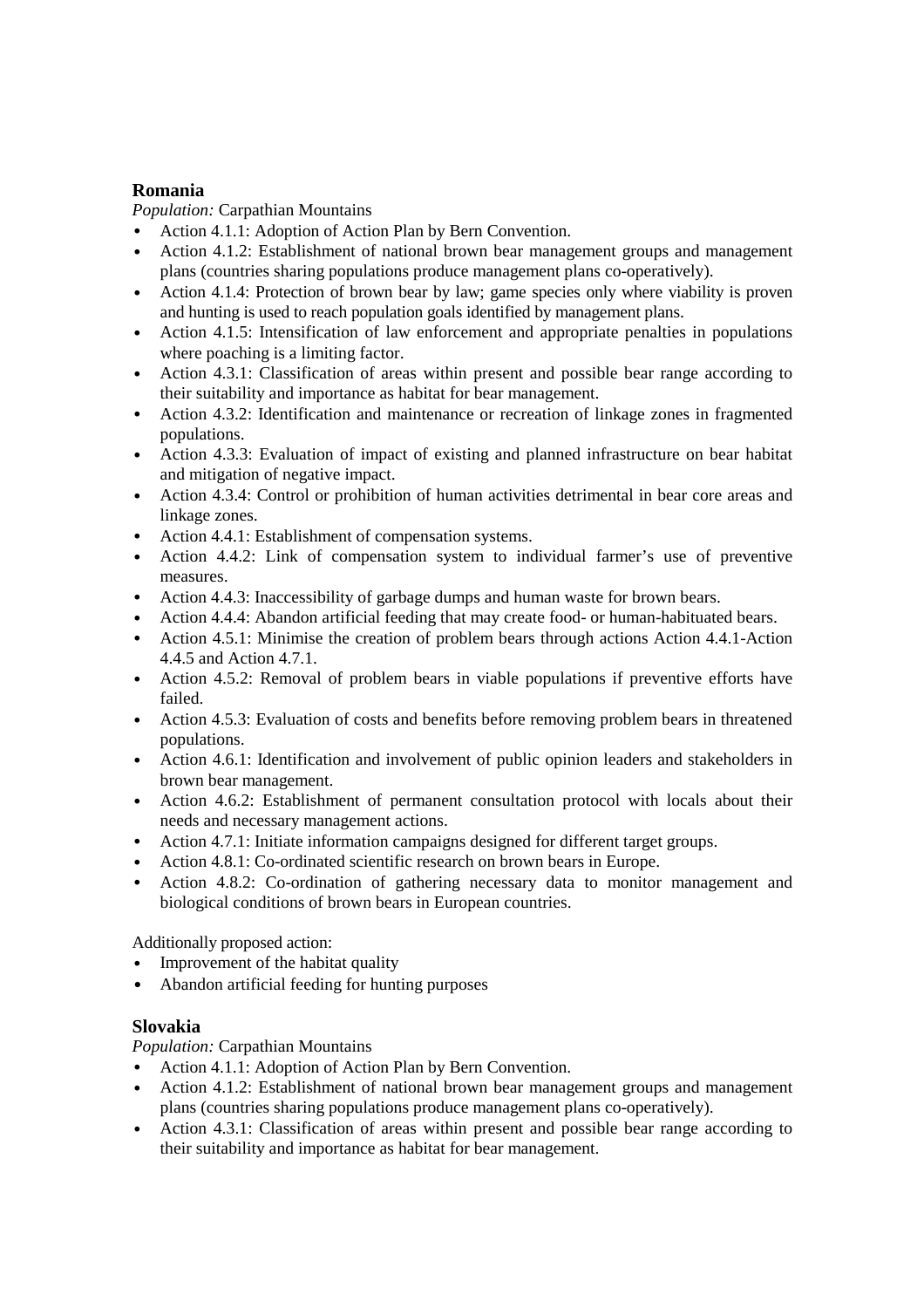- Action 4.3.2: Identification and maintenance or recreation of linkage zones in fragmented populations.
- Action 4.3.3: Evaluation of impact of existing and planned infrastructure on bear habitat and mitigation of negative impact.
- Action 4.3.4: Control or prohibition of human activities detrimental in bear core areas and linkage zones.
- Action 4.4.2: Link of compensation system to individual farmer's use of preventive measures.
- Action 4.4.3: Inaccessibility of garbage dumps and human waste for brown bears.
- Action 4.5.1: Minimise the creation of problem bears through actions Action 4.4.1-Action 4.4.5 and Action 4.7.1.
- Action 4.5.2: Removal of problem bears in viable populations if preventive efforts have failed.
- Action 4.6.1: Identification and involvement of public opinion leaders and stakeholders in brown bear management.
- Action 4.7.1: Initiate information campaigns designed for different target groups.
- Action 4.8.1: Co-ordinated scientific research on brown bears in Europe.
- Action 4.8.2: Co-ordination of gathering necessary data to monitor management and biological conditions of brown bears in European countries.

### **Slovenia**

*Population*: Alps-Dinaric-Pindos

- Action 4.1.1: Adoption of Action Plan by Bern Convention.
- Action 4.1.2: Establishment of national brown bear management groups and management plans (countries sharing populations produce management plans co-operatively).
- Action 4.1.4: Protection of brown bear by law; game species only where viability is proven and hunting is used to reach population goals identified by management plans.
- Action 4.3.1: Classification of areas within present and possible bear range according to their suitability and importance as habitat for bear management.
- Action 4.3.2: Identification and maintenance or recreation of linkage zones in fragmented populations.
- Action 4.3.3: Evaluation of impact of existing and planned infrastructure on bear habitat and mitigation of negative impact.
- Action 4.3.4: Control or prohibition of human activities detrimental in bear core areas and linkage zones.
- Action 4.4.1: Establishment of compensation systems.
- Action 4.4.2: Link of compensation system to individual farmer's use of preventive measures.
- Action 4.4.3: Inaccessibility of garbage dumps and human waste for brown bears.
- Action 4.4.4: Abandon artificial feeding that may create food- or human-habituated bears.
- Action 4.5.1: Minimise the creation of problem bears through actions Action 4.4.1-Action 4.4.5 and Action 4.7.1.
- Action 4.5.2: Removal of problem bears in viable populations if preventive efforts have failed.
- Action 4.6.1: Identification and involvement of public opinion leaders and stakeholders in brown bear management.
- Action 4.6.2: Establishment of permanent consultation protocol with locals about their needs and necessary management actions.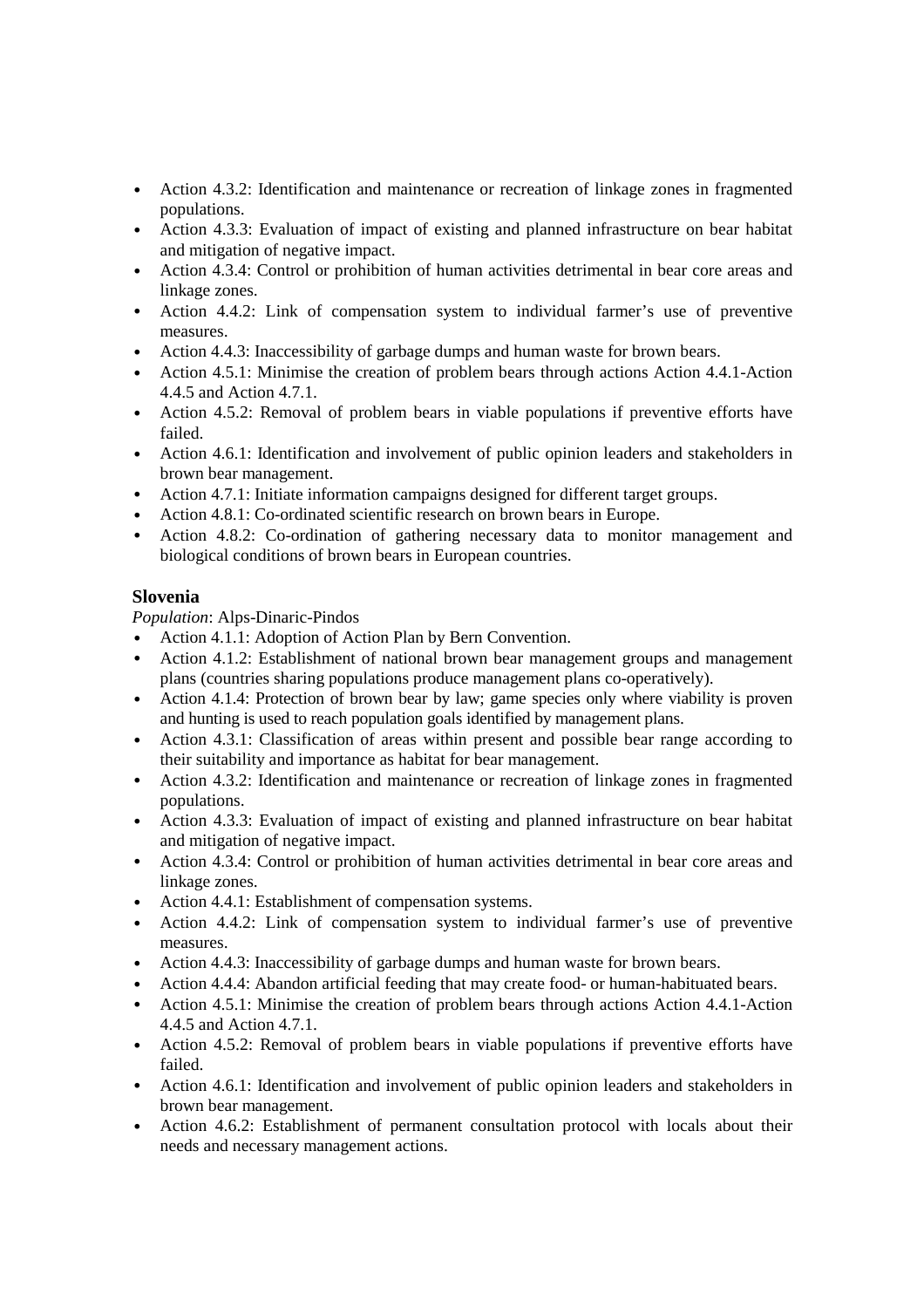- Action 4.7.1: Initiate information campaigns designed for different target groups.
- Action 4.8.1: Co-ordinated scientific research on brown bears in Europe.
- Action 4.8.2: Co-ordination of gathering necessary data to monitor management and biological conditions of brown bears in European countries.

### **Spain**

*Population:* Western Cantabrian Mountains; Eastern Cantabrian Mountains

- Action 4.1.1: Adoption of Action Plan by Bern Convention.
- Action 4.1.2: Establishment of national brown bear management groups and management plans (countries sharing populations produce management plans cooperatively).
- Action 4.1.4: Protection of brown bear by law; game species only where viability is proven and hunting is used to reach population goals identified by management plans.
- Action 4.1.5: Intensification of law enforcement and appropriate penalties in populations where poaching is a limiting factor.
- Action 4.2.1: *Increase viability of small isolated populations through augmentation.\**
- Action 4.2.2: Increase the viability of the Eastern Cantabrian population by taking measures to allow the two Cantabrian populations to reunite.
- Action 4.3.1: Classification of areas within present and possible bear range according to their suitability and importance as habitat for bear management.
- Action 4.3.2: Identification and maintenance or recreation of linkage zones in fragmented populations.
- Action 4.3.3: Evaluation of impact of existing and planned infrastructure on bear habitat and mitigation of negative impact.
- Action 4.3.4: *Control or prohibition of human activities detrimental in bear core areas and linkage zones.\**
- Action 4.4.1: Establishment of compensation systems.
- Action 4.4.2: Link of compensation system to individual farmer's use of preventive measures.
- Action 4.4.3: *Inaccessibility of garbage dumps and human waste for brown bears.\**
- Action 4.4.4: *Abandon artificial feeding that may create food- or human-habituated bears.\**
- Action 4.5.1: Minimize the creation of problem bears through actions Action 4.4.1-Action 4.4.5 and Action 4.7.1.
- Action 4.5.2: *Removal of problem bears in viable populations if preventive efforts have failed.\**
- Action 4.5.3: Evaluation of costs and benefits before removing problem bears in threatened populations.
- Action 4.6.1: Identification and involvement of public opinion leaders and stakeholders in brown bear management.
- Action 4.6.2: Establishment of permanent consultation protocol with locals about their needs and necessary management actions.
- Action 4.7.1: Initiate information campaigns designed for different target groups.
- Action 4.8.1: Coordinated scientific research on brown bears in Europe.
- Action 4.8.2: Coordination of gathering necessary data to monitor management and biologial conditions of brown bears in European countries.

\* The actions in italics are those which were not chosen by both/all respondents, when more than one responded.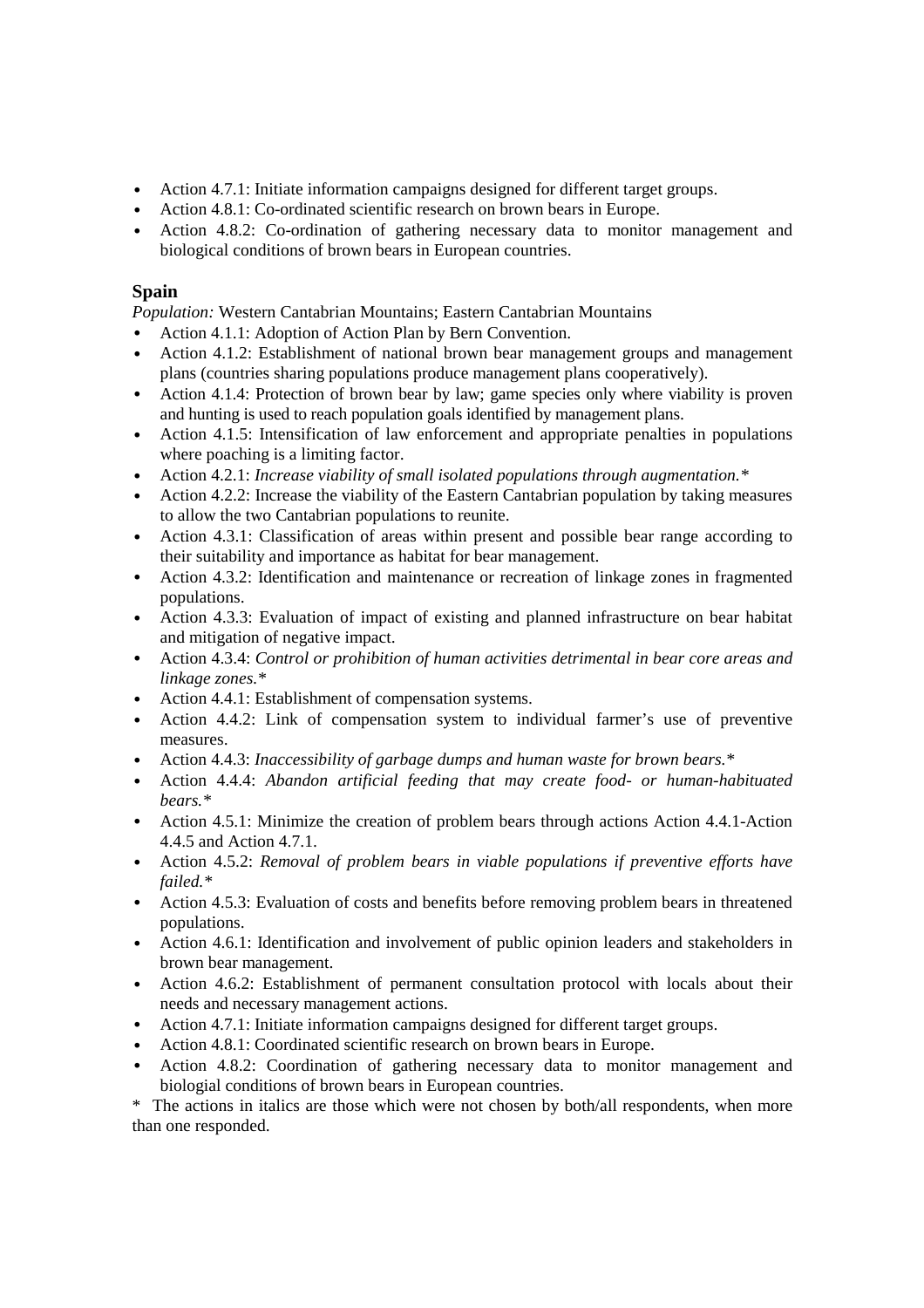### **Switzerland**

### *Population:* none

- Action 4.1.1: Adoption of Action Plan by Bern Convention.
- Action 4.1.2: Establishment of national brown bear management groups and management plans (countries sharing populations produce management plans co-operatively).
- Action 4.3.1: Classification of areas within present and possible bear range according to their suitability and importance as habitat for bear management.
- Action 4.3.2: Identification and maintenance or recreation of linkage zones in fragmented populations.
- Action 4.3.3: Evaluation of impact of existing and planned infrastructure on bear habitat and mitigation of negative impact.
- Action 4.4.1: Establishment of compensation systems.
- Action 4.4.2: Link of compensation system to individual farmer's use of preventive measures.
- Action 4.6.1: Identification and involvement of public opinion leaders and stakeholders in brown bear management.
- Action 4.6.2: Establishment of permanent consultation protocol with locals about their needs and necessary management actions.
- Action 4.7.1: Initiate information campaigns designed for different target groups.
- Action 4.8.1: Co-ordinated scientific research on brown bears in Europe.
- Action 4.8.2: Co-ordination of gathering necessary data to monitor management and biological conditions of brown bears in European countries.

### **Sweden**

*Population:* Scandinavia

- Action 4.1.1: Adoption of Action Plan by Bern Convention.
- Action 4.1.2: *Establishment of national brown bear management groups and management plans (countries sharing populations produce management plans cooperatively).\**
- Action 4.1.4: Protection of brown bear by law; game species only where viability is proven and hunting is used to reach population goals identified by management plans.
- Action 4.1.5: Intensification of law enforcement and appropriate penalties in populations where poaching is a limiting factor.
- Action 4.3.2: *Identification and maintenance or recreation of linkage zones in fragmented populations.\**
- Action 4.3.4: *Control or prohibition of human activities detrimental to bear core areas and linkage zones.\**
- Action 4.4.1: *Establishment of compensation systems.\**
- Action 4.4.2: Link of compensation system to individual farmer's use of preventive measures.
- Action 4.4.3: Inaccessibility of garbage dumps and human waste for brown bears.
- Action 4.4.4: Abandon artificial feeding that may create food- or human-habituated bears.
- Action 4.5.1: Minimize the creation of problem bears through actions Action 4.4.1-Action 4.4.5 and Action 4.7.1.
- Action 4.5.2: Removal of problem bears in viable populations if preventive efforts have failed.
- Action 4.5.3: *Evaluation of costs and benefits before removing problem bears in threatened populations.\**
- Action 4.6.1: *Identification and involvement of public opinion leaders and stakeholders in brown bear management.\**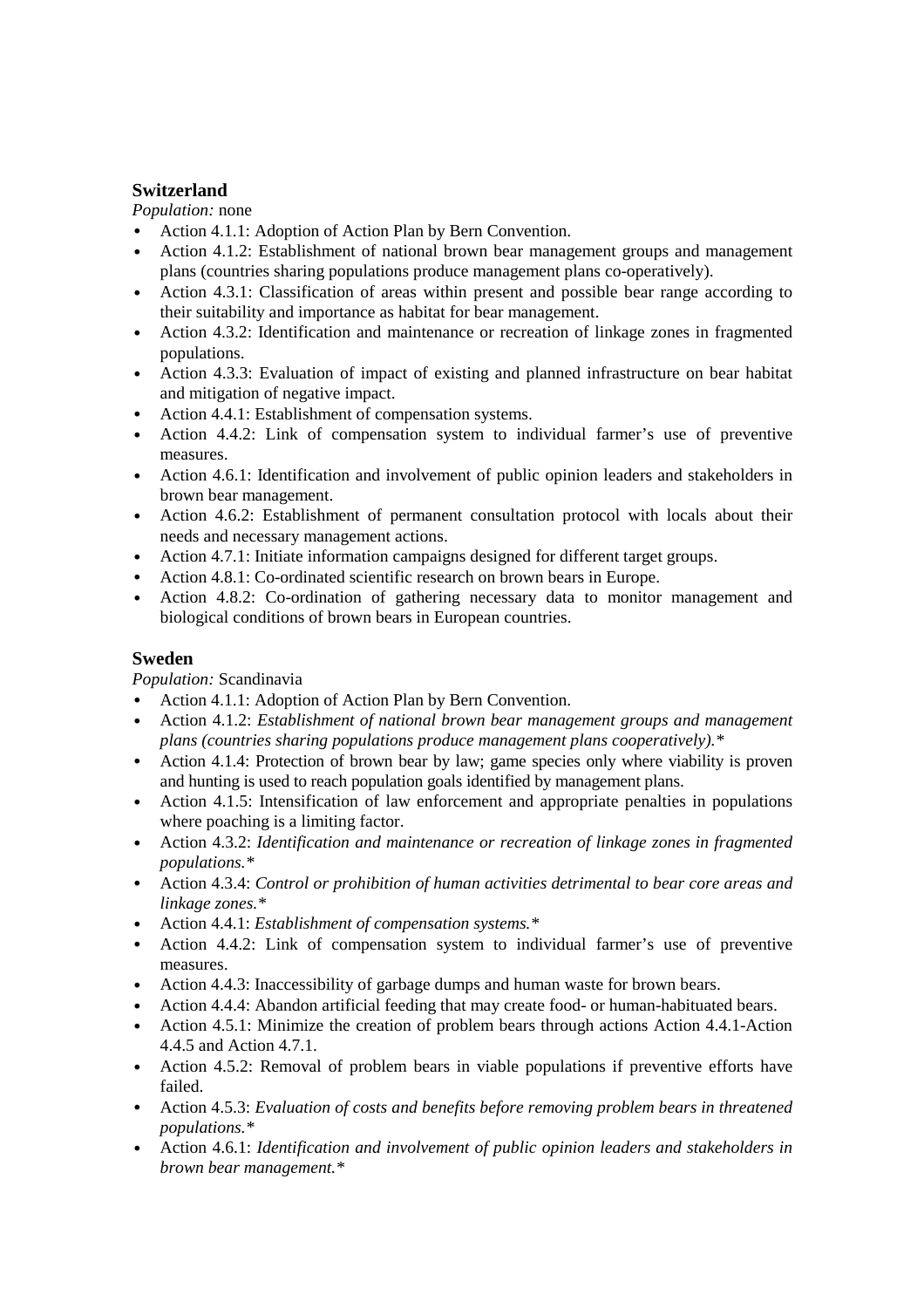- Action 4.6.2: *Establishment of permanent consultation protocol with locals about their needs and necessary management actions.\**
- Action 4.7.1: Initiate information campaigns designed for different target groups.
- Action 4.8.1: Coordinated scientific research on brown bears in Europe.
- Action 4.8.2: Coordination of gathering necessary data to monitor management and biological conditions of brown bears in European countries.

\* The actions in italics are those which were not chosen by both/all respondents, when more than one responded.

### **Ukraine**

*Population:* Carpathian Mountains

- Action 4.1.1: Adoption of Action Plan by Bern Convention.
- Action 4.1.2: Establishment of national brown bear management groups and management plans (countries sharing populations produce management plans co-operatively).
- Action 4.1.4: Protection of brown bear by law; game species only where viability is proven and hunting is used to reach population goals identified by management plans.
- Action 4.1.5: Intensification of law enforcement and appropriate penalties in populations where poaching is a limiting factor.
- Action 4.3.1: Classification of areas within present and possible bear range according to their suitability and importance as habitat for bear management.
- Action 4.3.3: Evaluation of impact of existing and planned infrastructure on bear habitat and mitigation of negative impact.
- Action 4.3.4: Control or prohibition of human activities detrimental in bear core areas and linkage zones.
- Action 4.4.3: Inaccessibility of garbage dumps and human waste for brown bears.
- Action 4.5.1: Minimise the creation of problem bears through actions Action 4.4.1-Action 4.4.5 and Action 4.7.1.
- Action 4.5.2: Removal of problem bears in viable populations if preventive efforts have failed.
- Action 4.6.1: Identification and involvement of public opinion leaders and stakeholders in brown bear management.
- Action 4.6.2: Establishment of permanent consultation protocol with locals about their needs and necessary management actions.
- Action 4.7.1: Initiate information campaigns designed for different target groups.
- Action 4.8.1: Co-ordinated scientific research on brown bears in Europe.
- Action 4.8.2: Co-ordination of gathering necessary data to monitor management and biological conditions of brown bears in European countries.

### **Yugoslav Federation**

*Population:* Alps-Dinaric-Pindos

- Action 4.1.2: Establishment of national brown bear management groups and management plans (countries sharing populations produce management plans co-operatively).
- Action 4.1.4: Protection of brown bear by law; game species only where viability is proven and hunting is used to reach population goals identified by management plans.
- Action 4.1.5: Intensification of law enforcement and appropriate penalties in populations where poaching is a limiting factor.
- Action 4.3.1: Classification of areas within present and possible bear range according to their suitability and importance as habitat for bear management.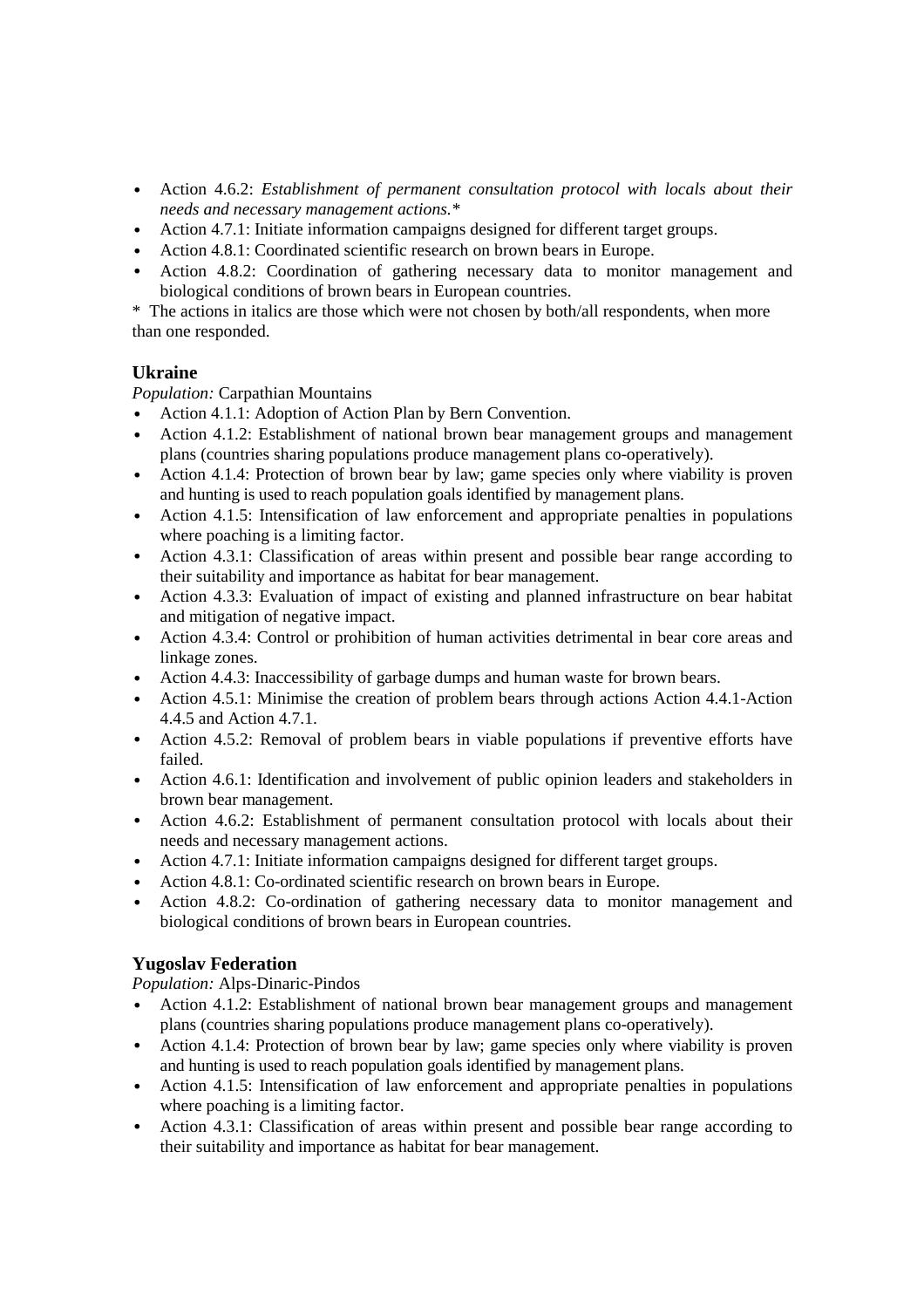- Action 4.3.2: Identification and maintenance or recreation of linkage zones in fragmented populations.
- Action 4.3.3: Evaluation of impact of existing and planned infrastructure on bear habitat and mitigation of negative impact.
- Action 4.3.4: Control or prohibition of human activities detrimental to bear core areas and linkage zones.
- Action 4.4.1: Establishment of compensation systems
- Action 4.4.2: Link of compensation system to individual farmer's use of preventive measures
- Action 4.4.3: Inaccessibility of garbage dumps and human waste for brown bears.
- Action 4.4.4: Abandon artificial feeding that may create food- or human-habituated bears.
- Action 4.5.1: Minimise the creation of problem bears through actions Action 4.4.1-Action 4.4.5 and Action 4.7.1.
- Action 4.5.2: Removal of problem bears in viable populations if preventive efforts have failed.
- Action 4.5.3: Evaluation of costs and benefits before removing problem bears in threatened populations.
- Action 4.6.1: Identification and involvement of public opinion leaders and stakeholders in brown bear management.
- Action 4.6.2: Establishment of permanent consultation protocol with locals about their needs and necessary management actions.
- Action 4.7.1: Initiate information campaigns designed for different target groups.
- Action 4.8.1: Co-ordinated scientific research on brown bears in Europe.
- Action 4.8.2: Co-ordination of gathering necessary data to monitor management and biological conditions of brown bears in European countries.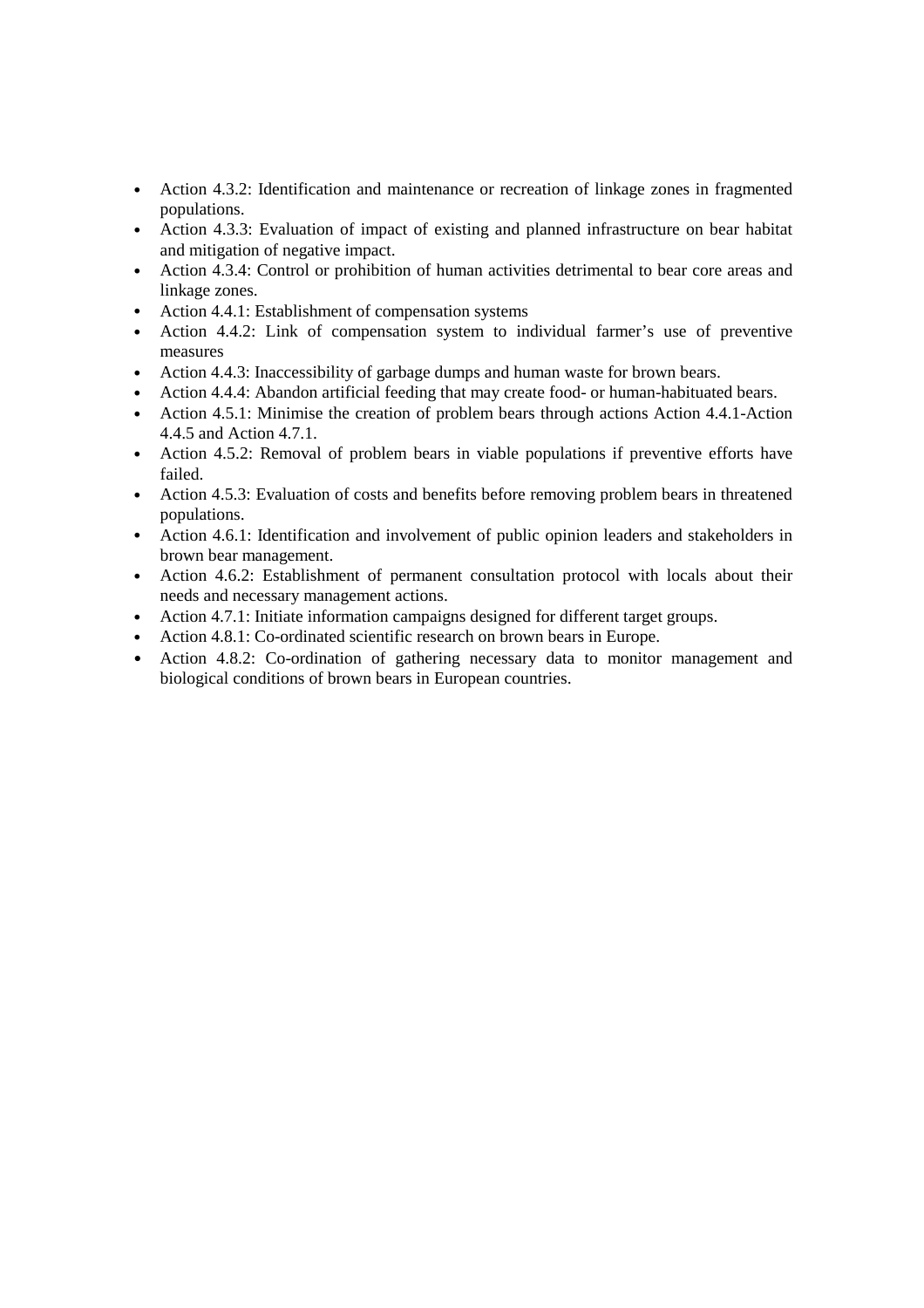### **6. References**

- Ahlén, I. 1976. Forestry and the vertebrate fauna. In: Man and the boreal forest. Ecol. Bull. 21: 59-62. Swedish Nat. Sci. Res. Council.
- Alberta Forestry, Lands and Wildlife. 1990. Management plan for grizzly bears in Alberta. Alberta Forestry, Lands and Wildlife, Wildl. Manage. Planning Ser. No. 2. Edmonton, Alberta, Canada.
- Ayres, L. A., Chow, L. S., & Graber, D. M. 1986. Black bear activity patterns and human induced modifications in Sequoia National Park. Int. Conf. Bear Res. and Manage. 6: 151-154
- Bækken, B. T., K. Elgmork, & P. Wabakken. 1994. The Vassfaret brown bear population in central-south Norway no longer detectable. Proc. Int. Conf. Bear Res. and Manage. 9:179-185.
- Baskin, L. M. 1996. Brown bear in Russia -has it the future? Biol. Mosk. O-va. Ispytatelei Prirody. Otd. Biol. 101:18-29. (In Russian with English summ.)
- Berducou, C., Faliu, L. & Barrat, J. 1983. The food habits of the brown bear in the national park of the western Pyrenees (France) as revealed by faeces analysis. Acta Zool. Fenn. 174: 153-156.
- Bibikov, D. I. 1990. Large predators and man in the USSR. Trans. Int. Union Game Biol. Congr. 19: 558- 561.
- Bobek, B., W. Frackowiak, J. Gozdziewski, G. Harna, B. Kasperczyk, D. Merta, P. Nowicki, K. Plodzien, L. Wisniowska. 1997. Large carnivores in Poland: overprotection or sustainable use. J. Wildl. Res. 2(4): 282-295.
- Boscagli, G. 1990. Marsican brown bear population in central Italy status report 1985. Aquilo Ser. Zool. 27: 8183
- Boscagli, G. 1998. Status of the Brown Bear in Central Italy. In: Servheen, C., Herrero, S. and Peyton, B. (eds). Conservation action plan for the world bears. IUCN, Gland, Switzerland.
- British Columbia Ministry of Environment, Lands and Parks. 1995. Conservation of Grizzly Bears in British Columbia, Background report. Victoria, B. C.
- Buchalczyk, T. 1980. The brown bear in Poland. Proc. Intern. Conf. Bear Res. and Manage. 4: 231-232.
- Bunnell, F. L. & Hamilton, T. 1983. Forage digestibility and fitness in grizzly bears. Int. Conf. Bear Res. and Manage. 5: 179-185.
- Camarra, J. J. 1998. Status and Management of the Brown Bear in France. In: Servheen, C., Herrero, S. and Peyton, B. (eds). Conservation action plan for the world bears. IUCN, Gland, Switzerland.
- Caughley, G. 1994. Directions in conservation biology. J. Anim. Ecol. 63: 215-244.
- Chestin, I. 1998. Status of the Brown Bear (Ursus arctos) in Russia. In: Servheen, C., Herrero, S. and Peyton, B. (eds). Conservation action plan for the world bears. IUCN, Gland, Switzerland.
- Cicnjak, L., Huber, D., Roth, H. U., Ruff, R. L., & Vinovrski, Z. 1989: Food habits of brown bears in Plitvice Lakes National Park, Yugoslavia. Int. Conf. Bear Res. and Manage. 7: 221-226.
- Cicnjak, L. & Ruff, R. L. 1990. Human-bear conflicts in Yugoslavia. Trans. Int. Union Game Biol. Congr. 19: 573-580.
- Cienfuegos, J. N. & Quesada, C. N. 1998. Status of the Brown Bear in Western Cantabria, Spain. In: Servheen, C., Herrero, S. and Peyton, B. (eds). Conservation action plan for the world bears. IUCN, Gland, Switzerland.
- Clevenger, A. P., Campos, M. A., & Hartasanchez, A. 1994. Brown bear *Ursus arctos* predation on livestock in the Cantabrian Mountains, Spain. Acta Ther. 39: 267-278.
- Clevenger, A. P. & Purroy, F. J. 1991. Demografía del oso pardo en la Cordillera Cantabrica. Ecología 5: 243-256.
- Clevenger, A. P. and Purroy, F. J. 1998. The Status of the Brown Bear in Eastern Cantabria, Spain. In: Servheen, C., Herrero, S. and Peyton, B. (eds). Conservation action plan for the world bears. IUCN, Gland, Switzerland.
- Clevenger, A. P., Purroy, F. J., & Pelton, M. R. 1992. Food habits of brown bears (*Ursus arctos*) in the Cantabrian Mountains, Spain. J. Mammal. 73: 415-421.
- Craighead, F. C. JR. & Craighead, J. J. 1972. Data on grizzly bear denning activities and behavior obtained by using wildlife telemetry. Int. Conf. Bear Res. and Manage. 2: 84-106.
- Craighead, J. J., Craighead, F. C. JR., & Sumner, J. 1976. Reproductive cycles and rates in the grizzly bear, *Ursus arctos horribilis*, of the Yellowstone ecosystem. Int. Conf. Bear Res. and Manage. 3: 337- 356.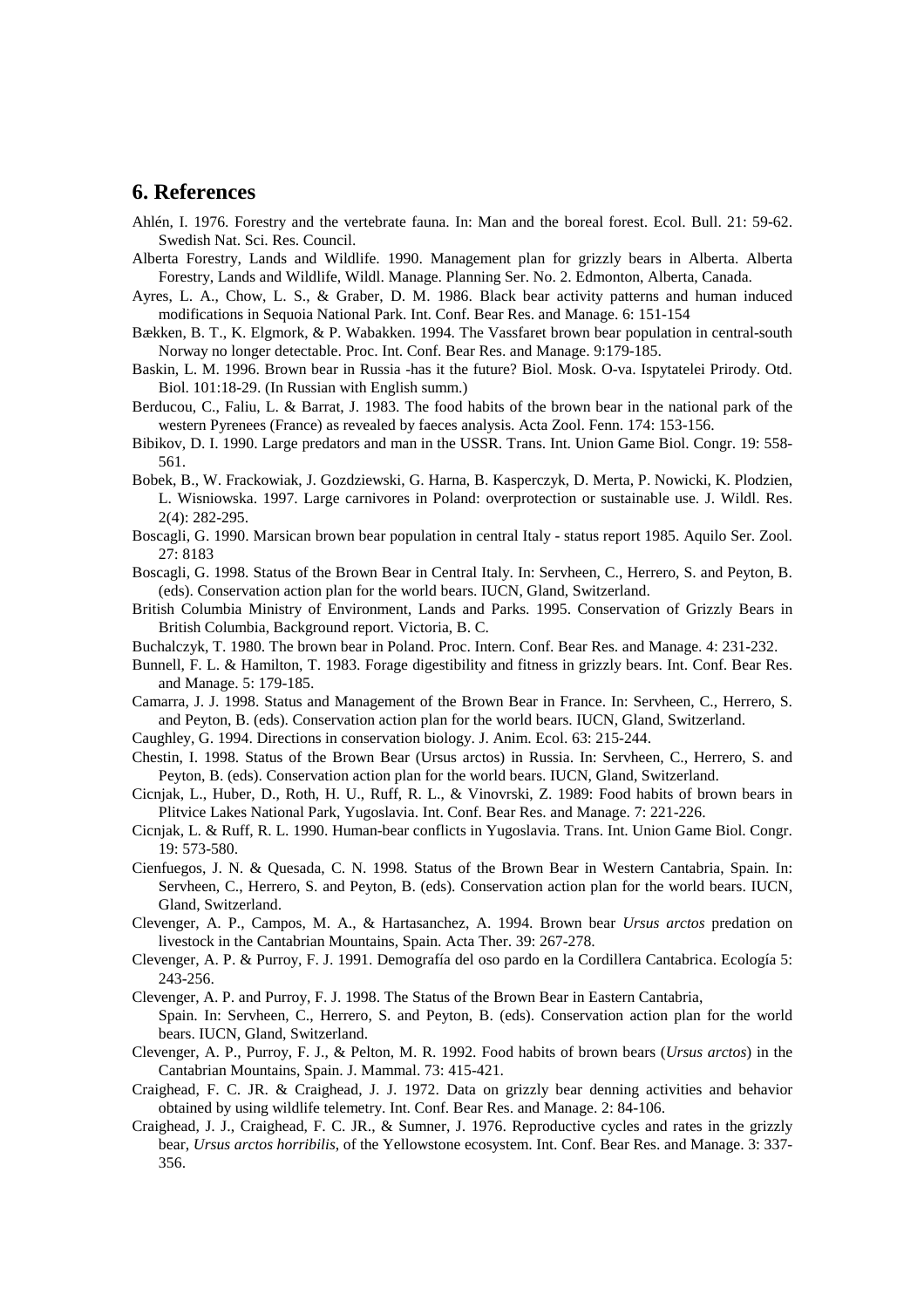- Craighead, L., Paetkau, D., Reynolds, H. V., Vyse, E. R., & Strobeck, C. 1995. Microsatellite analysis of paternity and reproduction in arctic grizzly bears. J. Heredity 86: 255-261.
- Dahle, B., Sørensen O. J., Wedul, E. H., Swenson, J. E., & Sandegren, F. (1998). The diet of brown bears in central Scandinavia: effects of access to free-ranging domestic sheep. Wildl. Biol. 4: 147-158.
- Dahle, B., J. E. Swenson, & Sandegren, F. In prep. Home-range size in Scandinavian brown bears: effect of sex, age and reproductive status.
- Dood, A. R., Brannon, R. D., & Mace, R. D. 1986. The grizzly bear in northwestern Montana, Final programmatic impact statement. Montana Dep. of Fish, Wildl. & Parks, Helena.
- Danilov, P. J. 1983. The brown bear (*Ursus arctos*) as a predator in the European taiga. Acta Zool. Fennica 174: 159-160.
- Elgmork, K. 1978. Human impact on a brown bear population (*Ursus arctos L*.). Biol. Conserv. 13: 81- 103.
- Elgmork, K. 1983. influence of holiday cabin concentrations on the occurrence of brown bears (*Ursus arctos L.*) in south-central Norway. Acta Zool. Fennica 174: 161-162
- Elgmork, K., Brekke, O., Selboe, R., & Unander, S. 1978. Post-hibernation activity and habitat selection of a small remnant brown bear population (*Ursus arctos* (*L.*)) in southern Norway. Viltrevy 10: 113- 142.
- Elgmork, K. & Kaasa, J. 1992. Food habits and foraging of the brown bear *Ursus arctos* in central south Norway. Ecography 15: 101-110.
- Erdbrink, D. P. 1953. A review of fossil and recent bears of the Old World. Drukkerji Jan De Lange, Deventer 2: 321-597.
- Frackowiak, W. & Gula, R. 1992. The autumn and spring diet of brown bears *Ursus arctos* in the Bieszczady Mountains of Poland. Acta. Ther. 37: 339-344.
- Frackowiak, W., Gula, R., & Perzanowski, K. 1998. Status of the Brown Bear in Poland. In: Servheen, C., Herrero, S. and Peyton, B. (eds). Conservation action plan for the world bears. IUCN, Gland, Switzerland.
- Haglund, B. 1968. Winter habits of the bear (*Ursus arctos* L.) and the wolf (*Canis lupus* L.) as revealed by tracking in the snow. Viltrevy 5: 213-361. (In Swedish with English summ.).
- Hall, E. R. 1984. Geographic variation among brown and grizzly bears (*Ursus arctos*)in North America. University of Kansas Publications, Museum of Natural History. 13.
- Hanski, I., Gilpin, M. 1991. Metapopulation dynamics: brief history and conceptual domain. Biol. J. Linnean. Soc. 42: 3-16.
- Hartl, G. & Hell, P. 1994. Maintenance of high levels of allelic variation in spite of a severe bottleneck in population size: the brown bear (*Ursus arctos*) in the Western Carpathians. Biodiversity and Conservation 3: 546-554.
- Hell, P. & Findo, S. 1998. Present status, conservation, and management perspectives of the brown bear population in the Slovak part of the Western Carpathians. In: Servheen, C., Herrero, S. and Peyton, B. (eds). Conservation action plan for the world bears. IUCN, Gland, Switzerland.
- Hell, P, & Bevilaqua, F. 1988. Das Zusammenleben des Menchen mit dem Braunbären (*Ursus arctos*) in den Westkarpaten. Zeitschr.für Jagdwiss. 34: 153-163.
- Helle, P. & Nikula, A. 1995. Wildlife-wilderness relationship in northern landscapes: an integrative use of wildlife census and forest resources data. Artic Centre Publications 7: 27-43.
- Herrero, S. & Fleck, S. 1990. Injury to people inflicted by black, grizzly, or polar bears: recent trends and new insights. Int. Conf. Bear Res. and Manage. 8: 25-32.
- Hewitt, D. G. & Robbins, C. T. 1996. Estimating grizzly bear food habits from fecal analysis. Wildl. Soc. Bul. 24: 547-550.
- Hofer, D. & Promberger, C. 1997. Guidelines for Large Carnivore Management Plans. Wildbiologische Gesellschaft München e. V.
- Huber, D. 1998. The status of the brown bear in Croatia. In: Servheen, C., Herrero, S. and Peyton, B. (eds). Conservation action plan for the world bears. IUCN, Gland, Switzerland.
- Huber, D. 1998. The status of the brown bear in Monte Negro and Serbia (with Kosovo). In: Servheen, C., Herrero, S. and Peyton, B. (eds). Conservation action plan for the world bears. IUCN, Gland, Switzerland.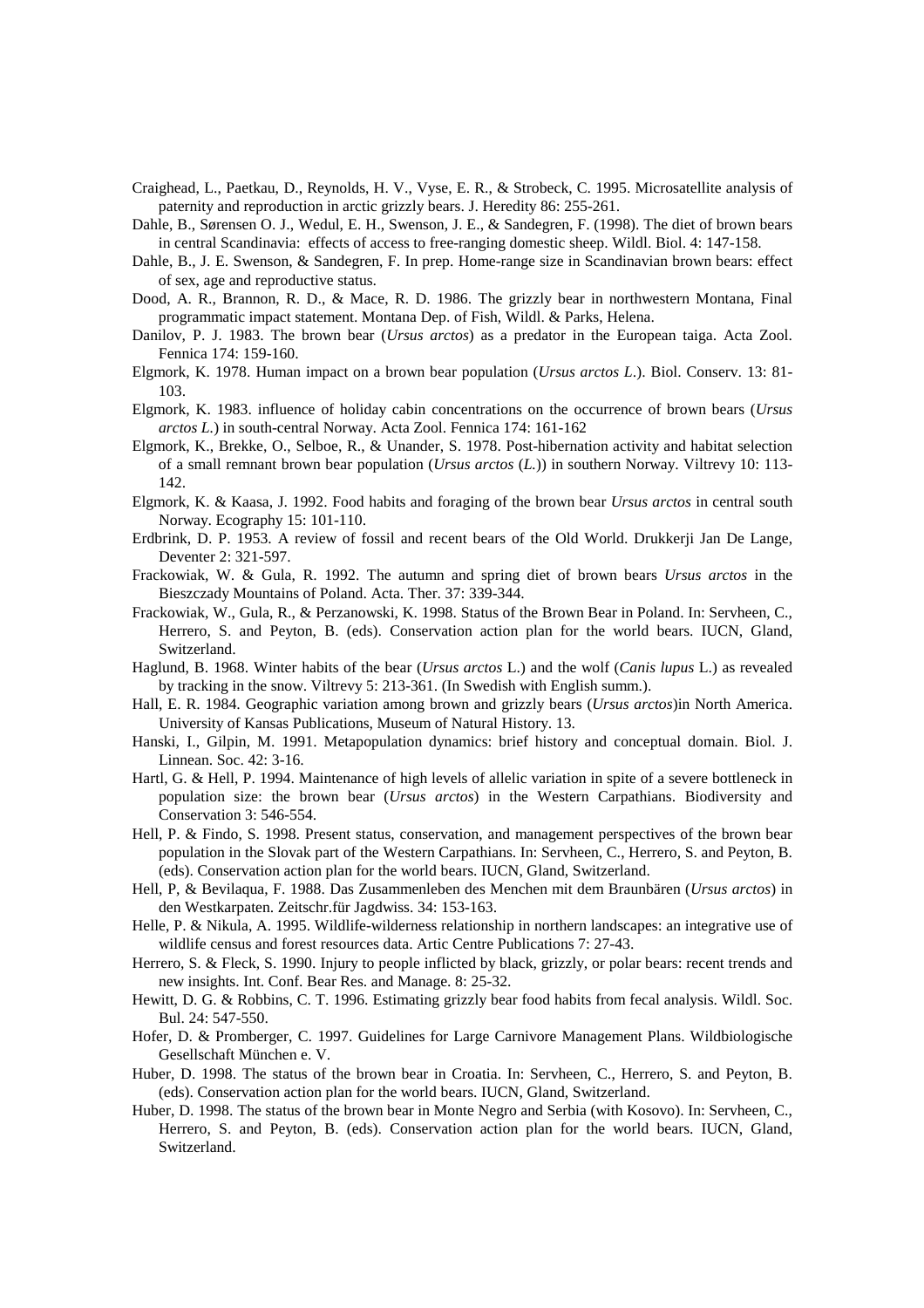Huber, D. 1998. The status of the brown bear in Macedonia. In: Servheen, C., Herrero, S. and Peyton, B. (eds). Conservation action plan for the world bears. IUCN, Gland, Switzerland.

- Huber, D. 1998. The Status of the brown bear in Slovenia. In: Servheen, C., Herrero, S. and Peyton, B. (eds). Conservation action plan for the world bears. IUCN, Gland, Switzerland.
- Huber, D. 1998. The status of the brown bear in Bosnia and Herzegovina. In: Servheen, C., Herrero, S. and Peyton, B. (eds). Conservation action plan for the world bears. IUCN, Gland, Switzerland.
- Huber, D. & Roth, H. U. 1993. Movements of European brown bears in Croatia. Acta Ther. 38: 151-159.
- Interagency Grizzly Bear Committee. 1987. Grizzly bear compendium. Nat. Wildl. Fed. Washington D. C.
- Ionescu, O. 1998. The Management of the Brown Bear in Romania. In: Servheen, C., Herrero, S. and Peyton, B. (eds). Conservation action plan for the world bears. IUCN, Gland, Switzerland.
- Johansen, T. 1997. The diet of the brown bear (*Ursus arctos*) in central Sweden. M. S. Thesis, Norwegian University of Science and Technology, Trondheim.
- Kaczensky, P., Knauer, F., Huber, T., Jonozovic, M., & Adamic, M. 1996. The Ljubljana-Postojna highway - a deadly barrier for brown bears in Slovenia? J. Wildl. Res. 1: 263-267.
- Kaczensky, P. 1996. Large Carnivore Livestock Conflicts in Europe. Wildbiologische Gesellschaft München e. V.
- Kaleckaja, L. 1973. On the ecology of the brown bear in the Darwin Nature Reserve. Contrib. Darwin Nat. Res., 11: 13-40. (In Russian)
- Kardell, L. & Eriksson, L. 1990. Skogskötselsmetodernas innverkan på blåbär och lingon. Swedish University of Agricultural Sciences, Department of Environmental Forestry, Rep. 47. (In Swedish)
- Kendall, K. C., Metzgar, L. H., Patterson, D. A., & Steele, B. M. 1992. Power of sign to monitor population trends. Ecol. Appl. 2: 422-430.
- Kudaktin, A. N. & Chestin, I. E. 1993. The Caucasus. In Vaisfeld, M. A. & Chestin, I. E. (eds.); Bears, brown bear, polar bear, Asian black bear. Nauka, Moscow, pp. 136-170.
- Laikre, L., Andren, R., Larsson, H.-O., & Ryman, N. 1996. Inbreeding depression in brown bear *Ursus arctos*. Biol. Conserv. 76: 69-72.
- Lande, R. 1988. Genetics and demography in biological conservation. Science 241: 1455-1460.
- Ledig, F. T. 1993. Secret extinctions: the loss of genetic diversity in forest ecosystems. In: Fenger, M. A. (et al.) (eds.) Our Living Legacy: Proc. Symp. Biol. Div., Royal British Columbia Museum; Victoria, BC: 127-140.
- McArthur Jope, K. 1983. Habituation of grizzly bears to people: a hypothesis. Int. Conf. Bear Res. and Manage. 5: 322-327
- Mattson, D. J. 1990. Human impacts on bear habitat use. Int. Conf. Bear Res. and Manage. 8: 33-56
- Mattson, D. J., Knight, R. R., & Blanchard, B. M. 1987. The effects of developments and primary roads on grizzly bear habitat use in Yellowstone National Park, Wyoming. Int. Conf. Bear Res. and Manage. 7: 259-273.
- Merriam, C. H. 1918. Review of the grizzly and big brown bear of North America (Genus *Ursus*). North American Fauna 41: 1-136.
- Mertzanis, G. 1998. The Status of the Brown Bear in Greece. In: Servheen, C., Herrero, S. and Peyton, B. (eds). Conservation action plan for the world bears. IUCN, Gland, Switzerland.
- Miller, S. D. 1990. Population management of bears in North America. Int. Conf. Bear Res. and Manage 8: 357-374.
- Miller, S. D., White, G. C., Sellers, R. A., Reynolds, H. V., Schoen, J. W., Titus, K., Barnes, V. G., Smith, R. B., Nelson, R. R., Ballard, W. B., & Schwartz, C. C. 1997. Brown and black bear density estimation in Alaska using radiotelemetry and replicated mark-resight techniques. Wildl. Monogr. 133: 1-55.
- Mysterud, I. 1980. Bear Management and sheep husbandry in Norway, with a discussion of predatory behaviour significant for evaluation of livestock losses. Int. Conf. Bear Res. and Manage. 4: 233-241.
- Naves, J. & Palomero, G. 1993: Ecología de la hibernación del oso en la Cordellera Cantabrica. In: Naves, J. & Palomero, G. (eds.); El oso pardo en España, Instituto Nacional para la Conservación de la Naturaleza, Madrid, Spain, pp. 147-181. (In Spanish)
- Nelson, R. A., Folk Jr., G. E., Feld, R. D., & Ringens, P. 1979: Biochemical, transition from hibernation to normal activity in bears (abstract). Fed. Proc. 38: 1227.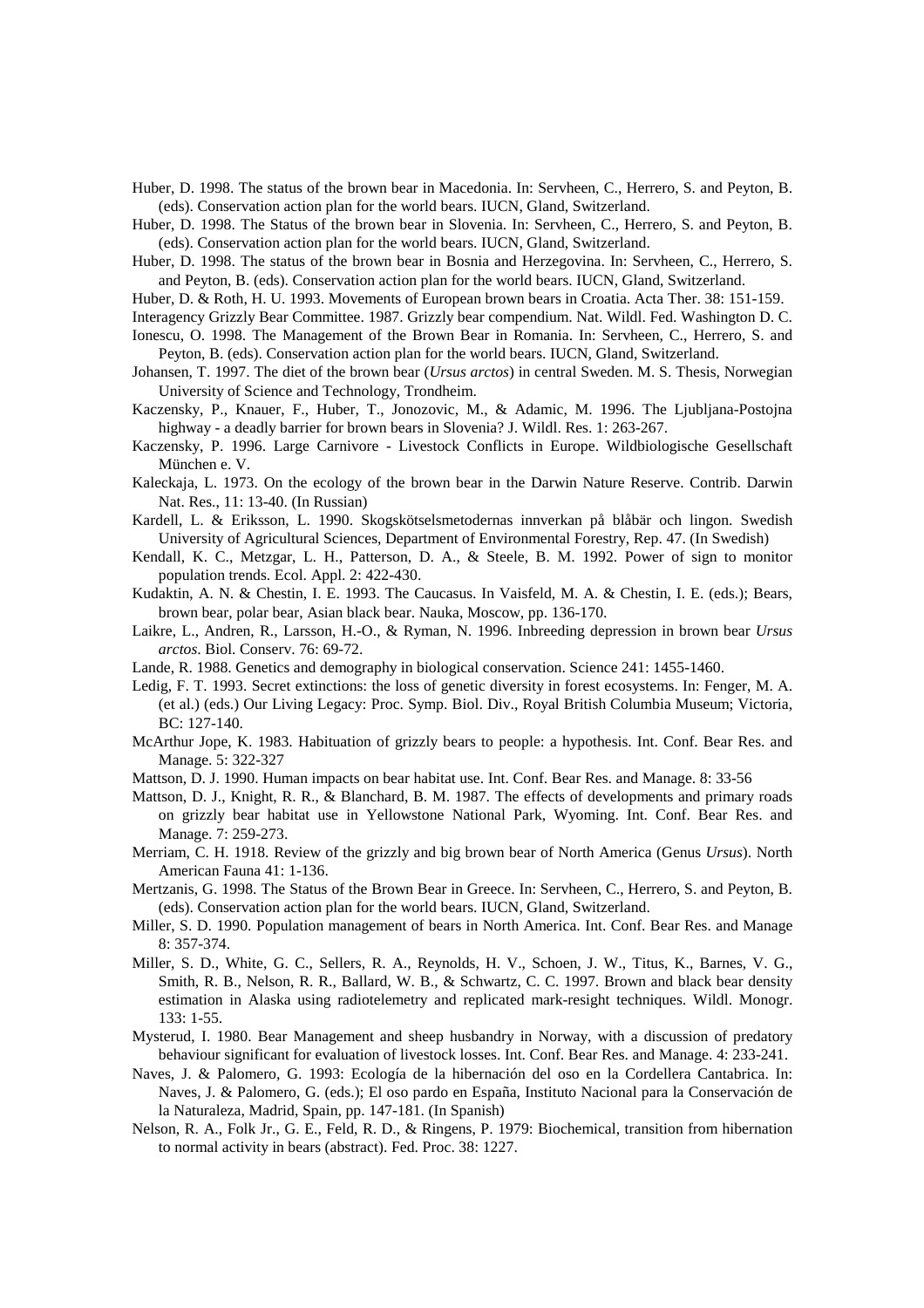- Nelson, R. A., Folk Jr., G. E., Pfeiffer, E. W., Craighead, J. J., Jonkel, C. J., & Steiger, D. L. 1983. Behaviour, biochemistry, and hibernation in black, grizzly, and polar bears. Int. Conf. Bear Res. and Manage. 5: 284-290
- O`Brien, S. J., Roelke, L. M., Marker, L., Newman, A., Winkler, C. A., Meltzer, D., Colly, L., Everman, J: F., Bush, M., & Wildt, D. E. 1985. Genetic basis for species vulnerability in the cheetah. Science 227: 1428-1434.
- Osti, F. 1998. Present Status and Distribution of the Brown bear (*Ursus arctos L*) in Trentino (Italy). In: Servheen, C., Herrero, S. and Peyton, B. (eds). Conservation action plan for the world bears. IUCN, Gland, Switzerland.
- Palomero, G., Fernandez, A., & Naves, J. 1993. Demografía del oso pardo en la Cordillera Cantabrica. In: Naves, J. & Palomero, G. (eds.); El oso pardo en España, Instituto Nacional para la Conservación de la Naturaleza, Madrid, Spain, pp. 55-72. (In Spanish)
- Pelton, M. R. 1982. Black bear (*Ursus americanus*). In Wild Mammals of North America, Chapman, J. A. & Feldhammer, G. A. (eds.), Johns Hopkins University Press, Baltimore, Maryland, pp. 504-514.
- Pearson, A. M. 1975. The northern interior grizzly bear *Ursus arctos L*. Canadian Wildl. Serv. Rep. Ser. 34: 1-84.
- Powell, R. A., Zimmerman, J. W., Seaman, D. E. 1997. Ecology and Behaviour of North American Black Bears. Chapman & Hall, London.
- Prpic, B. 1992. Ekoloska i gospodorska vrijednost suma u Hrvatskoj (Ecological and economical value of Croatian forests). In Sume u Hrvatskoj (Forests of Croatia). Raus, D (ed.) pp. 237-256. Faculty of Forestry and "Hrvatske sume", Zagreb. (In Croatian)
- Pulliainen, E. 1990. Recolonisation of Finland by the brown bear in the 1970s and 1980s. Aquilo, Ser. Zool. 27: 21-25.
- Randi, E. 1993. Effects of fragmentation and isolation on genetic variability of the Italian populations of wolf *Canis lupus* and Brown bear *Ursus arctos*. Acta Theriol. 38 Suppl. 2: 113-120.
- Rauer, G. 1998. Status of the Brown Bear in Austria. In: Servheen, C., Herrero, S. and Peyton, B. (eds). Conservation action plan for the world bears. IUCN, Gland, Switzerland.
- Rogers, L. L. 1976. Effects of mast and berry crop failures on survival , growth and reproductive success of black bears. Trans. North Am. Wildl. and Nat. Res. Conf. 41: 432-438.
- Rogers, L. L.1987. Effects of food supply and kinship on social behavior, movements, and population growth of black bears in northeastern Minnesota. Wildl. Monogr. 97.
- Sæther, B.-E., Engen, S., Swenson, J. E., Bakke, Ø., & Sandegren, F. 1998. Viability of the Scandinavian brown bear *Ursus arctos* populations: the effects of uncertain parameter estimates. Oikos 82:in press.
- Sagør, J. T., Swenson, J. E., & Røskaft, E. 1997. Compatibility of brown bear *Ursus arctos* and freeranging sheep in Norway. Biol. Conserv. 81: 91-95.
- Sandegren, F. & Swenson J. E. 1997. Bjørnen, viltet, ekologin och männeskan. Svenske Jägareforbundet, Stockholm. (In Swedish)
- Servheen, C. 1990. The status and conservation of the bears of the world. Int. Conf. Bear Res. and Manage. Monogr. Series No. 2. 32 pp.
- Servheen, C., Herrero, S. and Peyton, B. (eds). 1998. Conservation Action Plan for the World Bears. IUCN, Gland, Switzerland.
- Slobodyan, A. A. 1993. Ukraine. In: Vaisfeld, M. A. & Chestin, I. E. (eds.); Bears: brown bear, polar bear, Asian black bear. Nauka, Moscow. pp. 67-91. (In Russian with English summary)
- Sørensen, O. J. 1990. The brown bear in Europe in the mid 1980`s. Aquilo Ser. Zool. 27: 3-16.
- Sørensen, O. J., Swenson, J. E., & Kvam, T. 1998. The Brown Bear in Norway. In: Servheen, C., Herrero, S. and Peyton, B. (eds). Conservation action plan for the world bears. IUCN, Gland, Switzerland.
- Spassov, N. & Spiridonov, G. 1998. Status of the Brown Bear in Bulgaria. In: Servheen, C., Herrero, S. and Peyton, B. (eds). Conservation action plan for the world bears. IUCN, Gland, Switzerland.
- Swenson, J. E., Sandegren, F., Bjärvall, A., Franzen, R., Söderberg, A., & Wabakken, P. 1998. The Brown Bear in Sweden. In: Servheen, C., Herrero, S. and Peyton, B. (eds). Conservation action plan for the world bears. IUCN, Gland, Switzerland.
- Swenson, J. E., Sandegren, F., Bjärvall, A., & Wabakken, P. 1998. Living with success: Research needs when a brown bear population is expanding. Ursus 10: 17-23.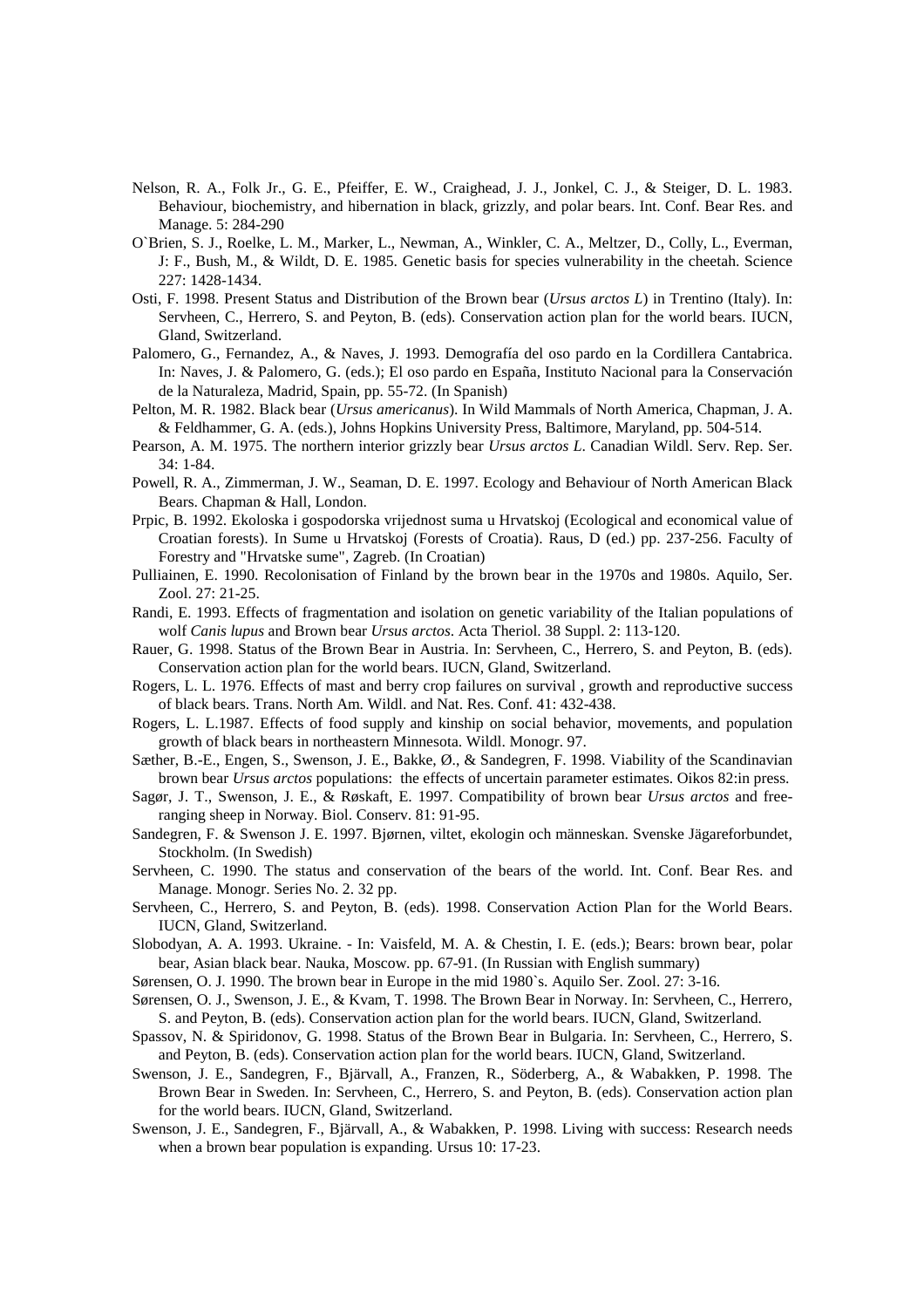- Swenson, J. E., Sandegren, F., Brunberg, S., & Wabakken, P. 1997. Winter den abandonment by brown bears *Ursus arctos*: causes and consequences. Wildl. Biol. 3:35-38.
- Swenson, J. E., Sandegren, F., Heim, M., Brunberg, S., Sørensen, O. J., Söderberg, A., Bjärvall, A., Franzen, R., Wikan, S., Wabakken, P., & Overskaug, K. 1996. Is the Scandinavian brown bear dangerous? Norwegian Institute for Nature Research, Oppdragsmelding 404. (In Norwegain with English summ.)
- Swenson, J. E., Sandegren, F., & Söderberg, A. In press Geographic expansion of an increasing brown bear population: evidence for presaturation dispersal. J. Anim. Ecol.
- Swenson, J. E., Sandegren, F., Söderberg, A., Bjärvall, A., Franzén, R., & Wabakken, P. 1997. Infanticide caused by hunting of male bears. Nature 386: 450-451.
- Swenson, J. E., Wabakken, P., Sandegren, F., Bjärvall, A., Franzén, R., & Söderberg, A. 1995. The near extinction and recovery of brown bears in relation to the bear management policies of Norway and Sweden. Wildl. Biol. 1: 11-25.
- Swenson, J. E. & Wikan, S. 1996. A brown bear population estimate for Finnmark County, North Norway. Fauna norv. Ser. A 17: 11-15.
- Taberlet, P. & Bouvet, J. 1994. Mitochondrial DNA polymorphism, phylogeography, and conservation genetics of the brown bear *Ursus arctos* in Europe. Proc. R. Soc. Lond. 255: 195-200
- Taberlet, P., Swenson, J. E., Sandegren, F., & Bjärvall, A. 1995. Localisation of a contact zone between two highly divergent mitochondrial DNA lineages of the brown bear (*Ursus arctos*) in Scandinavia. Conserv. Biol. 9: 1255-1261.
- U.S. Fish and Wildlife Service. 1993. Grizzly bear recovery plan. Missoula, Montana.
- Vaisfeld, M. A. 1993. The North-East of European Russia. In: Vaisfeld, M. A. & Chestin, I. E. (eds.); Bears: brown bear, polar bear, Asian black bear. Nauka, Moscow. pp. 37-51. (In Russian with English summary).
- Van Valkenburgh, B. 1989. Carnivore dental adaptations and diet: a study of trophic diversity within guilds. In Gittleman J. H. (ed.) Carnivore Behaviour, Ecology, and Evolution. Comstock Publ. Assoc., Ithaca, N.Y.
- Wabakken, P., Bjärvall, A., Franzén, R., Maartmann, E., Sandegren, F., & Söderberg, A. 1992. The Swedish-Norwegain brown bear project 1984-1991. Norwegian Institute for Nature Research, Oppdragsmeling 146. (In Norwegian with English sum.)
- Working Group for Large Terrestrial Carnivores. 1996. Management of bear, wolf, wolverine and lynx in Finland. MMM:n julkaisuja 6a/1996, Ministry of Agriculture and Forestry, Helsinki.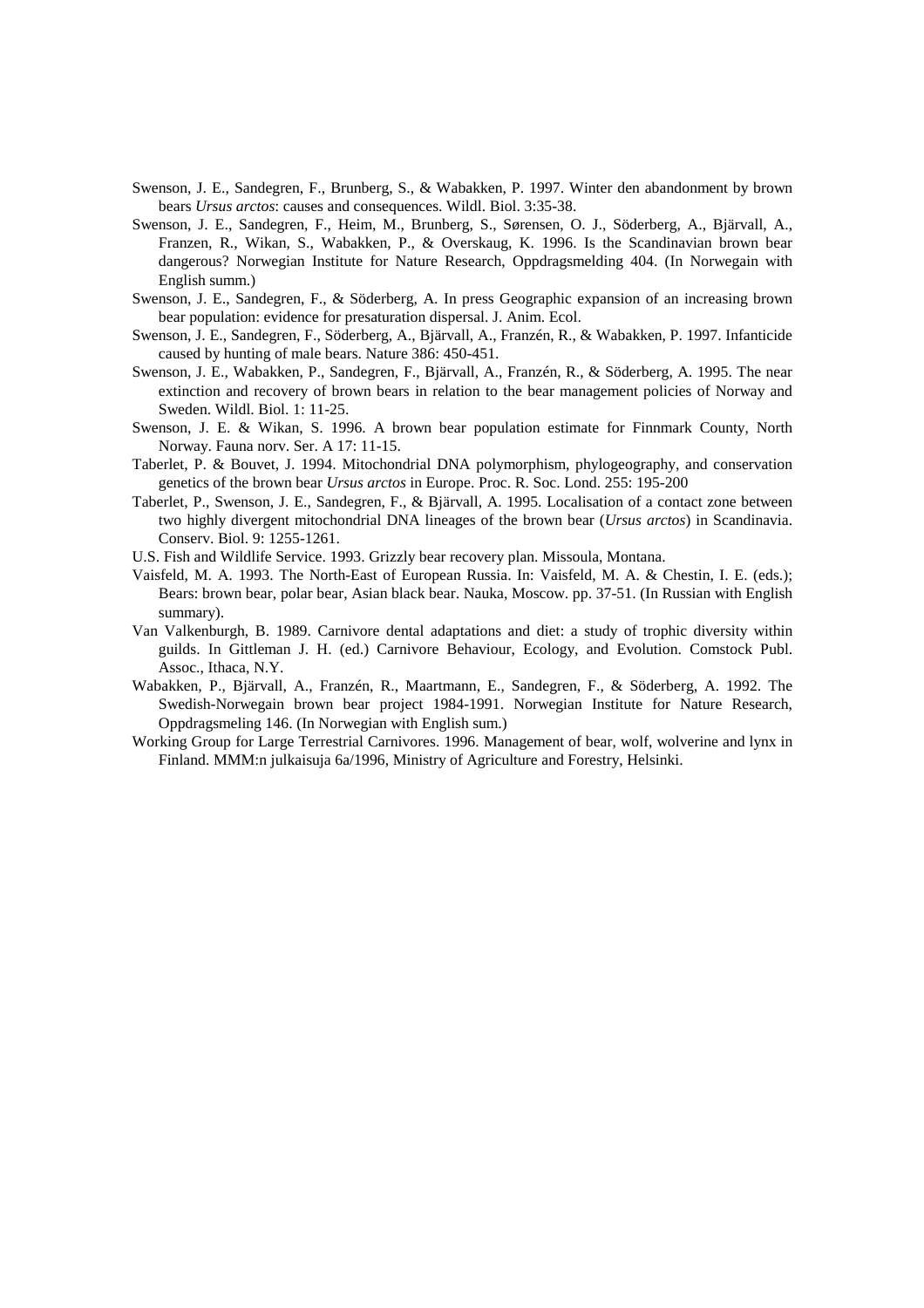### **7. List of contributors**

(to the recommended actions by country)

#### **Albania**

Stavri PLLAHA, Forest Service, Drejtoria e Sherbimit Pyjor, Rr. Ramiz Aranitasi N. 9, Korca, Albania

#### **Austria**

Norbert GERSTL, WWF-Austria, Postfach 1, Ottakringer Str. 114-116, 1160 Vienna, Austria

### **Bosnia & Herzegovina**

Djuro HUBER, Biology Department, Veterinary Faculty, University of Zagreb, Heinzelova 55, 10000 Zagreb, Croatia

#### **Bulgaria**

Kiril GEORGIEV, Wilderness Fund, 9 Slaverkov Sq., 1000 Sofia, Bulgaria

#### **Croatia**:

Djuro HUBER, Biology Department, Veterinary Faculty, University of Zagreb, Heinzelova 55, 10000 Zagreb, Croatia

#### **Czech Republic**

Petr KOUBEK, Institute of Vertebrate Biology, Kvêtnà 8, 603 65 Brno, Czech Republic

#### **Estonia**

Jiit RANDVEER, Estonian Agricultural University, Kreutzwaldi 5, 2400 Tartu, Estonia

#### **Finland**

Ilpo KOJOLA, Finnish Game and Fisheries Research Institute, 93400 Taivalkoski, Finland

Paavo TUNKKARI, Department of Zoology, University of Oulu, 90570 Oulu, Finland

#### **France**

Anthony CLEVENGER, Banff National Park, Heritage Resource Conservation, Box 900, Banff Alberta T0L 0C0, Canada

Pierre-Yves QUENETTE, DIREN- LIFE Ours, 5, Avenue de l'Isle, 31800 Saint Gaudens, France

Olivier ROBINET, Direction de la Nature et des Paysages, Ministre de l`Environnement, 20, Avenue de Ségur, 75320 Paris 07 SP, France

#### **Greece**

Yorgos MERTZANIS, ARCTUROS, Society for Wildlife Conservation, 3, V. Ougo st., 546 25 Thessaloniki, Greece

#### **Hungary**

Gabor NECHAY, Ministry for Environment and Regional Policy, Authority for Nature Conservation, Költô u.21., 1121 Budapest, Hungary

#### **Italy**

Giorgio BOSCAGLI, Parco Regionale Sirente Velino, Via dell' Aia, 69, 67029 Secinaro, AQ, Italy Eugenio DUPRE, Istituto Nazionale Fauna Selvatica,

Via Ca' Fornacetta 9, 40064 Ozzana Emilia, BO, Italy

Mario POSSILICO, Ufficio Amministrazione Foreste Demaniali, via Sangro, 45, 67031 Castel di Sangro, AQ, Italy

#### **Latvia**

Valdis PILATS, Latvian Mammalogical Society, Kristapa iela 30 , 1046 Riga, Latvia

#### **Norway**

Jorund T. BRAA, Directorate for Nature Management, Tungasletta 2, 7005 Trondheim, Norway

Ole Jakob SØRENSEN, North Trøndelag College, Post Box 169, 7701 Steinkjer, Norway

**Poland** 

Henryk OKARMA, Polish Academy of Sciences, Institute of Nature Conservation, Lubicz 46, 31-512 Kraków, Poland

#### **Romania**

Ovidiu IONESCU, Wildlife Laboratory I.C.A.S., Sos Stefanesi 128, Sec. II, 72904 Bucharest, Romania

Ion MICU, Wildlife Laboratory I.C.A.S., Sos Stefonesti 128, Sec. II, 72904 Bucarest, Romania

#### **Slovakia**

Martin KASSA, Slovak Environmental Agency, Centre for Nature and Landscape Protection, Lazovná 10, 974 00 Banská Bystrica, Slovakia

**Slovenia** 

Miha ADAMIC, Department of Forestry and Renewable Forest Resources, Biotechnical Faculty, University of Ljubljana, Vecna Pot 83, p.p. 2995, 1001 Ljubljana, Slovenia

**Spain** Juan Carlos BLANCO, ATECMA, C/Donosa Cortes, 8,1°, 28015 Madrid, Spain

Anthony CLEVENGER, Banff National Park, Heritage Resource Conservation, Box 900, Banff Alberta T0L 0C0, Canada

Eularico F. VALERO, Departamento de Biología Animal, Universidad de Leon, 24071 Leon, Spain **Switzerland** 

Urs BREITENMOSER, Swiss Rabies Center, University of Bern, Längass-Str. 122, 3012 Bern, Switzerland

#### **Sweden**

Anders BJÄRVALL, Swedish Environmental Protection Agency, Blekholmsterrassen 36, 106 48 Stockholm, Sweden

Finn SANDEGREN, Research Division, Swedish Hunters Association, Bäcklösav. 8, 75651 Uppsala, Sweden

#### **Ukraine**

Volodymyr DOMASHLINETS, Ministry for Environmental Protection and Nuclear Safety of Ukraine, 5 Khreshchatyk str., Kyiv-1, 252601, Ukraine

#### **Yugoslav Federation**

Milan PAUNOVIC, Natural History Museum, Njegoseva 51, P.O. Box 401, 11000 Belgrade, Yugoslavia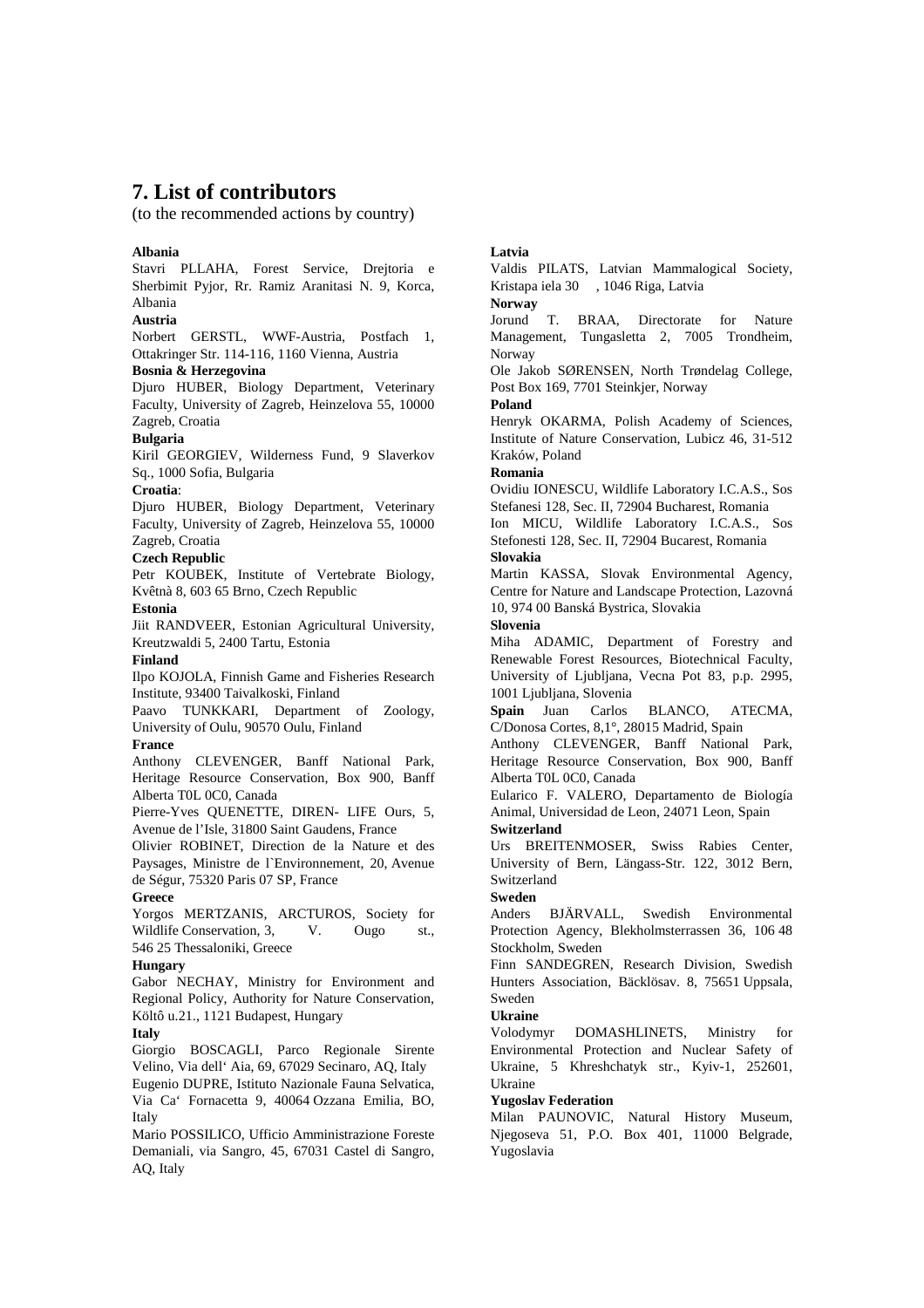## **8. Tables**

**Table 1**. The 1996 status, distribution and expected population trend of the European brown bear populations covered by this Action Plan (including continuous populations outside the countries covered by the Action Plan). The populations are listed from the largest to the smallest.

| Population                 | Number of<br>bears | Country                | Number<br>of bears       | Distribution area<br>$(km^2)$ | Present status         |
|----------------------------|--------------------|------------------------|--------------------------|-------------------------------|------------------------|
| <b>Northeastern Europe</b> |                    | 37,500 European Russia | 36,000                   |                               | 1,7000,000 Increasing? |
|                            |                    | Finland                | 800-900                  |                               | 300,000 Increasing     |
|                            |                    | Estonia                | 440-600                  | 15,000                        | Stable                 |
|                            |                    | <b>Belarus</b>         | 250 (120?)               | 60,000                        | $\gamma$               |
|                            |                    | Norway                 | $8 - 21$                 | 5,000                         | Stable                 |
|                            |                    | Latvia                 | 20-40                    | 10-15,000 Stable?             |                        |
| <b>Carpathian Mtns.</b>    | 8,100              | Romania                | 6,600                    |                               | 38,500 Decreasing      |
|                            |                    | Ukraine                | 400(970?)                |                               | 11,400 Decreasing      |
|                            |                    | Slovakia               | 700                      | 3,000                         | Increasing             |
|                            |                    | Poland                 | 100                      | 4,000                         | Stable                 |
|                            |                    | Czech Republic         | $2 - 3$                  | $2,000$ ?                     |                        |
| <b>Alps-Dinaric-Pindos</b> | 2,800              | Bosnia & Herzego.      | 1,200                    |                               | 10,000 Decreasing?     |
|                            |                    | Yugoslav Fed.          | 430                      |                               | 2,000 Decreasing?      |
|                            |                    | Croatia                | 400                      | 9,800                         | Stable                 |
|                            |                    | Slovenia               | 300                      | 3.000                         | Stable                 |
|                            |                    | Greece                 | $95 - 120$               | 6,200                         | Decreasing             |
|                            |                    | <b>FYR</b> Macedonia   | 90                       | 820                           | Stable                 |
|                            |                    | Albania                | 250                      | 3,000                         | Stable                 |
|                            |                    | Austria                | $23 - 28$                |                               | 8,000 Increasing       |
|                            |                    | Italy                  | $\overline{\mathcal{L}}$ |                               | ? Increasing           |
| Scandinavia                | 1,000              | Sweden                 | 1000                     |                               | 250,000 Increasing     |
|                            |                    | Norway                 | 18-34                    |                               | 60,000 Increasing      |
| <b>Rila-Rhodope Mtns.</b>  | 520                | Bulgaria               | 500                      |                               | 10,000 Decreasing      |
|                            |                    | Greece                 | $15 - 25$                |                               | 2,400 Decreasing       |
| <b>Stara Planina Mtns.</b> | 200                | Bulgaria               | 200                      |                               | ? Decreasing           |
| W. Cantabrian Mtns.        | 50-65              | Spain                  | 50-65                    |                               | 2,600 Decreasing       |
| <b>Apennine Mtns.</b>      | 40-80              | Italy                  | 40-80                    | 5,000 ?                       |                        |
| <b>E.</b> Cantabrian Mtns  | 20                 | Spain                  | 20                       |                               | 2,500 Decreasing       |
| <b>Western Pyrenees</b>    |                    | 6 France               | $3-4$                    | 500                           | Decreasing             |
|                            |                    | Spain                  | $1 - 2$                  | 500                           | Decreasing             |
| <b>Central Pyrenees</b>    | 5                  | France                 | 5                        | $\overline{\mathcal{C}}$      | $\gamma$               |
| <b>Southern Alps</b>       | $3 - 4$            | Italy                  | $3 - 4$                  | 1,500                         | Decreasing             |
| <b>Europe total</b>        | ~50,000            |                        |                          | $-2,500,000$                  |                        |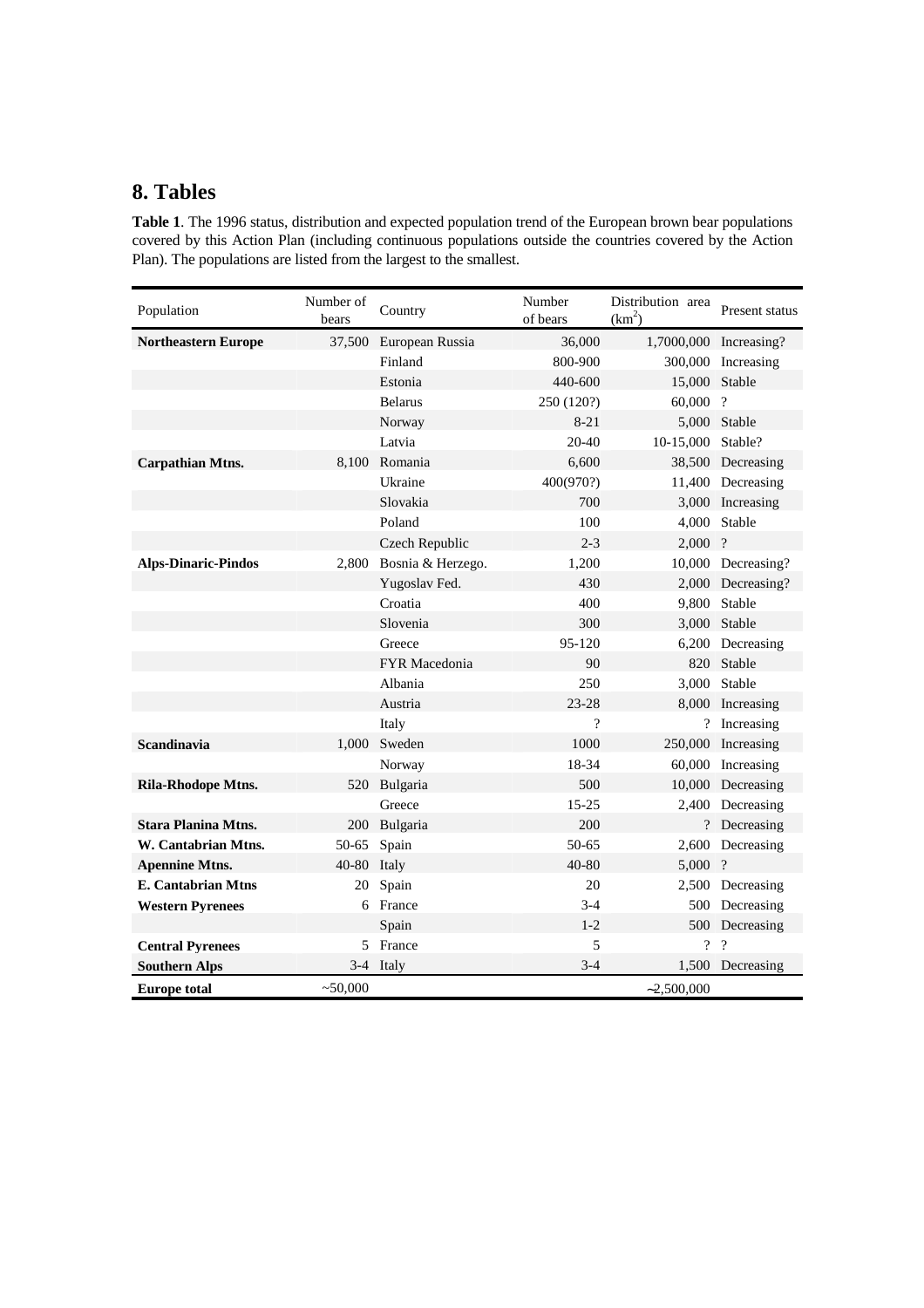| Population                 | Hunting of bears | Killing nuisance bears | Poaching                  | Forestry    | Livestock husbandry &<br>farming | Habitat frag-mentation<br>$\&$ isolation | Human access to bear<br>habitat | Traffic kills | Artificial food sources | Negative public attitude | Political/economic<br>instability | fragmentation<br>Management |
|----------------------------|------------------|------------------------|---------------------------|-------------|----------------------------------|------------------------------------------|---------------------------------|---------------|-------------------------|--------------------------|-----------------------------------|-----------------------------|
| <b>Northeastern Europe</b> |                  |                        |                           |             |                                  |                                          |                                 |               |                         |                          |                                   |                             |
| Finland                    |                  |                        | $\mathbf L$               |             |                                  |                                          |                                 |               | $\mathbf L$             | (X)                      |                                   |                             |
| Norway                     |                  |                        |                           |             | XX                               |                                          |                                 |               |                         |                          |                                   | X                           |
| Carpathian MTNS.           |                  |                        |                           |             |                                  |                                          |                                 |               |                         |                          |                                   |                             |
| Poland                     |                  |                        | $\mathbf X$               | X           |                                  | $\overline{X}$                           | XX                              |               | X                       |                          |                                   | $\mathbf X$                 |
| Romania                    |                  |                        |                           |             | $\mathbf X$                      |                                          |                                 |               | $\mathbf X$             |                          |                                   |                             |
| Slovakia                   | X                |                        | (X)                       |             |                                  | X                                        | X                               |               |                         |                          |                                   |                             |
| Ukraine                    |                  | $\mathbf{L}$           | XX                        | $\mathbf X$ |                                  | (X)                                      | $\mathbf X$                     |               |                         |                          | XX                                |                             |
| <b>Alps-Dinaric-Pindos</b> |                  |                        |                           |             |                                  |                                          |                                 |               |                         |                          |                                   |                             |
| Albania                    |                  |                        | $\mathbf X$               |             |                                  |                                          |                                 |               |                         |                          |                                   |                             |
| Austria                    |                  |                        |                           | $\mathbf X$ |                                  | XX                                       | XX                              |               |                         |                          |                                   | XX                          |
| Bosnia & Herzegovina       |                  |                        | X                         | XX          | $\mathbf X$                      | (X)                                      | $\mathbf X$                     |               |                         |                          | XX                                |                             |
| Croatia                    | X?               |                        | X                         | $\mathbf X$ |                                  | X                                        | $\mathbf X$                     | X             | X                       |                          | X                                 | $\mathbf X$                 |
| FYR Macedonia              |                  |                        | $\mathbf X$               | X?          |                                  |                                          |                                 |               |                         |                          | X                                 |                             |
| Greece                     |                  |                        | XX                        | $\mathbf X$ | $\mathbf L$                      | XX                                       | X                               | (X)           |                         | (X)                      |                                   | X?                          |
| <b>ITALY</b>               |                  |                        |                           |             |                                  |                                          |                                 |               |                         |                          |                                   | XX                          |
| Slovenia                   |                  |                        |                           | X           |                                  | $\mathbf X$                              | X                               | X             | X                       | (X)                      |                                   |                             |
| Yugoslav Fed.              |                  |                        | $\overline{X}$            | X           |                                  | (X)                                      |                                 |               |                         |                          | XX                                |                             |
| Scandinavia                |                  |                        |                           |             |                                  |                                          |                                 |               |                         |                          |                                   |                             |
| Sweden                     |                  |                        | $\mathbf L$               |             |                                  |                                          |                                 |               | $\mathbf L$             | (X)                      |                                   |                             |
| Norway                     |                  | XX                     | $\mathbf X$               |             | XX                               |                                          |                                 |               |                         | $\mathbf X$              |                                   | X                           |
| Rila-Rhodope Mtns.         |                  |                        |                           |             |                                  |                                          |                                 |               |                         |                          |                                   |                             |
| Bulgaria                   |                  | $\mathbf{X}$           | XX                        |             | X                                | XX                                       | X                               |               | $\mathbf{X}$            | X                        | XX                                |                             |
| Greece                     |                  |                        | XX                        | X           | L                                | XX                                       | X                               | (X)           |                         | X                        |                                   | $\mathbf X$                 |
| <b>Stara Planina Mtns.</b> |                  | $\mathbf X$            | XX                        |             | X                                | XX                                       | $\mathbf X$                     |               | X                       | X                        | XX                                |                             |
| W. Cantabrian Mtns.        |                  |                        | XX                        | X           | X                                | XX                                       | XX                              |               |                         |                          |                                   | XX                          |
| <b>Apennine Mtns.</b>      |                  |                        | X                         | XX          | $\mathbf X$                      | XX                                       | XX                              | $\mathbf X$   | X                       | $\mathbf X$              |                                   | XX                          |
| E. Cantabrian Mtns.        |                  |                        | XX                        | X           | $\mathbf X$                      | XX                                       | XX                              |               |                         |                          |                                   | XX                          |
| <b>Western Pyrenees</b>    |                  |                        |                           | X           | XX                               | XX                                       | XX                              |               |                         |                          |                                   | $\mathbf X$                 |
| <b>Central Pyrenees</b>    |                  |                        |                           | X           | XХ                               | XX                                       | XX                              |               |                         | X                        |                                   | $\mathbf X$                 |
| <b>Southern Alps</b>       |                  |                        | $\boldsymbol{\mathrm{X}}$ | X           |                                  | XX                                       | XX                              | X             |                         |                          |                                   | XX                          |

**Table 2**. Identified threats to brown bears in the countries covered by this Action Plan. XX: Serious threat, X: minor threat, (X): suspected threat in the future, L: local threat. Open spaces may result from the lack of information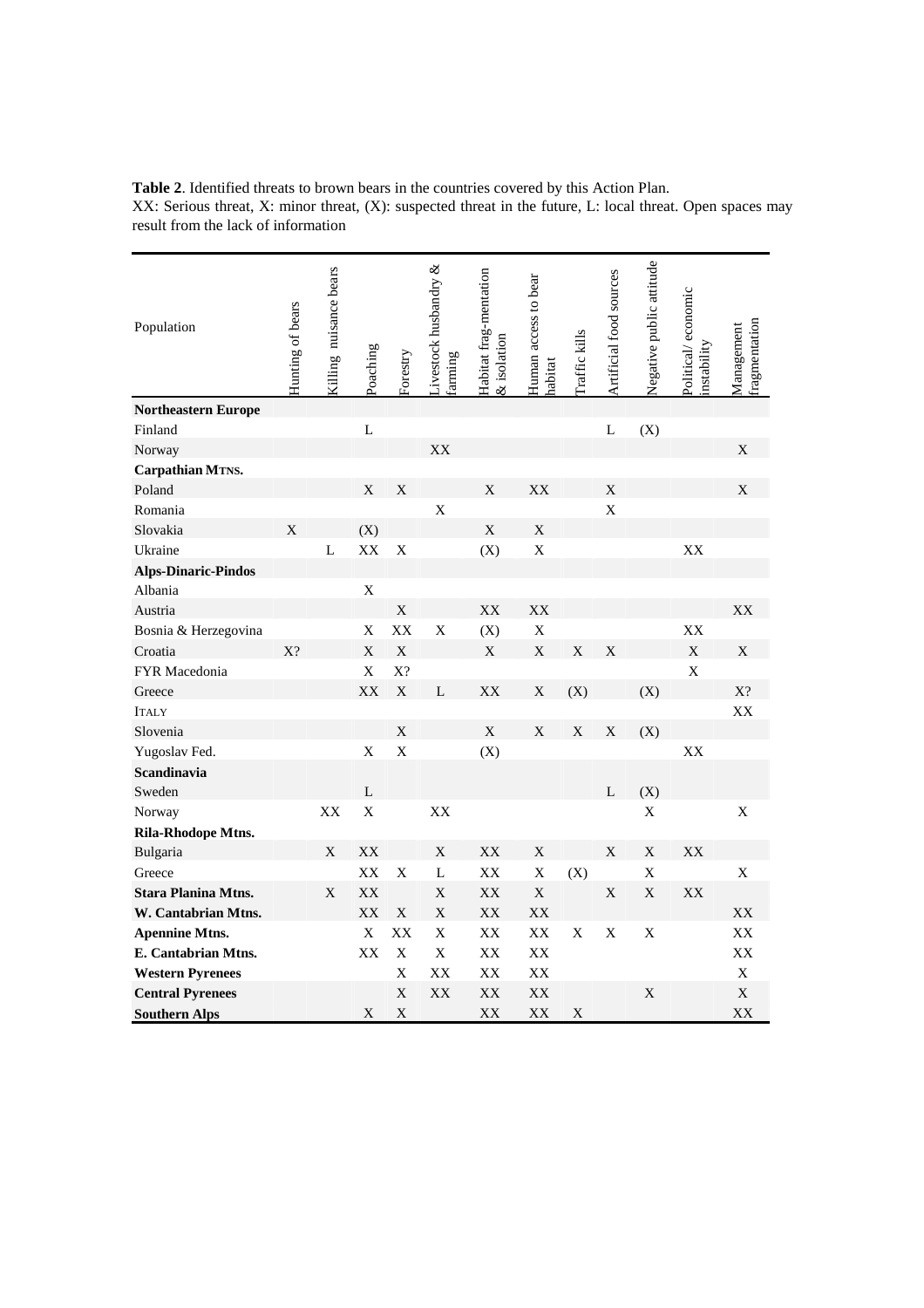|                            | Official damage, in number killed or destroyed<br>Compensation |                           |                              |                            |               |                           |                                           |                   |  |  |  |  |
|----------------------------|----------------------------------------------------------------|---------------------------|------------------------------|----------------------------|---------------|---------------------------|-------------------------------------------|-------------------|--|--|--|--|
| Country                    | sheep                                                          | goats                     | cattle                       | horses/<br>donkeys         | reindeer      | beehives                  | Paid?                                     | Amount<br>(Euro)  |  |  |  |  |
| Albania                    | $\gamma$                                                       | $\overline{?}$            | $\overline{?}$               | $\overline{?}$             | none          | $\overline{?}$            | no                                        | $\mathbf{0}$      |  |  |  |  |
| Austria                    | 30/year<br>$(1990 -$<br>1996)                                  | none                      | 1/year<br>$(1990 -$<br>1996) | $\boldsymbol{0}$           | none          | 30/year<br>$(1990-1996)$  | yes, by hunters<br>and state<br>insurance | 3,689<br>(1996)   |  |  |  |  |
| Bosnia<br>&<br>Herzegovina |                                                                |                           |                              |                            | none          |                           | no                                        | $\boldsymbol{0}$  |  |  |  |  |
| Bulgaria                   |                                                                |                           |                              | $\overline{\phantom{0}}$   | none          |                           | no, but in<br>preparation                 | $\boldsymbol{0}$  |  |  |  |  |
| Croatia                    | $5$ /year                                                      | $\boldsymbol{0}$          | $1$ /year                    | $\boldsymbol{0}$           | none          | $1-3$                     | yes, by hunter<br>clubs                   | $\overline{?}$    |  |  |  |  |
| Czech<br>Republic          | $\boldsymbol{0}$                                               | $\boldsymbol{0}$          | $\boldsymbol{0}$             | $\boldsymbol{0}$           | none          | $\boldsymbol{0}$          | no                                        | $\boldsymbol{0}$  |  |  |  |  |
| Estonia                    |                                                                |                           |                              |                            | none          |                           | no                                        | $\mathbf{0}$      |  |  |  |  |
| Finland                    | $\overline{?}$                                                 | $\overline{\mathcal{L}}$  | $\overline{\cdot}$           | $\overline{\mathcal{L}}$   | 800<br>(1996) |                           | yes, by state                             | 461,114<br>(1996) |  |  |  |  |
| France                     | $\boldsymbol{0}$                                               | $\boldsymbol{0}$          |                              |                            | none          |                           | yes, by state                             |                   |  |  |  |  |
| <b>FYR</b><br>Macedonia    | $\blacksquare$                                                 |                           | $\overline{a}$               | $\overline{a}$             | none          |                           | no                                        | $\mathbf{0}$      |  |  |  |  |
| Greece                     | 12<br>(1996)                                                   | 4 (1996)                  | 124<br>(1996)                | 21 (1996)                  | none          | 331 (1996)                | yes, by state                             | 66,330<br>(1996)  |  |  |  |  |
| Italy                      | 2 (1996)<br>Apen.<br>Mtns.                                     | 1 (1996)<br>Apen<br>Mtns. | 8 (1996)<br>Apen.<br>Mtns.   | 4 (1996)<br>Apen.<br>Mtns. | none          | 2<br>(1996)<br>Apen Mtns. | yes, by<br>regional<br>government         | 5,061<br>(1996)   |  |  |  |  |
| Latvia                     |                                                                |                           |                              |                            | none          |                           | no                                        | $\theta$          |  |  |  |  |
| Norway                     | 1,821<br>(1995)                                                | $\boldsymbol{0}$          | $\boldsymbol{0}$             | $\boldsymbol{0}$           | 32<br>(1995)  | $\boldsymbol{0}$          | yes, by state                             | 454,047<br>(1995) |  |  |  |  |
| Poland                     | 35/year                                                        | $\boldsymbol{0}$          | $\boldsymbol{0}$             | $\boldsymbol{0}$           | none          | 40/year                   | yes                                       | $\gamma$          |  |  |  |  |
| Romania                    |                                                                | $\overline{a}$            |                              | $\overline{\phantom{0}}$   | none          |                           | yes, by hunter<br>clubs                   |                   |  |  |  |  |
| Slovakia                   | $\frac{1}{2}$                                                  |                           |                              |                            | none          |                           | yes, by state or<br>hunters               |                   |  |  |  |  |
| Slovenia                   | ~100<br>(1996)                                                 | $~1$ 30<br>(1996)         | ~10<br>(1996)                | $1-2(1996)$                | none          | $\sim 20(1996)$           | yes, by hunter<br>clubs                   | 48,509<br>(1996)  |  |  |  |  |
| Spain                      | $9$ /vear                                                      | $9$ /year                 | 19/year                      | $21$ /year                 | none          |                           | yes, by<br>regional<br>government         | 41,700/y<br>ear   |  |  |  |  |
| Sweden                     | 24<br>(1995)                                                   | $\boldsymbol{0}$          | $\boldsymbol{0}$             | $\boldsymbol{0}$           | 496<br>(1995) | $\boldsymbol{0}$          | yes, by state<br>insurance                | 172,790<br>(1995) |  |  |  |  |
| Ukraine                    |                                                                |                           |                              |                            | none          |                           | no                                        | $\theta$          |  |  |  |  |
| Yugoslav<br>Federation     |                                                                |                           |                              |                            | none          |                           | no                                        | $\boldsymbol{0}$  |  |  |  |  |

**Table 3**. Damage and compensation due to the brown bear in the European countries covered by this Action Plan. (Abbreviations:  $0 =$  zero;  $? =$  number unknown;  $- =$  no information, none  $=$  not found in the country).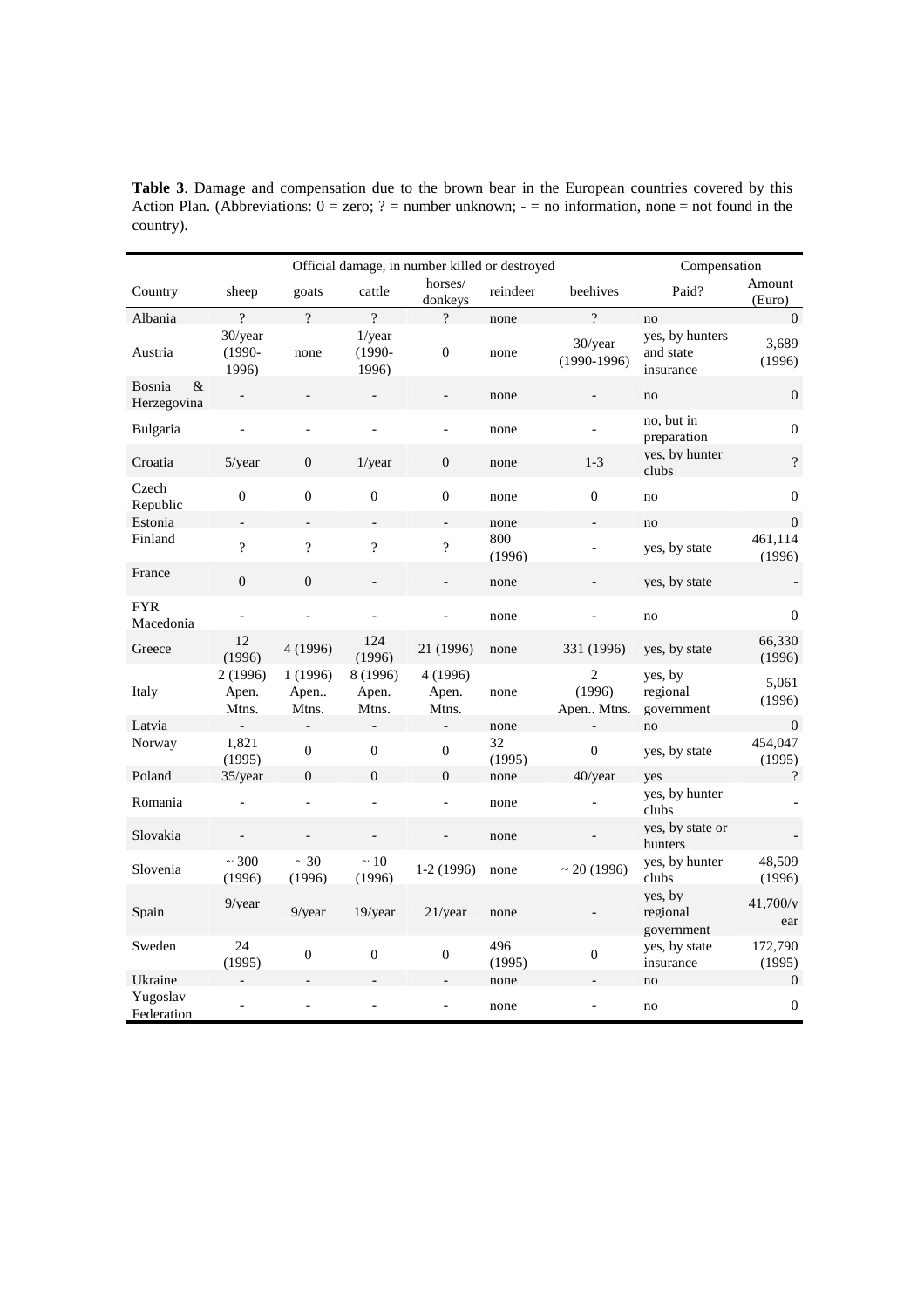**Table 4.** Management and legal status of the brown bear in the European countries covered by this Action Plan. (Abbreviations:  $0 = \text{zero}$ ,  $? = \text{number unknown}$ ,  $- = \text{no information}$ ,  $n = \text{national}$ ;  $r =$  regional/provincial,  $l =$  local, (yes) = in preparation,  $* =$  the bear is protected, but hunting is allowed by special permission from the government)

| Country                 |                      | <b>Bern Convention</b> | Management of bears                                                                             | Kills       |               |                        |                          |                                              |
|-------------------------|----------------------|------------------------|-------------------------------------------------------------------------------------------------|-------------|---------------|------------------------|--------------------------|----------------------------------------------|
|                         | Signed?              | Reserva-<br>tion?      | Institution in charge                                                                           | Level       | Mgmt<br>Plan? | Status                 | Legal                    | Illegal                                      |
| Albania                 | yes                  | No                     | General Directorate of<br>Forestry                                                              | $\mathbf n$ | no            | protected              | $\overline{\phantom{a}}$ | 10<br>(1996)                                 |
| Austria                 | yes                  | No                     | <b>Regional Governments</b>                                                                     | $\mathbf r$ | yes           | protected              | 2 (1994)                 | $\overline{\cdot}$                           |
| Bosnia &<br>Herzegovina | no                   | No                     | Ministry of Agriculture                                                                         | $\mathbf n$ | no            | game<br>species        | 83 (1987)                | $\overline{\mathcal{L}}$                     |
| Bulgaria                | yes                  | Yes                    | Ministry of Environment,<br>Ministry of Agriculture,<br>Forests & Agricultural<br>Reforms       | $\mathbf n$ | no            | protected              | 8 (1996)                 | $-30$                                        |
| Croatia                 | Yes                  | No                     | Ministry of Agriculture                                                                         | n/l         | no            | game<br>species        | 16/yr<br>$(1986-92)$     | $\overline{?}$                               |
| Czech<br>Republic       | Yes                  | Yes                    | <b>District Governments</b>                                                                     | $\mathbf r$ | no            | protected              |                          | $\mathbf{0}$                                 |
| Estonia                 | Yes                  | No                     | Ministry of Environment                                                                         | $\mathbf n$ | no            | game<br>species        | 34 (1996)                | $\overline{?}$                               |
| Finland                 | Yes                  | Yes                    | Ministry of Agriculture and<br>Forestry                                                         | $\mathbf n$ | yes           | protected,<br>hunting* | 97 (1996)                | $\overline{?}$                               |
| France                  | Yes                  | No                     | Ministry of Environment                                                                         | $\mathbf n$ | no            | protected              | $\mathbf{0}$             | $\mathbf{1}$<br>(1997)                       |
| <b>FYR</b><br>Macedonia | Yes                  | No                     | Ministry of Forestry,<br>Agriculture and Water<br>Economy                                       | $\mathbf n$ | no            | protected              | 2 (1996)                 | $\overline{\mathcal{L}}$                     |
| Greece                  | Yes                  | No                     | Ministry of Agriculture                                                                         | $\mathbf n$ | yes           | protected              | $\boldsymbol{0}$         | 12<br>(1996/9)<br>7-<br>1997/98<br>$\lambda$ |
| Italy                   | Yes                  | No                     | <b>Regional Governments</b>                                                                     | n/r/l       | yes           | protected              | $\overline{0}$           | 5 (1989-<br>1996)                            |
| Latvia                  | Yes                  | No                     | Ministry of Environmental<br>Protection and Regional<br>Development                             | $\mathbf n$ | no            | protected              | $\boldsymbol{0}$         | $\overline{\phantom{0}}$                     |
| Norway                  | Yes                  | No                     | Directorate for Nature<br>Management                                                            | $\mathbf n$ | yes           | protected              | 1 (1996)                 | 0(1996)                                      |
| Poland                  | Yes                  | No                     | Ministry of Environmental<br>Protection, Forestry and<br><b>Natural Resources</b>               | $\mathbf n$ | no            | protected              | 6 (1952-<br>1996)        | 7 (1995-<br>1996)                            |
| Romania                 | Yes                  | No                     | Ministry of Waters, Forest<br>and Environmental<br>Protection                                   | $\mathbf n$ | no            | game<br>species        | 299<br>(1992)            |                                              |
| Slovakia                | $\operatorname{Yes}$ | $\operatorname{Yes}$   | Ministry of Agriculture,<br>Ministry of Environment                                             | n           | no            | protected,<br>hunting* | 73 (1991)                |                                              |
| Slovenia                | Yes                  | Yes                    | Ministry of Agriculture and<br>Forestry<br>Ministry of Environment<br>and Spatial Planning      | $\mathbf n$ | yes           | protected,<br>hunting* | 37 (1996)                | $\overline{?}$                               |
| Spain                   | Yes                  | no                     | <b>Regional Governments</b>                                                                     | r/p         | yes           | protected              | $\mathbf{0}$             | $\overline{?}$                               |
| Sweden                  | yes                  | no                     | <b>Environmental Protection</b><br>Agency                                                       | $\mathbf n$ | (yes)         | protected,<br>hunting* | 30 (1996)                | 4 (1996)                                     |
| Ukraine                 | yes                  | yes                    | Ministry of Environmental<br>Protection & Nuclear<br>Safety,<br><b>State Forestry Committee</b> | $\mathbf n$ | no            | game<br>species        | $1$ /year                | $\overline{\mathcal{L}}$                     |
| Yugoslav<br>Federation  | no                   | no                     | Ministry of Agriculture                                                                         | $\mathbf n$ | no            | game<br>species        | 19 (1987)                | 32<br>(1987)                                 |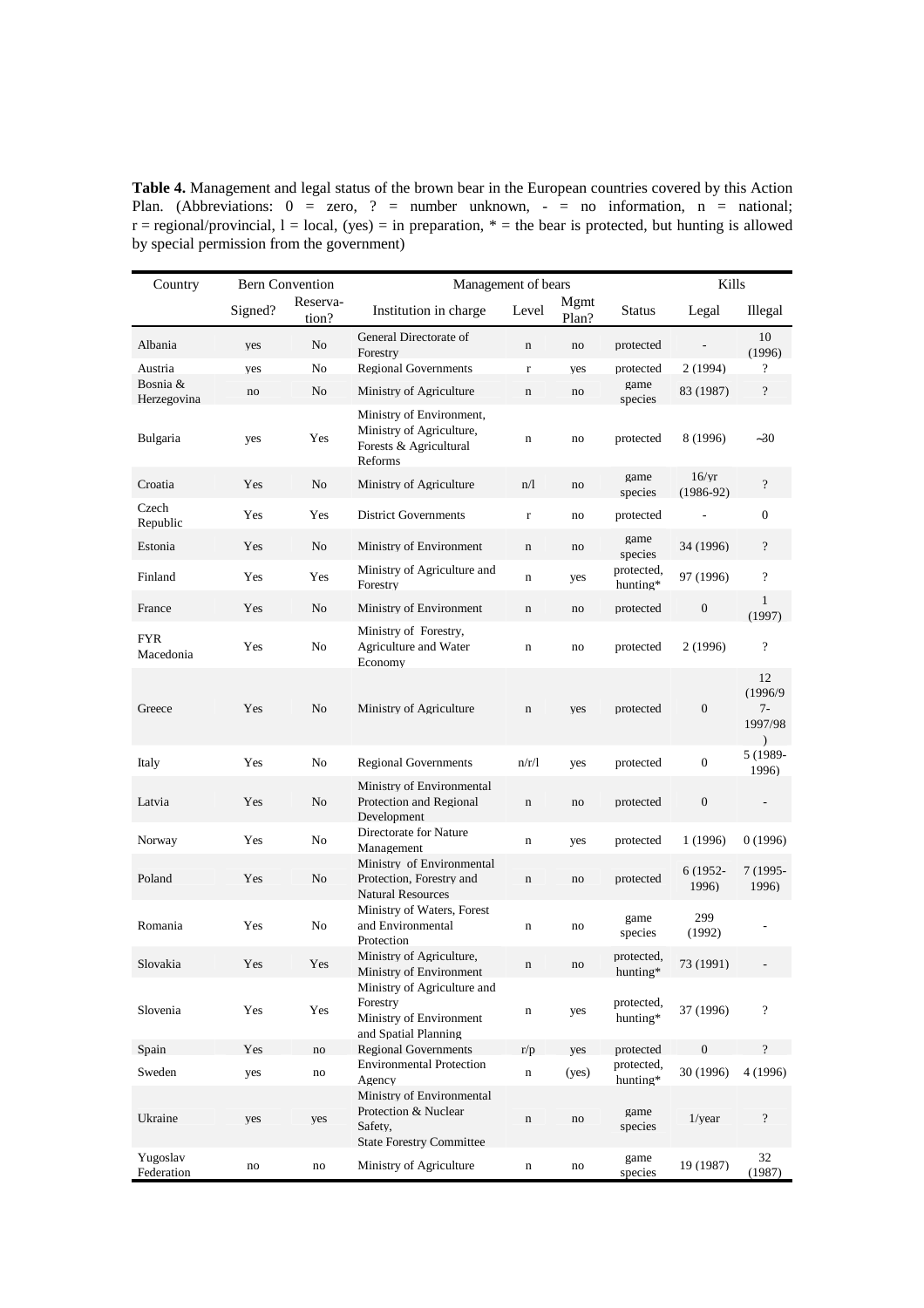| Country                | Monitoring   | Research                 | Information | Conservation programs |
|------------------------|--------------|--------------------------|-------------|-----------------------|
| Albania                |              |                          |             |                       |
| Austria                | $\mathbf{X}$ | $\mathbf X$              | $\mathbf X$ | $\mathbf{X}$          |
| Bosnia & Herzegovina   | $\mathbf{X}$ |                          |             |                       |
| Bulgaria               |              |                          | $\mathbf X$ | $\mathbf{X}$          |
| Croatia                | $\mathbf X$  | $\mathbf X$              | $\mathbf X$ | $\mathbf X$           |
| Czech Republic         | $\mathbf X$  | $\mathbf X$              |             |                       |
| Estonia                | $\mathbf X$  |                          |             |                       |
| Finland                | $\mathbf{X}$ | $\mathbf X$              | $\mathbf X$ | $\mathbf X$           |
| France                 | $\mathbf{X}$ | $\mathbf X$              | $\mathbf X$ | $\mathbf{X}$          |
| FYR Macedonia          |              |                          | $\mathbf X$ | $\mathbf X$           |
| Greece                 | $\mathbf{X}$ | $\mathbf X$              | $\mathbf X$ | $\mathbf{X}$          |
| Italy                  | $\mathbf X$  | $\mathbf X$              | $\mathbf X$ | $\mathbf X$           |
| Latvia                 |              |                          |             |                       |
| Norway                 | $\mathbf X$  | $\mathbf{X}$             | $\mathbf X$ | $\mathbf X$           |
| Poland                 | $\mathbf{x}$ | $\mathbf X$              |             | $\mathbf X$           |
| Romania                | $\mathbf X$  | $\mathbf X$              |             |                       |
| Slovakia               |              | $\overline{\phantom{a}}$ |             |                       |
| Slovenia               | $\mathbf X$  | $\mathbf X$              | (x)         |                       |
| Spain                  | $\mathbf{X}$ | $\mathbf{X}$             | X           | $\mathbf{X}$          |
| Sweden                 | $\mathbf X$  | $\mathbf X$              | $\mathbf X$ | $\mathbf X$           |
| Ukraine                | $\mathbf X$  | $\mathbf X$              |             |                       |
| Yugoslav<br>Federation | (x)          | (x)                      | (x)         | (x)                   |

**Table 5.** Monitoring, information and research activities on brown bears in the European countries covered by this Action Plan. (Abbreviations:  $x = yes$ ,  $(x) = in$  preparation, blank = no, - = no information)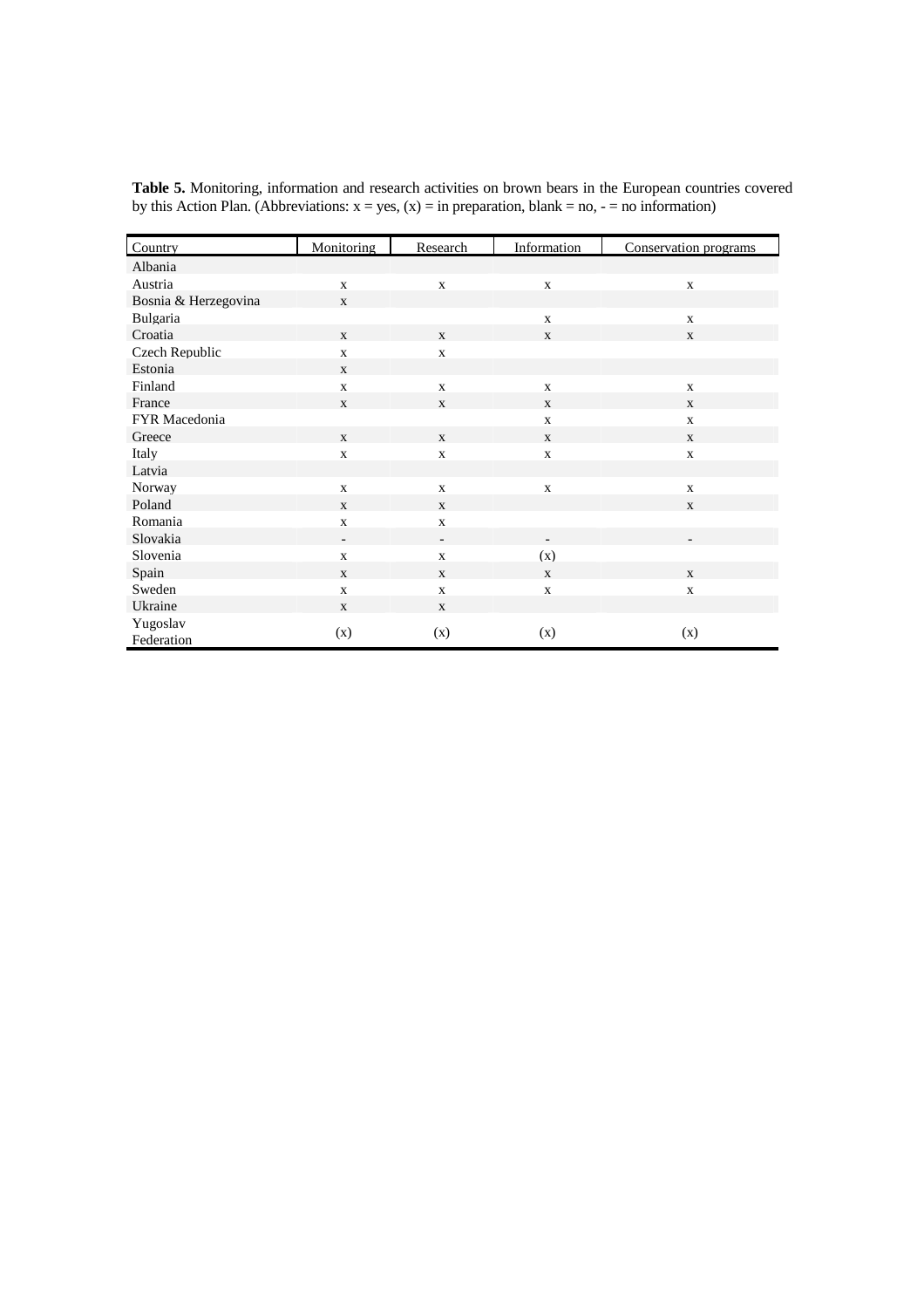| Country       |              | Relevant actions, giving the last two numbers (see section 4 for description) |     |              |              |             |             |                          |                                 |             |             |             |              |                 |              |              |              |             |             |              |              |              |              |
|---------------|--------------|-------------------------------------------------------------------------------|-----|--------------|--------------|-------------|-------------|--------------------------|---------------------------------|-------------|-------------|-------------|--------------|-----------------|--------------|--------------|--------------|-------------|-------------|--------------|--------------|--------------|--------------|
|               | 1.1          | 1.2                                                                           | 1.3 |              |              |             |             |                          | 1.4 1.5 2.1 2.2 3.1 3.2 3.3 3.4 |             |             | 4.1         |              | $4.2 \quad 4.3$ | 4.4 5.1      |              | 5.2 5.3      |             | 6.1         | 6.2          | 7.1          | 8.1          | 8.2          |
| Albania       | $\mathbf{x}$ | $\mathbf{x}$                                                                  |     | $\mathbf{x}$ | $\mathbf{X}$ |             |             | X                        | X                               | $\mathbf X$ | $\mathbf X$ | $\mathbf X$ | $\mathbf X$  | $\mathbf X$     | $\mathbf X$  | X            | $\mathbf X$  | X           | $\mathbf X$ | $\mathbf X$  | $\mathbf X$  | $\mathbf{X}$ | X            |
| Austria       | X            | X                                                                             |     | X            |              |             |             |                          | X                               |             | X           | X           | X            | X               | X            | X            |              |             | X           | X            | X            | X            | X            |
| Bosnia &      |              |                                                                               |     |              |              |             |             |                          |                                 |             |             |             |              |                 |              |              |              |             |             |              |              |              |              |
| Herzegovina   |              | X                                                                             |     |              | $\mathbf X$  |             |             |                          |                                 |             |             | $\mathbf X$ | $\mathbf X$  | $\mathbf X$     | $\mathbf X$  | X            | $\mathbf X$  |             | X           | $\mathbf X$  | X            | $\mathbf X$  | X            |
| Bulgaria      | X            | X                                                                             |     | X            | X            |             |             | X                        | X                               | X           | X           | X           | X            | X               | X            | X            | X            | X           | X           | X            | X            | X            | X            |
| Croatia       | $\mathbf{X}$ | $\mathbf{X}$                                                                  |     | $\mathbf{X}$ | $\mathbf{X}$ |             |             | $\mathbf{X}$             | $\mathbf{X}$                    | X           | X           | $\mathbf x$ | $\mathbf{X}$ | $\mathbf x$     | $\mathbf{X}$ | $\mathbf{X}$ | X            | X           | X           | $\mathbf{X}$ | $\mathbf{X}$ | $\mathbf{X}$ | X            |
| Czech         |              | X                                                                             |     | X            |              | $\mathbf X$ |             |                          | X                               | X           | X           | X           | X            |                 |              | X            |              |             | X           | X            | X            | X            | X            |
| Republic      | $\mathbf x$  |                                                                               |     |              |              |             |             |                          |                                 |             |             |             |              |                 |              |              |              |             |             |              |              |              |              |
| Estonia       |              |                                                                               |     |              |              |             |             |                          |                                 |             |             |             |              |                 |              |              |              |             |             |              |              | $\mathbf X$  | X            |
| Finland       | X            | $\mathbf x$                                                                   |     | X            | $\mathbf x$  |             |             | X                        |                                 |             |             | X           | $\mathbf x$  | X               | X            | X            | X            | X           |             | X            | X            | X            | X            |
| France        | $\mathbf X$  | (x)                                                                           |     | $\mathbf X$  | $\mathbf X$  | $\mathbf X$ |             | $\mathbf X$              | $\mathbf X$                     | $\mathbf X$ | $\mathbf X$ | $\mathbf X$ | (x)          | $\mathbf X$     | $\mathbf X$  | $\mathbf X$  | $\mathbf X$  | (x)         | $\mathbf X$ | $\mathbf X$  | $\mathbf X$  | $\mathbf X$  | X            |
| <b>FYR</b>    |              |                                                                               |     |              |              |             |             |                          |                                 |             |             |             |              |                 |              |              |              |             |             |              |              |              |              |
| Macedonia     |              |                                                                               |     |              |              |             |             |                          |                                 |             |             |             |              |                 |              |              |              |             |             |              |              |              |              |
| Greece        |              |                                                                               |     |              |              |             |             |                          |                                 |             |             |             |              | X               |              | X            | X            |             |             |              |              | $\mathbf X$  | X            |
| Hungary       | X            | X                                                                             |     | X            | $\mathbf X$  | X           |             | X                        | X                               | X           | X           | X           | X            | X               | X            | X            | $\mathbf X$  |             | X           | X            | $\mathbf X$  | $\mathbf X$  | X            |
| Italy/Apen.   |              | X                                                                             |     | (x)          | $\mathbf X$  |             |             | X                        | $\mathbf X$                     | $\mathbf X$ | $\mathbf X$ | (x)         | $\mathbf X$  | $\mathbf X$     | $\mathbf X$  | $\mathbf X$  | (x)          | (x)         | $\mathbf X$ | $\mathbf X$  | $\mathbf X$  | $\mathbf X$  | X            |
| Mtns.         | X            |                                                                               |     |              |              |             |             |                          |                                 |             |             |             |              |                 |              |              |              |             |             |              |              |              |              |
| Italy/S. Alp. | X            | X                                                                             |     |              |              | $\mathbf x$ |             | $\mathbf X$              | X                               | $\mathbf X$ |             | X           | X            | X               | $\mathbf X$  | X            | X            | X           | X           | X            | X            | X            | X            |
| Latvia        | $\mathbf{X}$ |                                                                               |     | $\mathbf{X}$ |              |             |             | $\mathbf{X}$             |                                 |             |             | $\mathbf x$ |              |                 |              |              |              |             |             |              |              |              |              |
| Lithuania     | ÷,           |                                                                               |     |              |              |             |             | $\overline{\phantom{a}}$ |                                 |             |             |             |              |                 |              |              |              |             |             |              |              |              |              |
| Norway        | $\mathbf X$  | $\mathbf X$                                                                   |     | (x)          | (x)          | (x)         |             |                          | (x)                             |             |             |             |              | (x)             | (x)          | (x)          | (x)          | X           |             |              | $\mathbf X$  | $\mathbf X$  | X            |
| Poland        |              | $\mathbf x$                                                                   |     |              |              |             |             | $\mathbf x$              | $\mathbf{X}$                    | X           |             |             | $\mathbf x$  |                 |              | $\mathbf x$  | $\mathbf x$  | X           | $\mathbf x$ | X            | $\mathbf x$  | X            | X            |
| Romania       | X            | X                                                                             |     | X            | X            |             |             | X                        | X                               | X           | X           | X           | X            | X               | $\mathbf X$  | X            | X            | X           | X           | $\mathbf x$  | X            | X            | X            |
| Slovakia      | X            | X                                                                             |     |              |              |             |             | X                        | X                               | X           | X           |             | X            | X               |              | X            | X            |             | X           |              | X            | X            | X            |
| Slovenia      | X            | X                                                                             |     | X            |              |             |             | $\mathbf{x}$             | X                               | X           | $\mathbf x$ | $\mathbf x$ | X            | X               | $\mathbf{X}$ | $\mathbf x$  | $\mathbf{X}$ |             | $\mathbf x$ | X            | X            | X            | X            |
| Spain         | X            | $\mathbf x$                                                                   |     | X            | $\mathbf X$  | (x)         | $\mathbf X$ | $\mathbf X$              | $\mathbf{x}$                    | X           | (x)         | $\mathbf X$ | X            | (x)             | (x)          | X            | (x)          | $\mathbf X$ | X           | X            | X            | X            | X            |
| Switzerland   | $\mathbf{X}$ | $\mathbf{X}$                                                                  |     |              |              |             |             | $\mathbf{X}$             | $\mathbf{X}$                    | X           |             | $\mathbf x$ | $\mathbf{X}$ |                 |              |              |              |             | $\mathbf x$ | $\mathbf{X}$ | $\mathbf{X}$ | X            | $\mathbf{X}$ |
| Sweden        | X            | (x)                                                                           |     | $\mathbf x$  | $\mathbf x$  |             |             |                          | (x)                             |             | (x)         | (x)         | X            | $\mathbf x$     | X            | X            | X            | (x)         | (x)         | (x)          | X            | X            | X            |
| Ukraine       | $\mathbf{x}$ | $\mathbf{X}$                                                                  |     | X            | $\mathbf{X}$ |             |             | $\mathbf{x}$             |                                 | X           | X           |             |              | $\mathbf x$     |              | X            | $\mathbf X$  |             | $\mathbf X$ | $\mathbf{x}$ | X            | $\mathbf X$  | X            |
| Yugoslav      |              | X                                                                             |     | X            | X            |             |             | X                        | X                               | X           | X           | X           | X            | X               | X            | X            | X            | X           | X           | X            | X            | X            | X            |
| Federation    |              |                                                                               |     |              |              |             |             |                          |                                 |             |             |             |              |                 |              |              |              |             |             |              |              |              |              |

**Table 6.** Relevant actions for the conservation of the brown bear per country. (Abbreviations:  $x =$  necessary action,  $(x) =$  necessity of action depending on different view of respondents, blank = action not necessary, - = no information).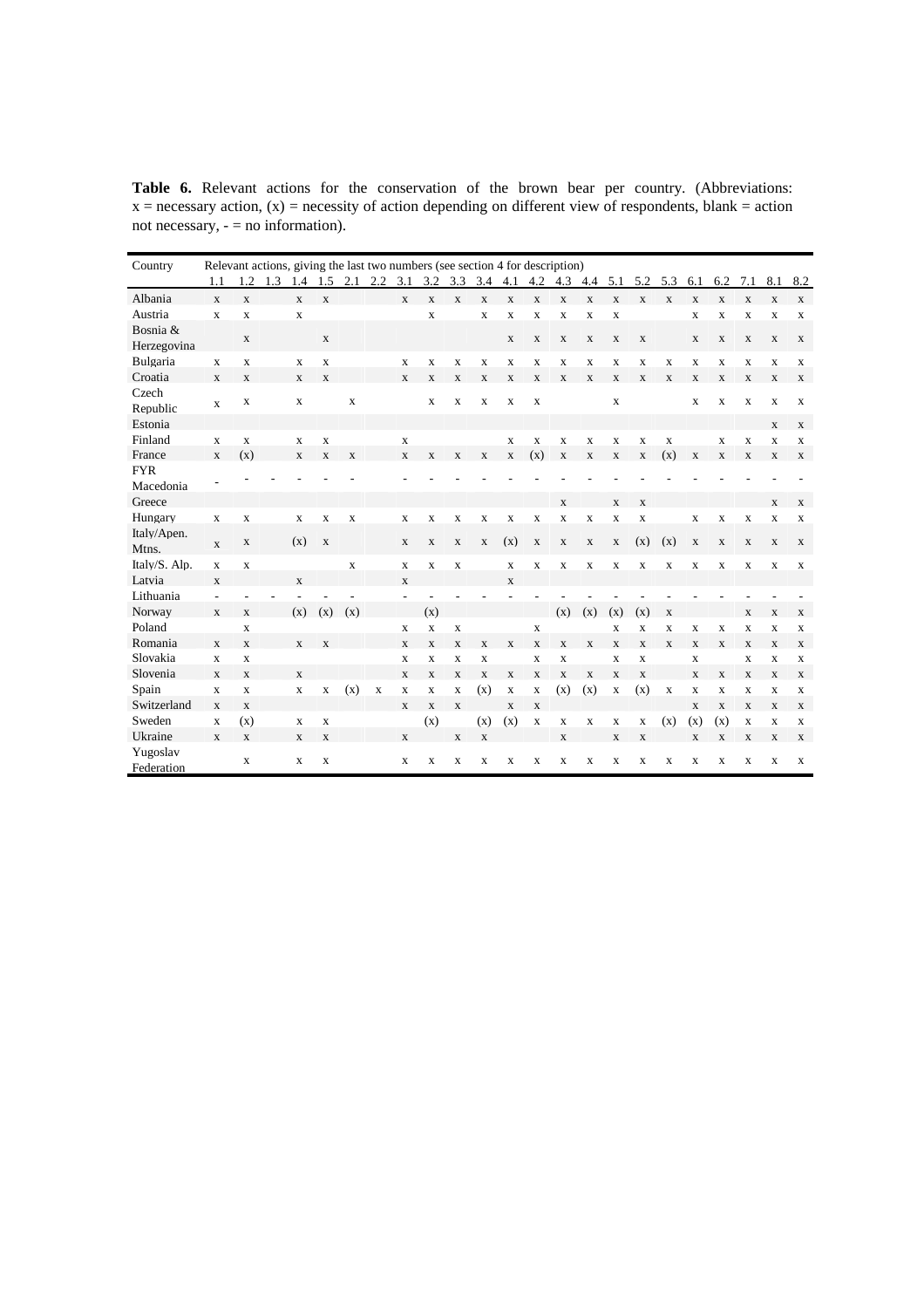

**Figure 1.** Historic distribution of the brown bear in Europe and adjacent areas.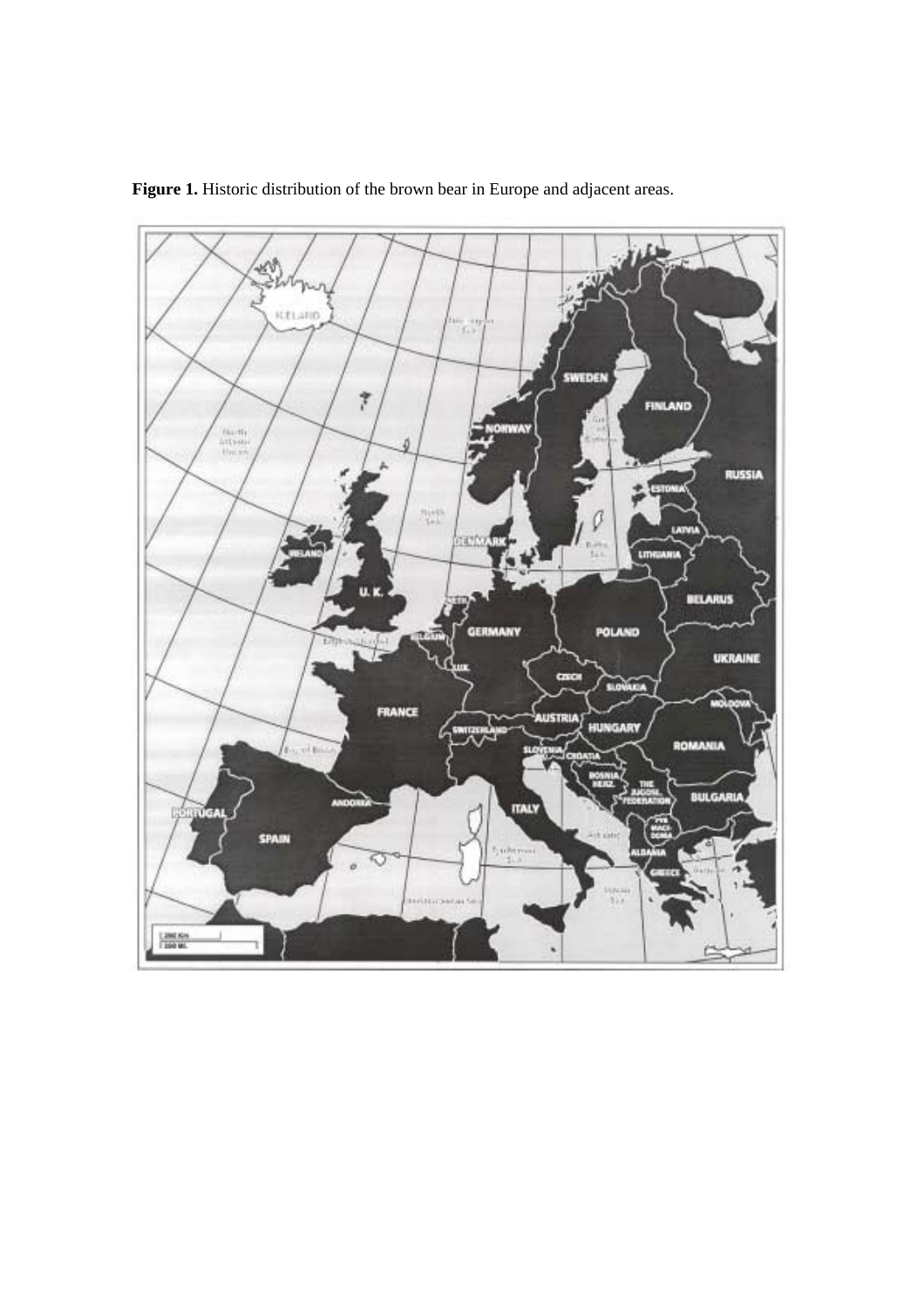

Figure 2. Present distribution of the brown bear in Europe and adjacent areas.